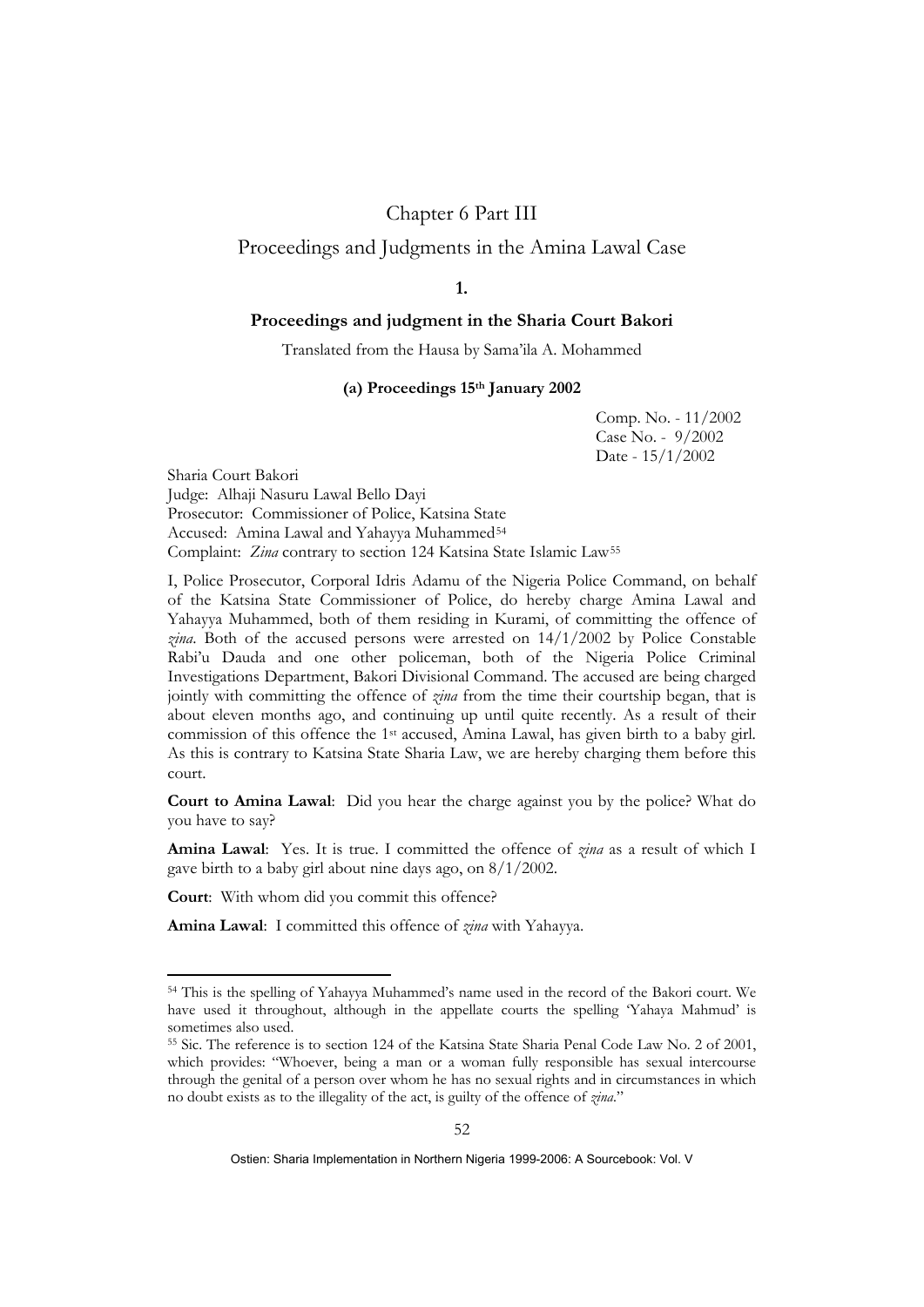**Court to Yahayya Muhammed**:Did you hear the charge against you? What do you say?

**Yahayya Muhammed**: I heard the charge. It is not true. I did not commit the offence of *zina* with her. I know that I approached her for marriage but I never committed *zina* with her. It was when she delivered that I was called to the palace of the village head of Kurami and I was confronted with the allegation that I committed the offence of *zina* with her. I denied this allegation. They then brought me to the police station where they threatened me that I should accept to have committed the offence of *zina* or else they would break my bones. So, I have not committed this offence.

**Court to Cpl. Idris Adamu**: Did you hear the response of the 2nd accused? What do you have to say?

**Cpl. Adamu**: I heard what the 2nd accused said. It is not true and I have witnesses. I pray the court to allow me to bring my witnesses.

**Court ruling**: The court grants the prosecution's request to bring its witnesses. The hearing of this matter is adjourned to 29/1/2002 to enable the police to conclude their investigations. Court further directs the accused to be remanded in prison custody.

#### **(b) Proceedings 30th January 2002**[56](#page-1-0)

Today, 30/1/2002, the court recognises the prosecutor, Cpl. Idris Adamu, and the two accused persons, Amina Lawal and Yahayya Muhammed, so that the trial can continue.

**Court to Cpl. Idris Adamu**: Do you have witnesses you intend to bring; have you come with them?

**Cpl. Adamu**: Yes. There is a witness. That is the baby delivered 25 days ago who is the product of that *zina*. The baby has not yet been given any name.

**Ruling**: The court takes note of the baby of 25 days who is in the hands of the 1st accused. The court also takes note of the baby as the first evidence presented by the police prosecutor in this matter.

**Court Amina Lawal**: Have a look at the baby in your hands and confirm to the court whether it is the baby that was delivered by you and whose delivery was as a result of *zina.* 

**Amina Lawal**: I have looked at her and she is the one.

**Court**: Do you agree that both of you committed *zina* which resulted in you giving birth to this baby?

**Amina Lawal**: Yes. It was Yahayya who deceived me by saying that he would marry me. He had been courting me for the past eleven months.

**Court to Yahayya**: Have you seen this baby who was born 25 days ago?

**Yahayya Muhammed**: Yes. I have seen her.

1

<span id="page-1-0"></span><sup>&</sup>lt;sup>56</sup> The hearing set for 29<sup>th</sup> January 2002 evidently could not hold on that day and was postponed to the next. This happened again later in the proceedings.

Ostien: Sharia Implementation in Northern Nigeria 1999-2006: A Sourcebook: Vol. V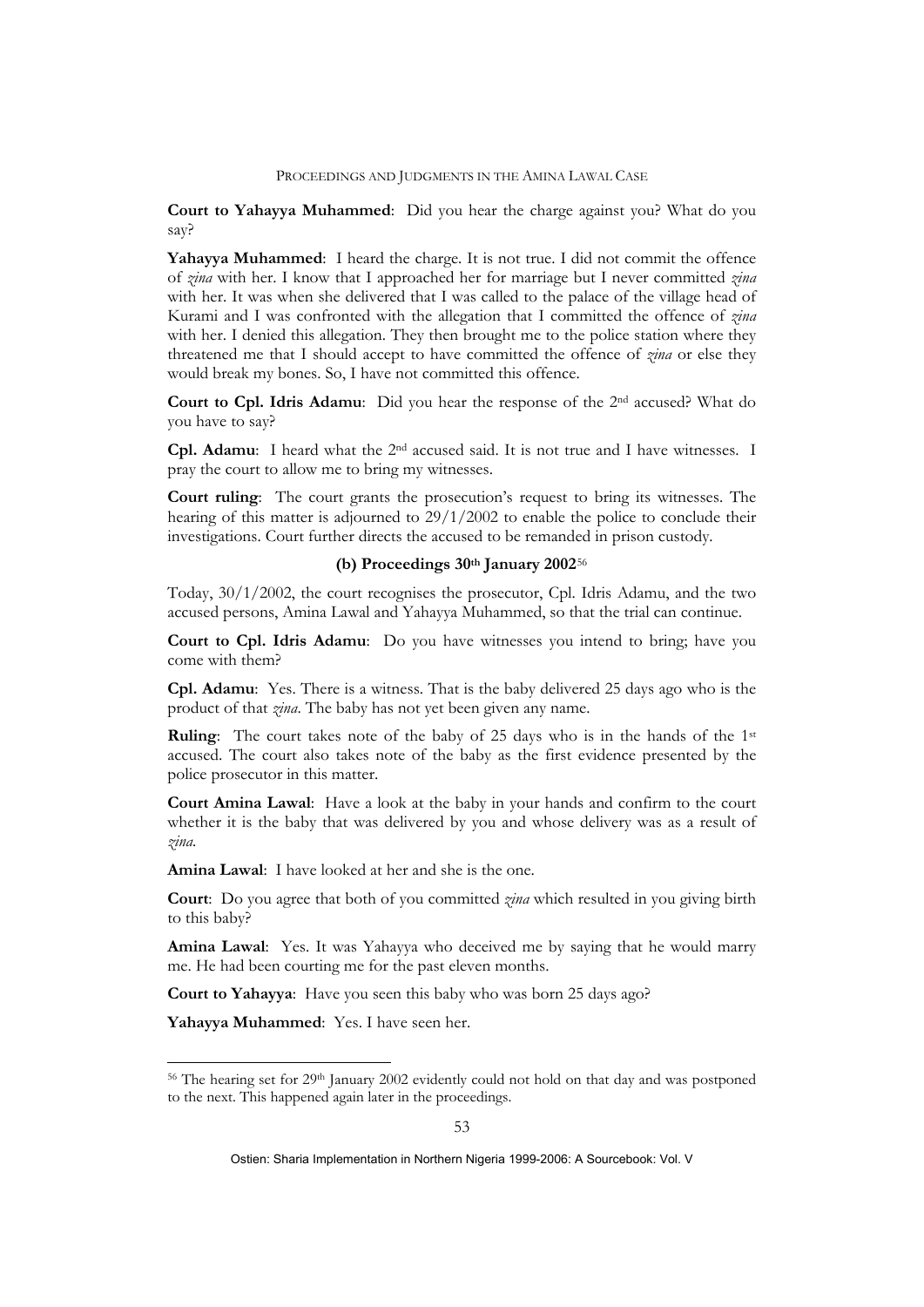**Court**: Do you agree that she is the baby that was delivered as a result of the *zina* you committed?

**Yahayya Muhammed**: No. I do not agree. This is an attempt to tarnish my image.

**Court**: Is it true that you courted Amina Lawal for eleven months?

**Yahayya Muhammed**: Yes. It is true. I wanted to marry Amina for the past eleven months.

**Court**: Do you have witnesses who knew that you were not committing the offence of *zina* with Amina during the period of your courtship?

**Yahayya Muhammed**: No. I do not have any witness.

**Court**: Will you take an oath by the Holy Qur'an to the effect that you did not commit the offence of *zina* with Amina, which resulted in the birth of this child?

**Yahayya Muhammed**: Yes. I will take an oath.

**Ruling**: The court has accepted Yahayya's request to take an oath by the Holy Qur'an, in its presence, to the effect that he did not commit the offence of *zina* with Amina Lawal and that he was not responsible for her pregnancy. He also states that her allegation that he was responsible was an unwarranted defamation.

[Evidently the oath-taking followed: no record of it was made.]

**Ruling**: The court has accepted the oath Yahayya Muhammed took by the Holy Qur'an, in its presence, as valid.

**Court to Cpl. Idris Adamu**: The 2nd accused has taken an oath by the Holy Qur'an to the effect that he did not commit the offence of *zina.* In view of this, what do you have to say?

**Cpl. Adamu**: I agree, since he has taken an oath by the Holy Qur'an.

**Ruling**: Based on what has transpired above, the court having given the 2<sup>nd</sup> accused person an option to take an oath by the Holy Qur'an in obedience to Sharia as provided for in *Tuhfa* as translated by Usman Daura… [the text here becomes illegible at the bottom of a page.]

[The page of the transcript that should follow here is missing from the only copy obtainable for purposes of this translation. The contents of that page can be gleaned from the summary of the proceedings in the Bakori Court made by the Upper Sharia Court, Funtua in its ruling on Amina Lawal's appeal, as follows:<sup>[57](#page-2-0)</sup>

After he took the oath, the court discharged the 2<sup>nd</sup> accused. The court then charged the 1st accused. The court said:

The court charges you Amina Lawal with the offence of *zina* to which you confessed before this court on 15/1/2002 where you said you committed the offence and as a result thereof you delivered a baby girl which the prosecutor tendered in evidence today 30/1/2002. Therefore this court is

1

<span id="page-2-0"></span><sup>57</sup> The complete ruling of the Upper Sharia Court Funtua is reproduced below.

Ostien: Sharia Implementation in Northern Nigeria 1999-2006: A Sourcebook: Vol. V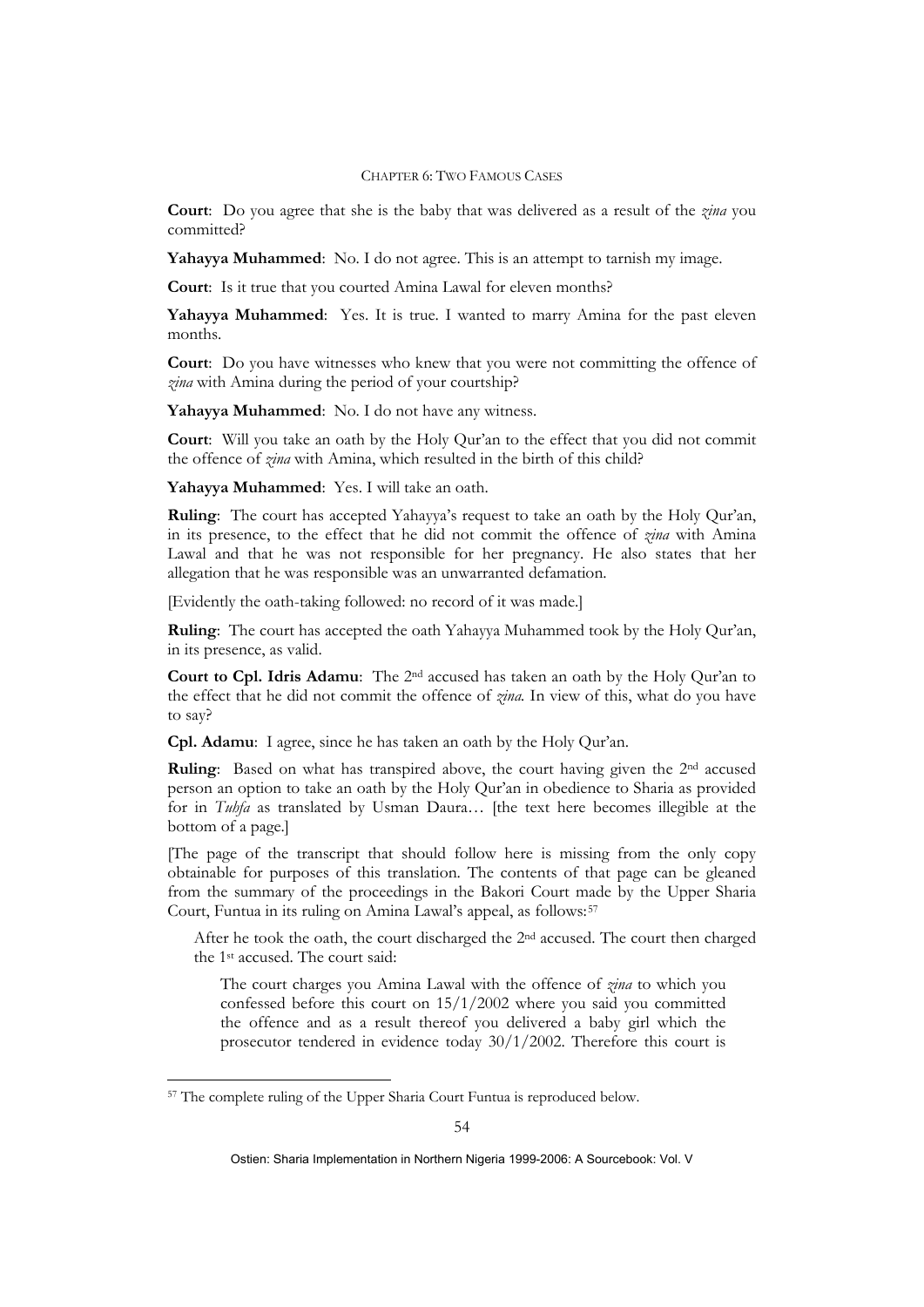satisfied and is convinced that you committed this offence of *zina* based on your confession before the court. The verse states that proof by admission is better than proof by evidence.[58](#page-3-0) The other additional evidence is the daughter you delivered.

The court proceeded to say:

Since you accepted that you committed *zina* following which you give birth to this baby while you are sane and a Muslim, a divorcee not a virgin, therefore court accepts and is satisfied that you committed the offence. Therefore the charge is very strong against you Amina Lawal Kurami.

The court asked her whether she understood the meaning of the charge. She said she understood and she agreed.]

**Court to Cpl. Idris Adamu:** Has the 1<sup>st</sup> accused ever before been found guilty of the offence of *zina*?

**Cpl. Adamu**: No. This is the first time that the 1st accused is being found guilty of the offence of *zina.*

**Court**: Court is adjourned till 13/2/2002 so that hearing in this matter will continue.

### **(c) Proceedings 13th February 2002**

Today  $13/2/2002$  the court recognises the prosecutor, Cpl. Idris Adamu and the 1st accused person, Amina Lawal. But the court again adjourns hearing in this matter until 27/2/2002, to allow Amina Lawal to complete the traditional 40 days maternity hot bath, associated with delivery of new-born babies. Also, the court has granted bail to Amina Lawal with Idris as surety.

### **(d) Proceedings 20th March 2002**

Today, 20/3/2002 the court recognises the prosecutor, Cpl. Idris Adamu, and the 1st accused person, Amina Lawal, so that the court can go ahead and sentence her according to Sharia.

**Court to Amina Lawal**: Have you named this baby of yours?

**Amina Lawal**: I have named the baby Wasila.

1

### **Finding of Guilt**

I, Nasuru Lawal Bello Dayi, the judge of this Sharia Court Bakori, have charged, and I find you, Amina Lawal Kurami, guilty of the offence of *zina* of which the Commissioner of Police of Katsina State complained against you and Yahayya Muhammed to this court on 15/1/2002. The COP complained that both of you committed the offence of *zina* in

<span id="page-3-0"></span><sup>58</sup> No authority is here given for this proposition. But see the Court of Appeal (Kaduna)'s statement in *Alhaji Umaru Haruna Mai-Aiki v. Danladi Mai-Daji* [2006] 3 Saranniya Law Reports Pt. II pp. 39-60 at 53-54: "In another context it was stated that an admission is more preferable to witnesses' testimony – *Al iqrar minal shuhud*. See Ruxton *Maliki Law* Ch. XXII para 7." The book of Ruxton referred to is a translation of much of *Mukhtasar Khalil*, as to which see the "Bibliography of Islamic Authorities" given in part IV of this chapter. (Thanks to Ahmed S. Garba for this citation.)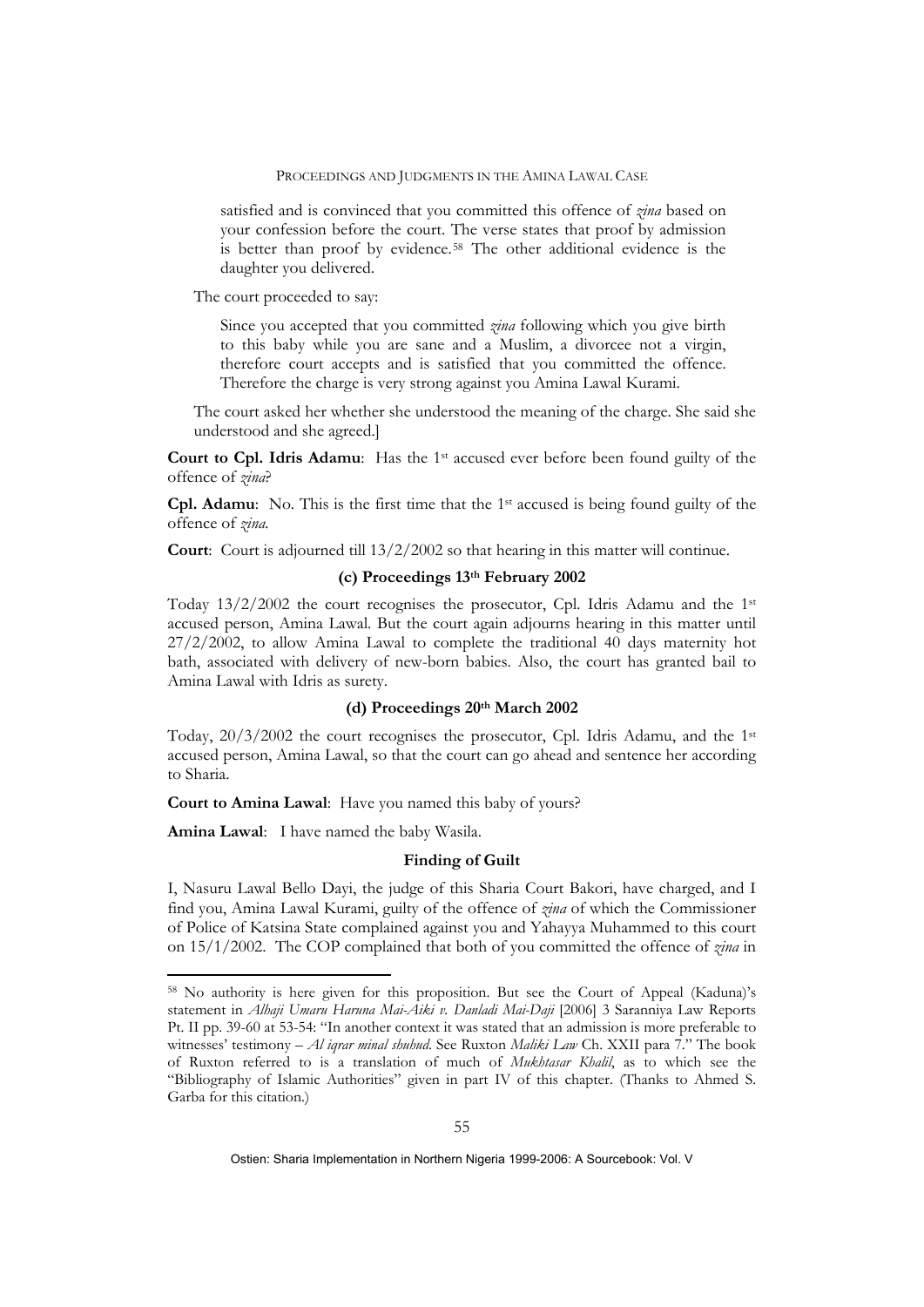the town of Kurami for the past eleven months and as a result of this act, you gave birth to a baby girl. You confessed to the act and pleaded guilty of the offence without wasting the time of the court while the 2nd accused person, Yahayya Muhammed, denied committing the offence. This court finds you guilty based on the charge I preferred against you and your confession to this court to the effect that you committed the offence of *zina* and the prosecutor's physical evidence of the baby girl you delivered, by name Wasila, which you confirmed to this court was a product of *zina.* 

As a result of your confession to this court and the evidence of the prosecutor of your new-born baby, by name Wasila, your offence is contrary to Sharia as Allah (SWT) stated in the Holy Qur'an in *Suratul Bani Isra'il* verse 32:

And come not near to unlawful sex [*zina*]. Verily, it is *fahishah* (immoral sin) and an evil way.

So, this court has found you guilty of this offence which is contrary to Sharia in your capacity as a Muslim, sane, adult and even once married as you explained to this court. As a result, this court will judge you according to the provisions of Sharia in *Risala* at p. 128, where it is stated that:

A *muhsinat* who commits *zina* is to be stoned until she is dead.

And the commandment of Prophet Muhammad (SAW*)* in *Arba'una Hadith*, no. 14, where it is stated thus:

Abdullah bin Mas'ud (may Allah be pleased with him) narrated that the Prophet (peace be upon him) said, "It is impermissible to take the life of a Muslim who bears testimony that there is no God but Allah, and I am the Messenger of Allah, except in one of three cases: the adulterer, a life for a life, and the renegade Muslim [apostate], who abandons the Muslim community."[59](#page-4-0)

The verse of the Qur'an, the passage from *Risala*, and the hadith of Prophet Muhammad (SAW) which have been quoted agree exactly with the provision of Section 125(b) of the Sharia Penal Code Law of Katsina State.[60](#page-4-1)

The court has discharged the 2nd accused, Yahayya Muhammed, who Amina stated was responsible for her pregnancy and therefore her co-partner in the commission of the offence of *zina.* This is because he denied committing the offence and there are no eyewitnesses to the offence or to his culpability. Moreover, he took an oath by the Holy Qur'an. The court has based its decision on the provision of Sharia law which provides for only three instances where an individual can be convicted: one, the confession of a sane Muslim; two, witnesses who confirm the commission of the offence; and three, the emergence of pregnancy in an unmarried woman or a woman without a husband.

<u>.</u>

<span id="page-4-0"></span><sup>59</sup> The quoted text is given first in Arabic, then in Hausa. We use here the translation of the Arabic into English given in Ibn Rajab, *Jami Al-Ulum Wal-Hikam*, *A Collection of Knowledge and Wisdom,* rendered into English by Muhammad Fadl (Umm Al-Qura: Al-Mansura, Egypt: 2002), p. 175.

<span id="page-4-1"></span><sup>60</sup> Section 125(b) provides that: "Whoever commits the offence of *zina* shall be punished: … (b) if married, with stoning to death (*rajm*)."

Ostien: Sharia Implementation in Northern Nigeria 1999-2006: A Sourcebook: Vol. V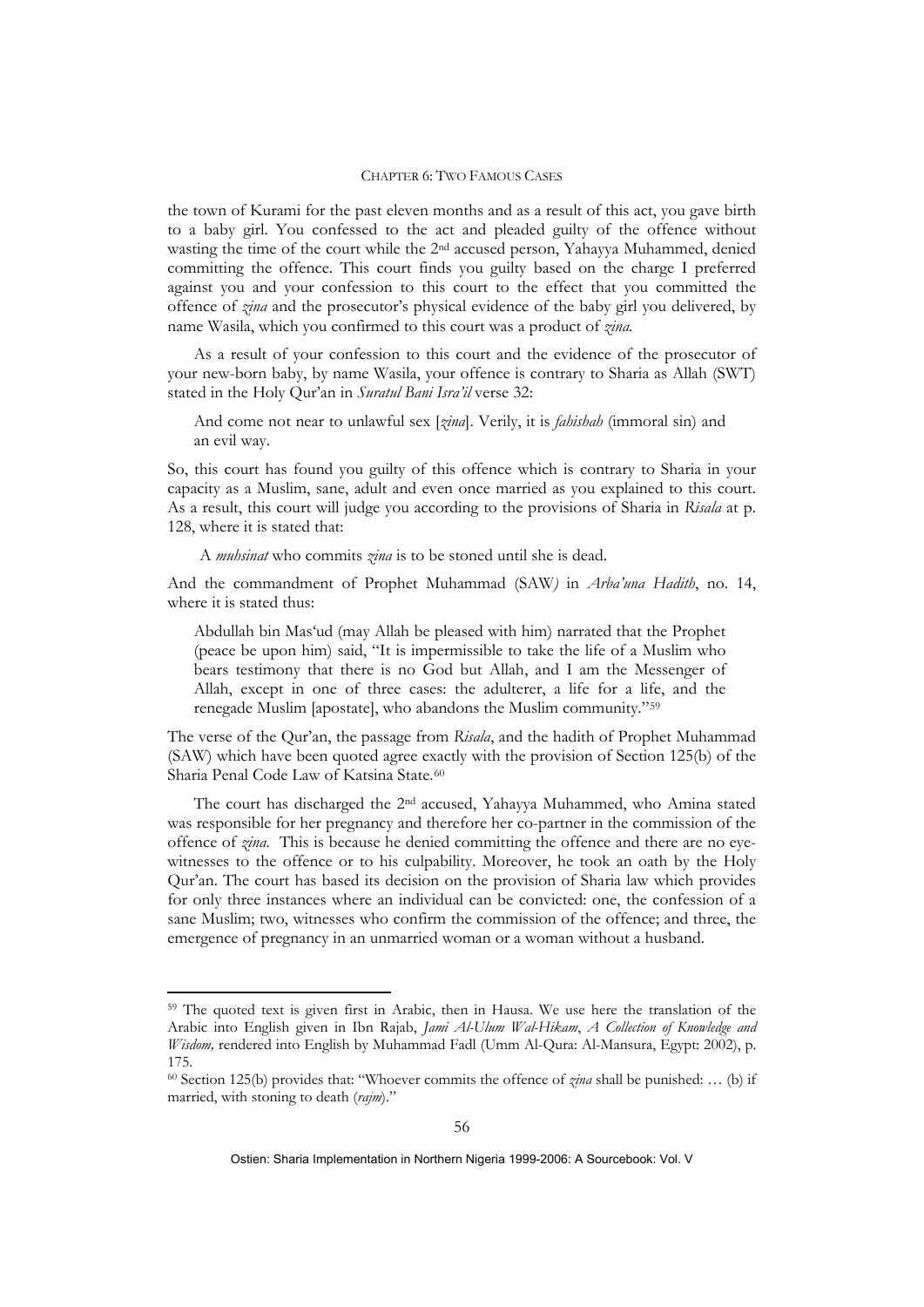Because of this, since you, Amina Lawal, have confessed and you have come with the baby you delivered and presented her to the court to take notice of, this conviction has become imperative on you under section 125(b) of the Katsina State Islamic Law.

**Court to Amina Lawal**: Do you have anything you wish to say to the court?

**Amina Lawal**: No. I do not have anything to say to the court except that I ask for forgiveness.

**Court**: As at today, state when you delivered the baby.

**Amina Lawal**: I delivered the baby two months and eight days ago.

**Court**: In how many days will you wean your baby, Wasila?

**Amina Lawal**: In the next eighteen months.

**Court to Cpl. Idris Adamu**: Was this the first time or are there other times in which you found the accused committing this offence?

**Cpl. Adamu***:* This is the first time she is committing the offence.

### **Judgment and Sentence**

Based on what transpired above, I, Alhaji Nasuru Lawal Bello Dayi, Judge of this Sharia Court Bakori, have convicted you, Amina Lawal Kurami, of committing the offence of *zina* and have accordingly found it lawful that you be sentenced to death by stoning in accordance with the provision of section 125(b) of the Sharia Penal Code Law of Katsina State*.* 

The sentence of this court is with effect from today, 20/3/2002 but the sentence will not be carried out until on  $20/9/2003$ , that is, after you have weaned the baby you are carrying, by name Wasila.

### **Appeal**

If you are not satisfied with this judgment you have the right to appeal against it to the Upper Sharia Court Funtua within thirty days.

**Court to Amina Lawal**: Do you have anybody to bail you so that you will not be under prison custody in view of your new-born baby?

**Amina Lawal**: Yes. I have somebody who will bail me and that person is Musa.

**Court to Musa**: Did you hear the judgment delivered by this court? Do you undertake to be bringing the convict to this court every two weeks?

**Musa**: Yes. I agree to be bringing her to court.

**Ruling**: The court has accepted to grant bail to Amina on the condition that Musa will bring her to court every two weeks. This bail is bail after sentencing. The court grants this bail on the compassionate consideration of Amina's new-born baby.

### **(e) Proceedings 21st March 2002**

Today, 21/3/2002, the court recognises the Musa who received Amina Lawal on bail.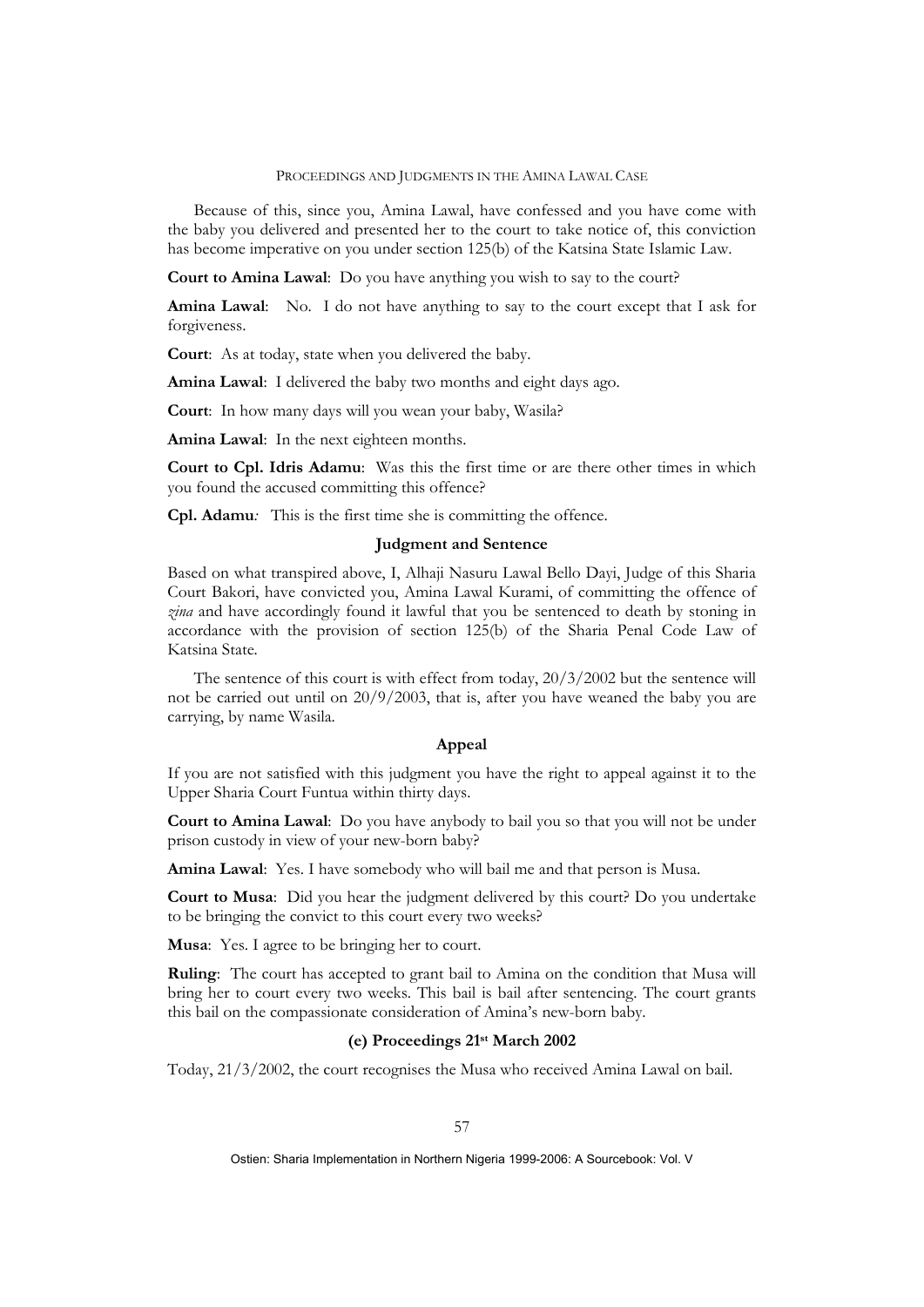**Court to Musa**: Musa, what do you have to tell the court?

**Musa**: I am here to inform the court that here is Amina Lawal. I have brought her back to the court. I will not continue to bail her.

**Court to Amina Lawal**: Did you hear? What do you have to say?

**Amina Lawal**: Yes I heard. And I appeal to the court to allow Idi Mai Yankan Farce Kurami to bail me.

**Court to Idi Mai Yankan Farce Kurami**: Will you agree to receive Amina Lawal into bail on the condition that every two weeks you will bring her to court?

**Idi**: I agree. I will receive her into bail. And I will be bringing her to court every two weeks.

**Ruling**: The court has accepted the plea and has granted the request of Idi Mai Yankan Farce Kurami to take Amina Lawal into bail and to be bringing her to court every two weeks up to the time she has weaned her baby so that the sentence of the court can be carried out.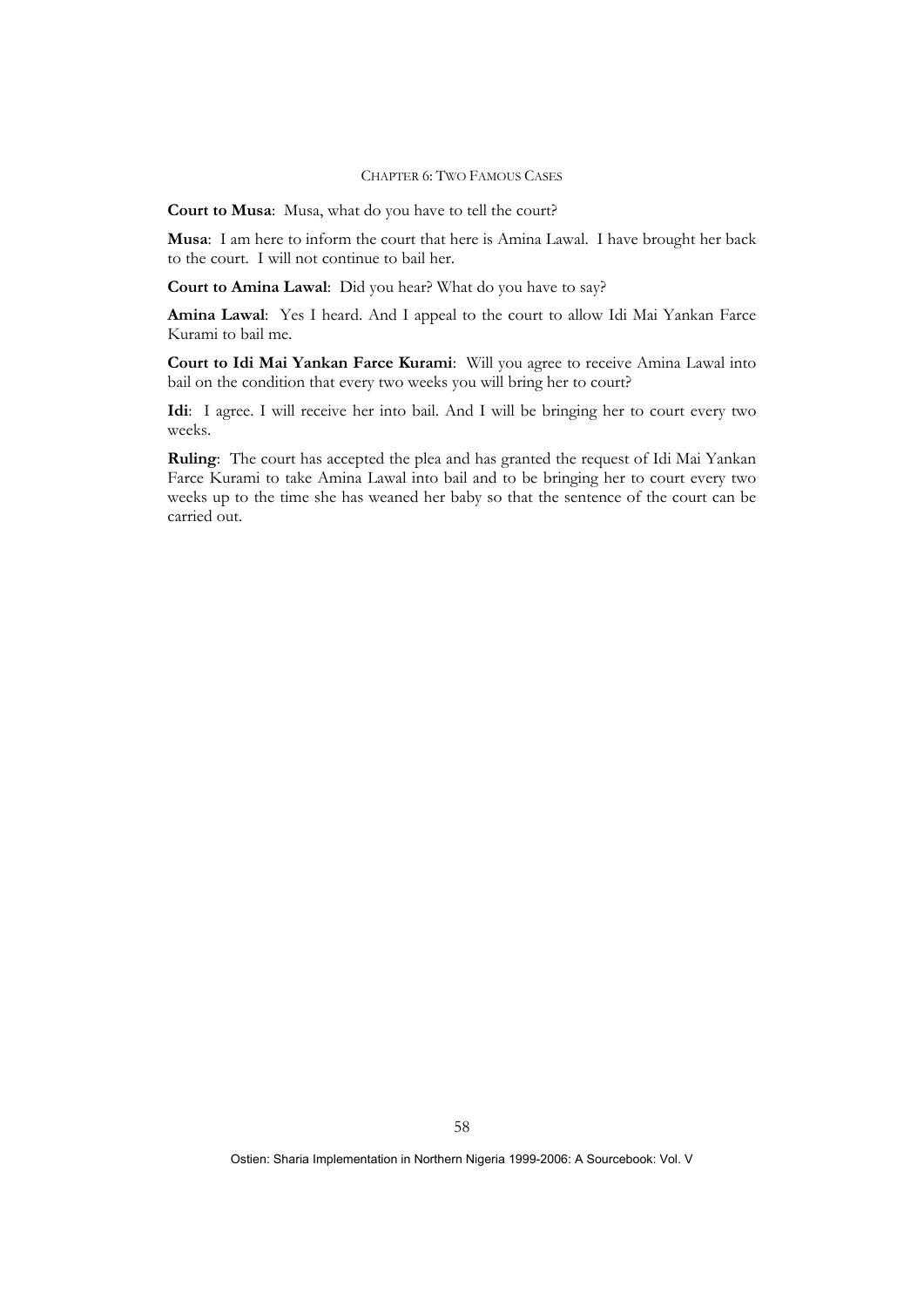# **2.**

### **Proceedings and judgment in the Upper Sharia Court Funtua**

Translated from the Hausa by Aliyu M. Yawuri

## **(a) Notice of appeal filed 28th March 2002**

## IN THE UPPER SHARIA COURT FUNTUA

BETWEEN: CASE NO. US/FT/CRA/1/002

AMINA LAWAL

VS.

C.O.P., KATSINA STATE

The Registrar Upper Sharia Court Funtua

### NOTICE OF APPEAL

Please be informed that Amina Lawal has appealed the judgment and sentencing to *rajm* passed on her by the Sharia Court, Bakori on 20th March 2002 in the case number 9/2002 between C.O.P. KTS Vs. AMINA LAWAL AND YAHAYYA MUHAMMED.

## GROUNDS OF APPEAL

- 1. The judgment of the Sharia Court, Bakori is contrary to the provisions of Islamic law and procedure.
- 2. The appellant will provide additional grounds of appeal as soon as she receives record of proceedings from the Sharia Court Bakori.

 $C/O$  Ministry of Justice, Funtua Funtua

 $\Box$ [signed] A.M. Yawuri, Esq. Appellant's Solicitor FOR SERVICE ON: C/O A.A. Machika & Co.<br>C/O Ministry of Justice. UBA Building

### **(b) Proceedings 15th April 2002**

Appeal No. 1/2002 Case No. 1/2002 Date: 15/4/2002

Upper Sharia Court Funtua Before: Alhaji A. Abdullahi Members: 1. Alhaji Umar Ibrahim 2. Alhaji Bello Usman

3. Alhaji Mamuda Suleiman

Appellant: Amina Lawal Kurami Respondent: The State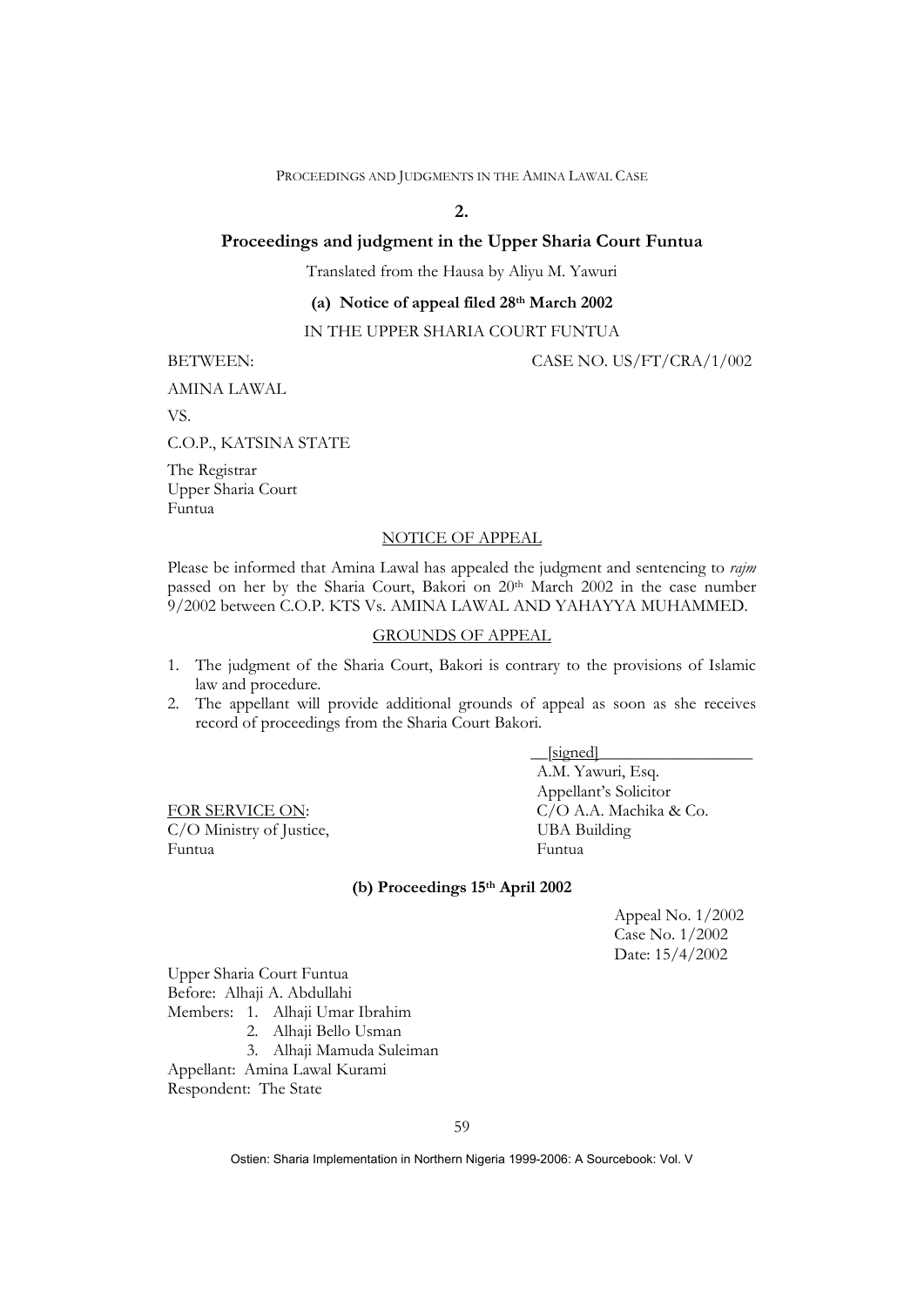Grounds of appeal: [none stated]<sup>[61](#page-8-0)</sup>

Counsel for the appellant: Aliyu Musa Yawuri, Hauwa Ibrahim and Mariam Imhanobe.<sup>[62](#page-8-1)</sup> Counsel have instructions of Amina Lawal to represent her.

**Court to Appellant's Counsel**: You filed your appeal on 28/3/2002 but up to now the trial court records are not ready. What happened?

**Appellant's Counsel (Aliyu Musa Yawuri)**: That is true, but we will try to obtain the records very soon God willing.

**Court**: What do you want now?

**Appellant's Counsel**: We have an application.

**Court**: What is the nature of your application?

**Appellant's Counsel**: We wish to file additional grounds of appeal against the judgment of the Sharia Court Bakori together with some grounds we intend to rely on with regards to some errors committed by the Sharia Court Bakori in this case.

**Court**: Counsel for the State is not in court. We received their application seeking for adjournment of this appeal to 23/5/2002. The date is not convenient, but 27/5/2002 is convenient. Is this date convenient to you?

**Appellant's Counsel**: The date is convenient. We hope the Attorney-General will be informed of the new date.

**Court**: The matter is adjourned to 27/5/2002 for appellant to move her application to file additional grounds and for State Counsel to appear. Mal. Babangida Shehu who is in court is ordered to inform the resident State Counsel of the new date.

### **(c) Additional grounds of appeal**[63](#page-8-2)

- 1. The Sharia Court Bakori erred when it convicted the appellant and sentenced her to *rajm* without interpreting and explaining to her the offence of *zina* even when the appellant did not understand what was meant by *zina*.
- 2. The Sharia Court Bakori convicted and sentenced the appellant even before the court heard her defence.
- 3. The Sharia Court Bakori sentenced the appellant to *rajm* without taking her plea and without giving the appellant the opportunity to present her defence.
- 4. The judgment of the Sharia Court Bakori is a nullity in that the court convicted and sentenced the appellant without observing the *i'izar*, which is a mandatory requirement.

1

<span id="page-8-1"></span><span id="page-8-0"></span> $^{61}$  The Hausa transcript has here: "50.00 R VNo. 901997. Date 25/3/2002".  $^{62}$  Mariam Imhanobe is the Head of WRAPA's Legal Department.

<span id="page-8-2"></span><sup>&</sup>lt;sup>63</sup> Caption omitted. The date of filing of these additional grounds is unclear from the only copy available to us. From the record of proceedings on  $27<sup>th</sup>$  May  $2002$  we conclude that they were filed before then.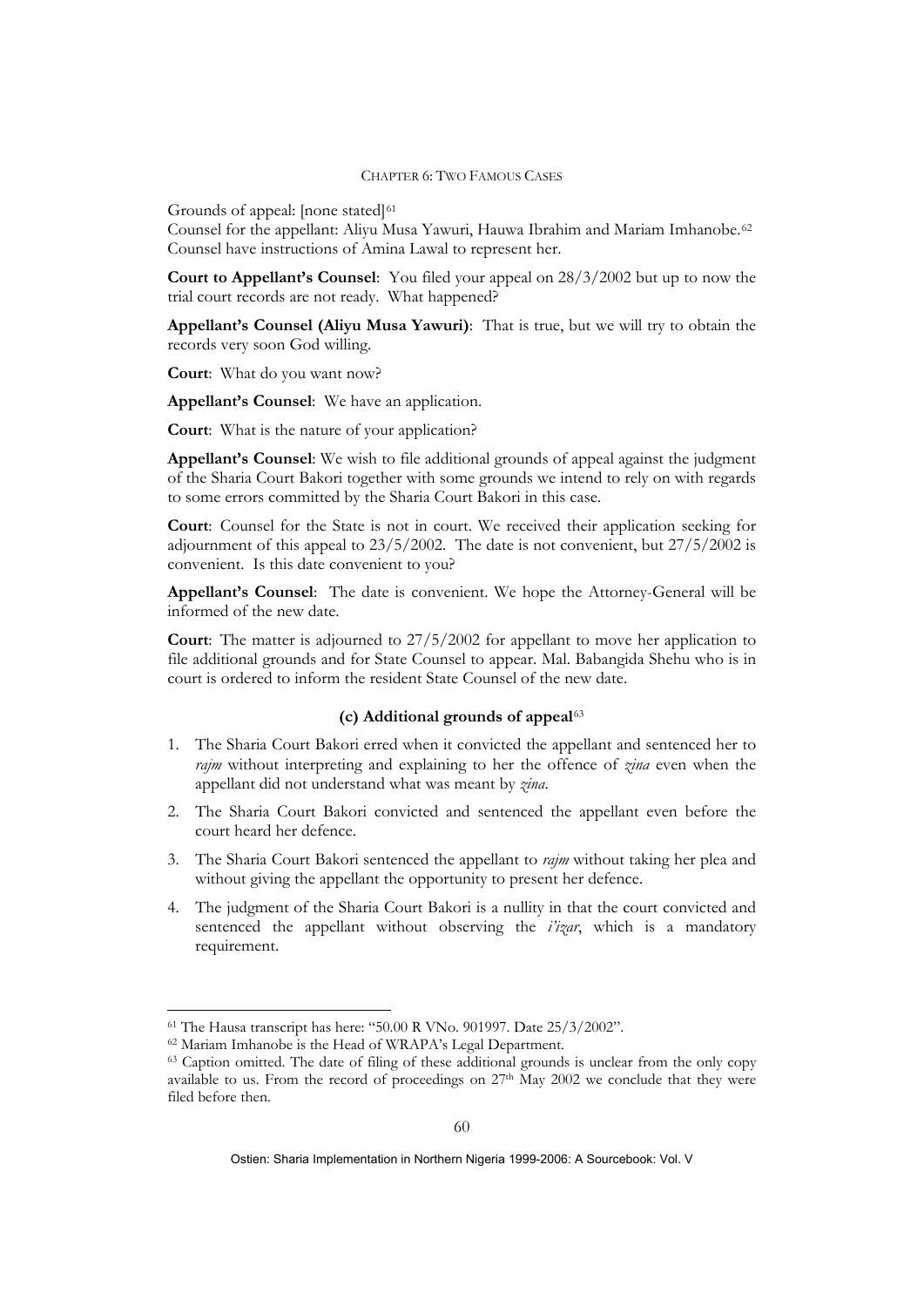- 5. The judgment of the Sharia Court Bakori is null and void because under the Sharia, the police or any other authority does not have the power to arrest or prosecute Muslims for the offence of *zina*.
- *6.* The Sharia Court Bakori erred in convicting and sentencing the appellant to *rajm* when there was no evidence before the court that the appellant was a *muhsinat.*
- 7. The Sharia Court Bakori erred when it convicted and sentenced the appellant to *rajm* upon a meaningless charge.
- 8. The Sharia Court Bakori erred when it convicted and sentenced the appellant to *rajm* based on the appellant's purported confession whereas the appellant never confessed before the court.
- 9. The Sharia Court Bakori erred when it convicted and sentenced the appellant based on the fact that the appellant delivered a baby without a husband whereas this does not constitute a conclusive proof of *zina* against the appellant.

Dated this \_\_\_\_\_ day of \_\_\_\_\_\_\_\_\_\_\_\_\_ 2002.

For Service On: A.M. Yawuri Attorney-General of Katsina State Aliyu Musa & Co. A.G.'s Chambers, Funtua [etc.]

[signed]

### **(d) Proceedings 27th May 2002**

**Court:** Today is 27/5/2002. The appellant together with her counsel Aliyu Musa Yawuri, Hauwa Ibrahim and Mariam Imhanobe are in court. State Counsel Babangida Shehu and Isma'ila Ibrahim Danladi are also in court. The appeal was adjourned to this date for counsel for the appellant to move their application to file additional grounds of appeal against the judgment of Sharia Court Bakori.

**Court**: Appellant's counsel will move his application.

**State Counsel (Isma'ila Ibrahim Danladi)**: I am Isma'ila Ibrahim Danladi. Appearing with me is Babangida Shehu.

**Court:** Appellant's counsel what are your grounds of appeal?

**Appellant's Counsel**: We are appealing against the judgment of Sharia Court Bakori. We are dissatisfied with it. We are ready to move our application.

**Court**: State Counsel any objection?

**State Counsel**: We have no objection. We will reply later on.

**Court**: Move your application, counsel.

**Appellant's Counsel**: We are applying for: (1) an order granting the appellant leave not to attend the court pending the weaning of her child, and only thereafter to report herself to court for execution of the sentence in case her appeal fails; (2) an order setting aside the order of the trial court which directed the appellant to report herself to the trial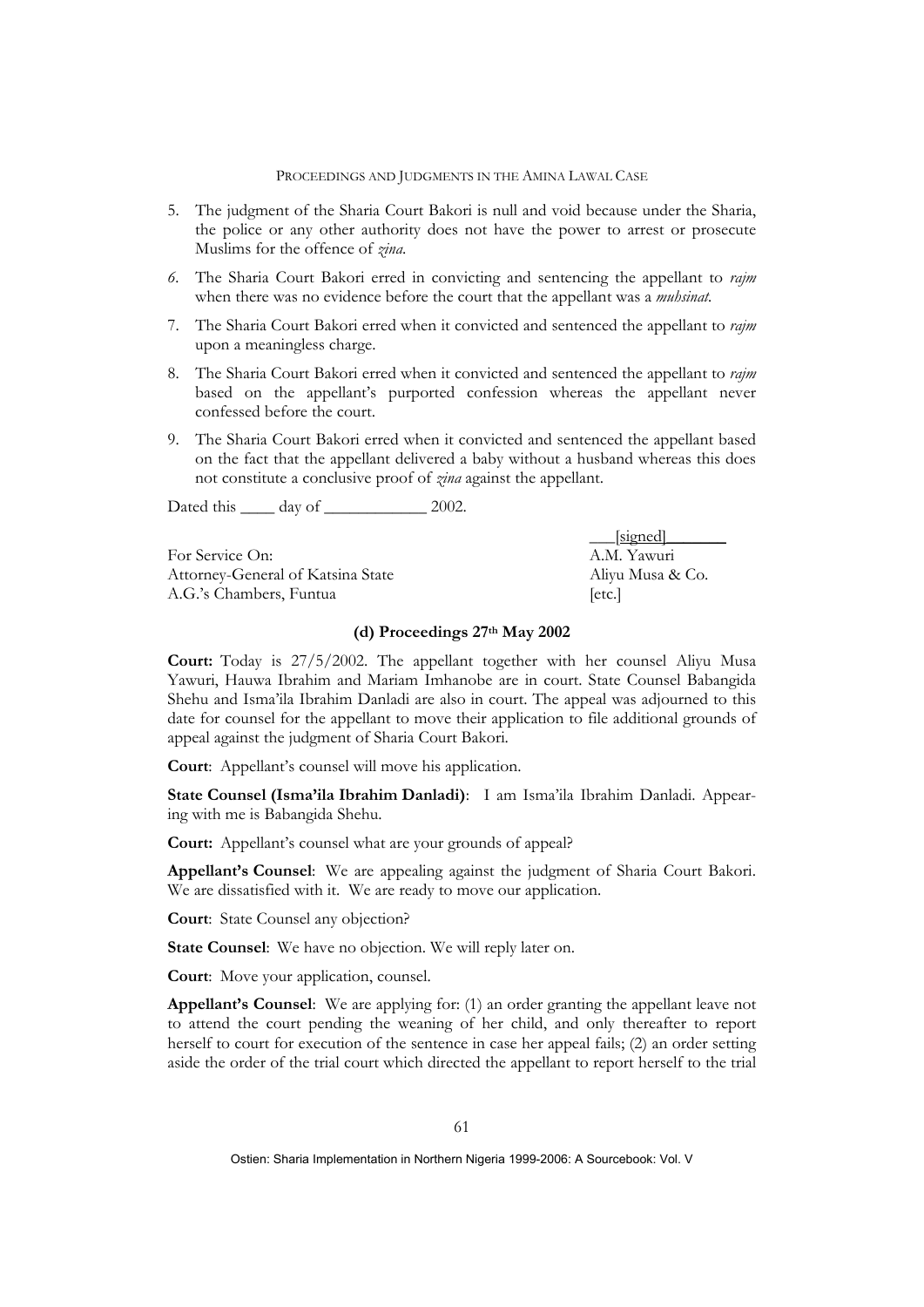court every two weeks up to the time she has weaned her child; and (3) any further or other orders the Honourable Court may deem fit and just to grant.

We shall rely on two grounds in support of this application: the trial court lacked jurisdiction to make the order we seek to set aside [, and the order is contrary to Islamic  $\text{law}$ ]<sup>[64](#page-10-0)</sup>.

The Katsina State Sharia Courts Law, Law No. 5 of 2000, commenced operation on 1/8/2000. It appears that the order that is in question was made by the trial court on 21/3/2002. This was after the commencement of Sharia Courts Law. Sections of the aforesaid law provide that upon its commencement the Sharia courts shall be bound by its provisions in both civil and criminal proceedings.

The law further provides that the courts shall rely in their proceedings on (1) the Qur'an, (2) the Hadiths of the Holy Prophet (SAW), (3) *ijma*, (4) *qiyas*, (5) *ijtihad*, and (6) *urf.* Although section 9 of the law provides that the Grand Kadi may make rules of practice for the Sharia Courts, the Grand Kadi is yet to make such rules. Even if he eventually did make such rules section 9 says such rules must comply with Islamic law.

Page 13 lines 22-28 and p. 14 lines 1-5 of the Bakori Sharia Court records show that Amina was granted bail after the court's judgment. One Musa was her surety. He was required to produce Amina in court every two weeks pending the time she weaned her baby girl, whereupon she would receive the punishment of *rajm*. Musa later refused to stand as Amina's surety, on the ground that she might run away. See p. 14 lines 9-17. Fearing she might be sent to prison, Amina obtained the consent of one Idi to stand for her. She was released on bail to Idi on the same conditions given to Musa, i.e. he was to bring her to court every two weeks. The court termed the bail as "bail after judgment".

We went through the Qur'an but fail to find any authority empowering a court to grant such bail after judgment. Therefore the court did not rely on any Qur'anic authority in making this order. The Hadiths of the Holy Prophet also do not provide for this power. Indeed the traditions of the Prophet provide otherwise. We rely on the hadith on p. 642 in *Muwatta Malik*. In that hadith it is reported that a woman came to the Holy Prophet and confessed to having committed *zina*. The Prophet told her to go away until she had delivered. After she delivered she went back to the Prophet. He asked her to go back again until she had weaned her child. After she weaned the child she went back to the Prophet once again. The Prophet told her to go back once more until she got somebody to look after the child. It was only after she got somebody to take care of the child that she was stoned to death. Therefore, the order given by the Sharia Court Bakori is contrary to the provision of Islamic law.

Furthermore, once a court has passed judgment, it ceases to have any jurisdiction over the matter. It becomes *functus officio*. It is only a higher court that can then exercise jurisdiction over the case. Section 3(1) of the Sharia Courts Law 2000 provides for two classes of courts – Sharia Courts and Upper Sharia Courts. Section 32 gives Upper Sharia Courts jurisdiction to hear appeals from Sharia Courts. In section 32 there is nothing that empowers the trial court to exercise jurisdiction over a case after it has passed its

1

<span id="page-10-0"></span><sup>64</sup> The second ground is not articulated in the transcript at this point; we insert it for the guidance of the reader.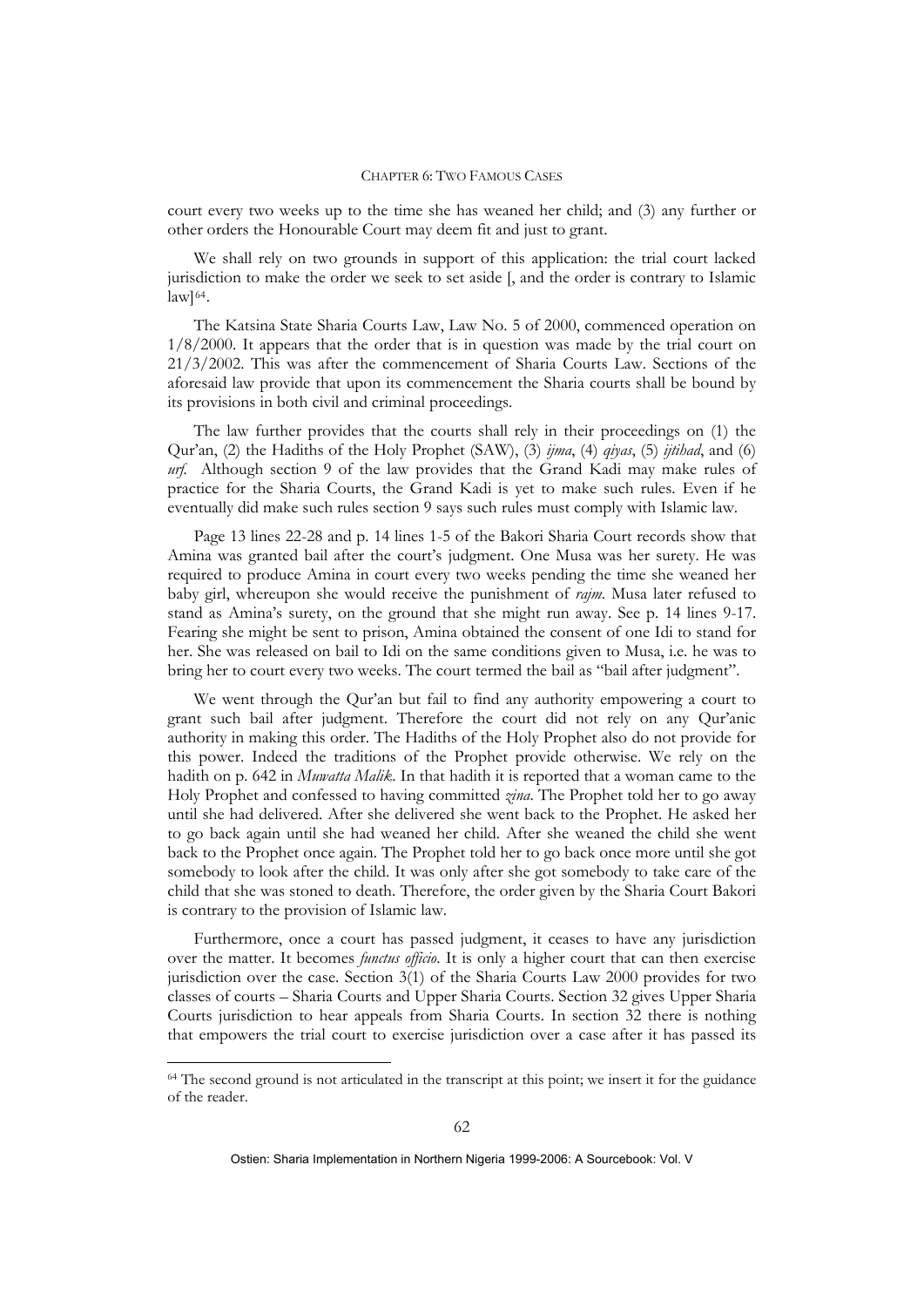judgment. Any application for bail ought to have been entertained by this court not the lower court. Section 271(3) of the Criminal Procedure Code, which was the applicable law before the enactment of the Sharia Courts Law, provides that where a pregnant woman is sentenced to death, such sentence shall be substituted with life imprisonment. It does not provide for bail. Any order made by a court must be supported by law. Therefore since the trial court did not act according to the law, we urge this court to set aside its order.

In all the *zina* cases tried by the Holy Prophet, he never granted bail. Refer to *Sahihul Muslim* p. 201 where a woman came to the Prophet and said "I have committed *zina*, I want you to purify me". The Prophet drove her away. She said "Oh Prophet of Allah, do you wish to drive me away as you drove Ma'iz?" Therefore, the practice of granting bail after conviction is not recognised by the Sharia. We urge this court to set aside this order. Whenever Amina reports to the court the people of Bakori swarm around her looking at her. This is insulting to Islam.

**Court**: State Counsel, you heard their submissions. What is your reply?

**State Counsel**: We object to the application. Firstly, counsel submitted that the order made is contrary to the Hadiths of the Holy Prophet (SAW). I believe it is not contrary to the Qur'an and Hadiths. The hadith in *Muwatta Malik* is distinguishable from the present case. In that hadith it was the woman who voluntarily submitted herself to the Holy Prophet with a request that he should purify her. In the case at hand the appellant was arraigned before the court. In the case before the Holy Prophet there was no fear that the lady would run away. In this case there is such fear. It is not certain that if she is released the appellant would report back to the court. The Bakori Sharia Court judge relied on his *ijtihad*.

On their ground number 2, counsel submitted that the trial court had no jurisdiction to grant bail after judgment. This court does not know this and even though the law provides for two categories of courts – the Sharia and Upper Sharia Court – we still ask this court to affirm the order of Bakori Sharia Court.[65](#page-11-0)

**Court:** Counsel to the appellant, did you hear the submission of State Counsel?

**Appellant's Counsel**: Yes. State Counsel misconceived the issues involved. Islamic law does not provide for forceful execution of the punishment of *rajm*. In *Hadith Ma'iz*, when Ma'iz felt the pains of the stoning he ran away. People pursued him and caught him and executed the judgment on him. The Holy Prophet queried them, saying why did they not let him be? It is therefore wrong to rely on any fear that Amina might run away from justice. The State did not cite any Qur'anic authority or hadith to support the ruling of the trial court. Islamic law unlike English law does not rely on personal opinion. Therefore this is an error. Only Islamic jurists can perform *ijtihad*. See p. A84 Sharia Courts Law of Katsina State.<sup>[66](#page-11-1)</sup>

<u>.</u>

<span id="page-11-0"></span><sup>65</sup> Sic. It is not clear what the gist of this argument is.

<span id="page-11-1"></span><sup>66</sup> The reference is to the gazetted version of the Sharia Courts Law, Katsina State of Nigeria Gazette No. 5 Vol. 11, 10th August 2000, pp. A83-A95. On p. A84 *ijtihad* is defined as follows: "'Ijtihad' means and shall include analogical deductions of an Islamic Jurist".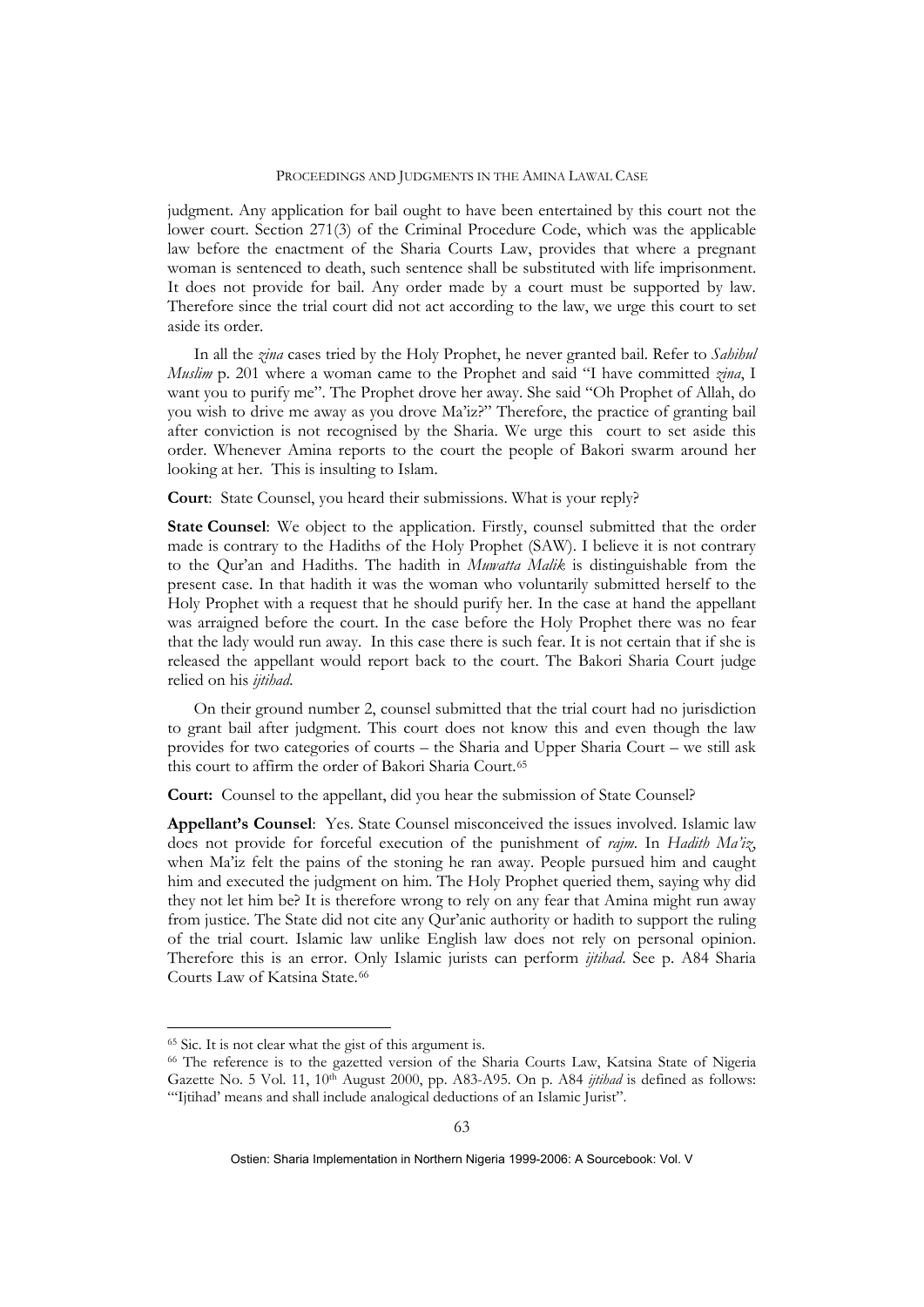**Court**: State Counsel, you heard the final address of appellant's counsel?

**State Counsel**: I heard. It is not correct to say that Islamic law will not enforce the punishment of *zina*. It is the law that made *zina* a crime and provided for punishment of offenders. The law provides that *zina* is proved against a pregnant woman who is known not to be married, so long as she was not raped. Where a woman is found guilty of this offence there is a prescribed punishment. On the issue of *ijtihad*, a court is enjoined to rely on Qur'an, Hadiths, *qiyas*, *ijmah*, *ijtihad* and *urf*.

**Court**: Court adjourns to 3/6/2002 to rule on the application of counsel for the appellant.

### **(e) Proceedings 3rd June 2002**

**Court**: Today, 3/6/2002, the appellant and her counsel Aliyu Musa Yawuri, Hauwa Ibrahim and Mariam Imhanobe are in court. State Counsel Isma'ila Danladi is also in court for the continuation of the hearing.

Appellant's counsel sought for three orders. First, an order allowing Amina Lawal leave not to attend the court pending the time she weans her child and thereafter to report back for the punishment to be inflicted in case her appeal fails. Counsel relied on a hadith in *Muwatta Malik* at p. 642. In the hadith the Prophet allowed a woman who became pregnant by *zina* to go away and come back for her punishment after she had weaned her child. She was not detained.

Appellant's counsel are also praying this court to set aside the order of the Sharia Court Bakori which directed Amina to be reporting to that court every two weeks pending the time she weans the child she is breast feeding. Counsel contended that the Sharia Court Bakori lacked the jurisdiction to make such order, having become *functus officio*. He maintained that the Bakori court had no right to grant bail to a convict. Counsel relied on the Katsina State Sharia Courts Law, No. 5 of the year 2000, which commenced operation on 1/8/2000. Amina was convicted on 21/3/2002, after commencement of the Sharia Courts Law. Section 8 of the law provides that upon its commencement, courts shall apply provisions of the Holy Qur'an, Hadiths, *qiyas*, *ijma* and *urf* in all their civil and criminal proceedings. Even though section 9 empowers the Grand Kadi to make rules of practice, he is yet to make any such rules. Counsel submitted that on p. 14 lines 4-5 of the records, the Sharia Court Bakori granted bail to Amina. Malam Musa stood as her surety. The condition attached to the bail was that Musa should bring Amina to court every two weeks up to the time she weans her child. After that she is to report herself back to the court for the punishment of *rajm* to be carried out. Later on, Musa said he could not continue to act as surety for Amina. The court granted Amina bail once again to one Idi on the same condition as before, that is that he would produce Amina every two weeks. The Bakori court did not rely on any law or authority in making this order. *Hadith Ma'iz* is reported in *Muwatta Malik* p. 642.[67](#page-12-0)

1

<span id="page-12-0"></span><sup>67</sup> Sic. The reference is in error; *Hadith Ma'iz* is not in *Muwatta Malik*. It can be found in both *Sahihul Bukhari* vol. 8 p. 529, hadith no. 806, and *Sahihul Muslim* vol. 1 pp. 112-13, hadith no. 1692.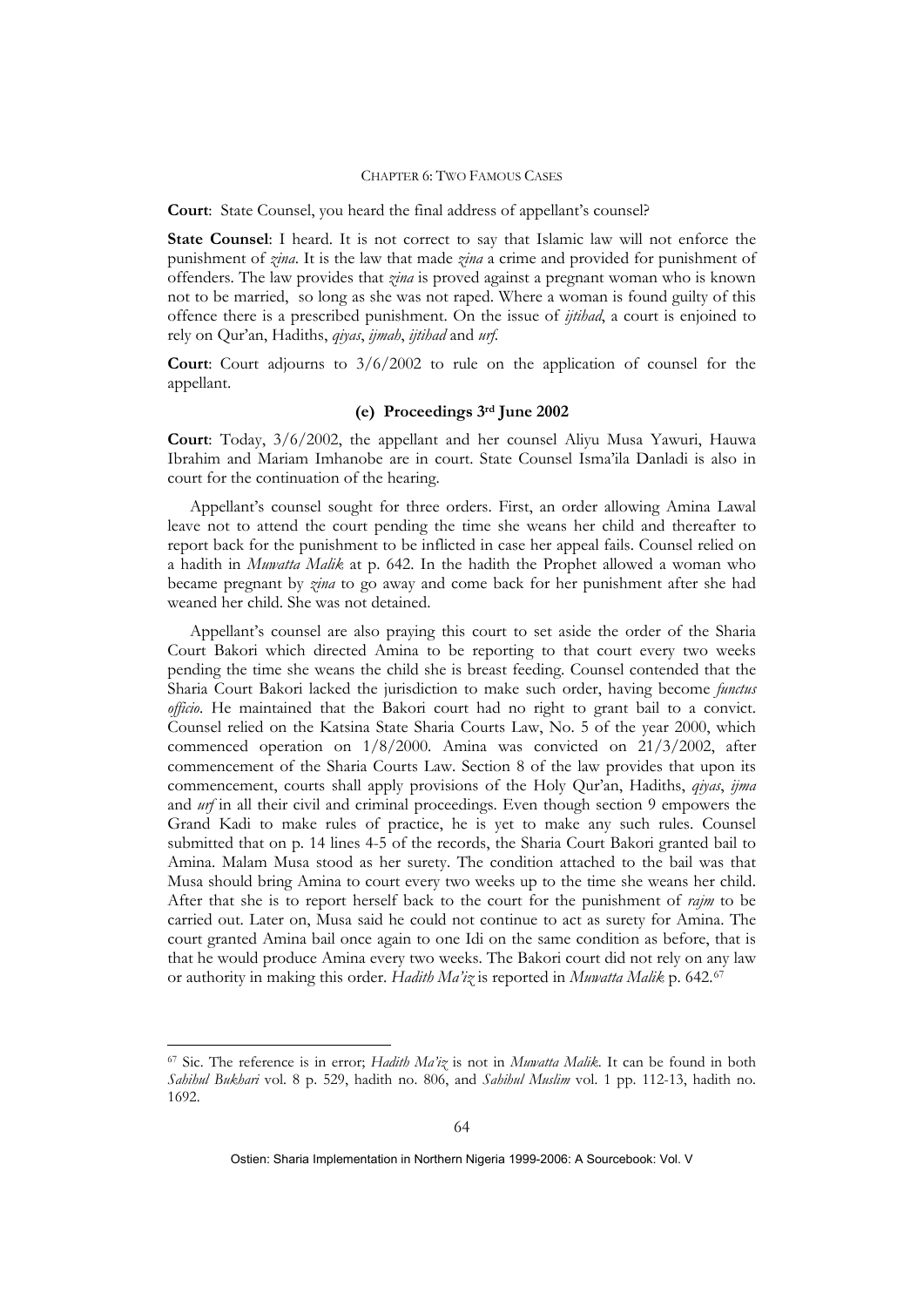In their third prayer, counsel for appellant seek for any other order this Honourable Court may deem just in the circumstances.<sup>[68](#page-13-0)</sup>

Amina Lawal delivered her baby girl who is suspected to be illegitimate on  $8/1/2002$ , see p. 1 of the trial court record.

State Counsel objected to appellant's application. He submitted that the order made by the Bakori Sharia Court is not in breach of the Qur'an or Sunnah. The hadith in *Muwatta Malik* is distinguishable from the matter at hand. The lady in the hadith voluntarily took herself to the Holy Prophet. She was not arrested and arraigned before the Prophet. She arraigned herself without any fear of the *hadd* punishment. But Amina was arrested and arraigned involuntarily. Counsel therefore submitted that the Bakori judge relied on his *ijtihad* in making the order. On the submission of appellant's counsel that the Bakori court was *functus officio*, State Counsel argued that no one knows whether if Amina was granted bail she would be attending court or whether she would jump bail. State Counsel submitted that the Bakori judge did not breach the provision of any law.

Appellant's counsel in his final address submitted that State Counsel misconceived the position of Islamic law. Islamic law is not out to forcibly execute the punishment of *rajm*. In *Hadith Ma'iz*, when Ma'iz started feeling pains from the stoning he ran away. People caught him and killed him. When the episode was narrated to the Holy Prophet he queried why Ma'iz was not let alone since he had run away. Appellant's counsel observed that State Counsel did not rely on any hadith throughout his argument.

State Counsel replied by saying that Allah (SWT) prohibited *zina*. He said an unmarried woman found to be pregnant who does not claim to have been raped, must have committed *zina*. Sharia law provides that a court shall rely on the Qur'an, Hadiths, *qiyas*, *ijma* or *ijtihad*. The trial judge relied on his *ijtihad*.

### **Ruling**

The Court grants the first prayer of the appellant. She is given leave to go and to stay away until she has weaned her child and thereafter to produce herself before this Upper Sharia Court Funtua. The court relies on the hadith in *Muwatta Malik* at p. 642 which shows that the court can allow a person convicted of the offence of *zina* to go his way without detaining him. Another authority for allowing her to stay at her house until she weans her child is to be found in Qur'an *Suratul Baqarah* verse 233: "The mothers should suckle their children for two whole years…." However, the court requires Amina Lawal to bring her guardian who will act as a surety on her behalf and produce her after she has weaned her child or at any time the court needs her. We rely on *Bulughul Marami* p. 258 hadith no. 1238.

On the second prayer seeking the setting aside of the Bakori Sharia Court order requiring Amina to be reporting to that court every two weeks until she weans her child,

1

<span id="page-13-0"></span><sup>68</sup> In the transcript, following this sentence, there is a short paragraph as follows: "**Court:** Amina Lawal delivered her baby girl who is suspected to be illegitimate on 8/1/2002. See p. 1 of the record of the Sharia Court Bakori." The transcript then goes on as above. The short paragraph seems to have been misplaced; the thought is repeated at the end of the court's ruling, below.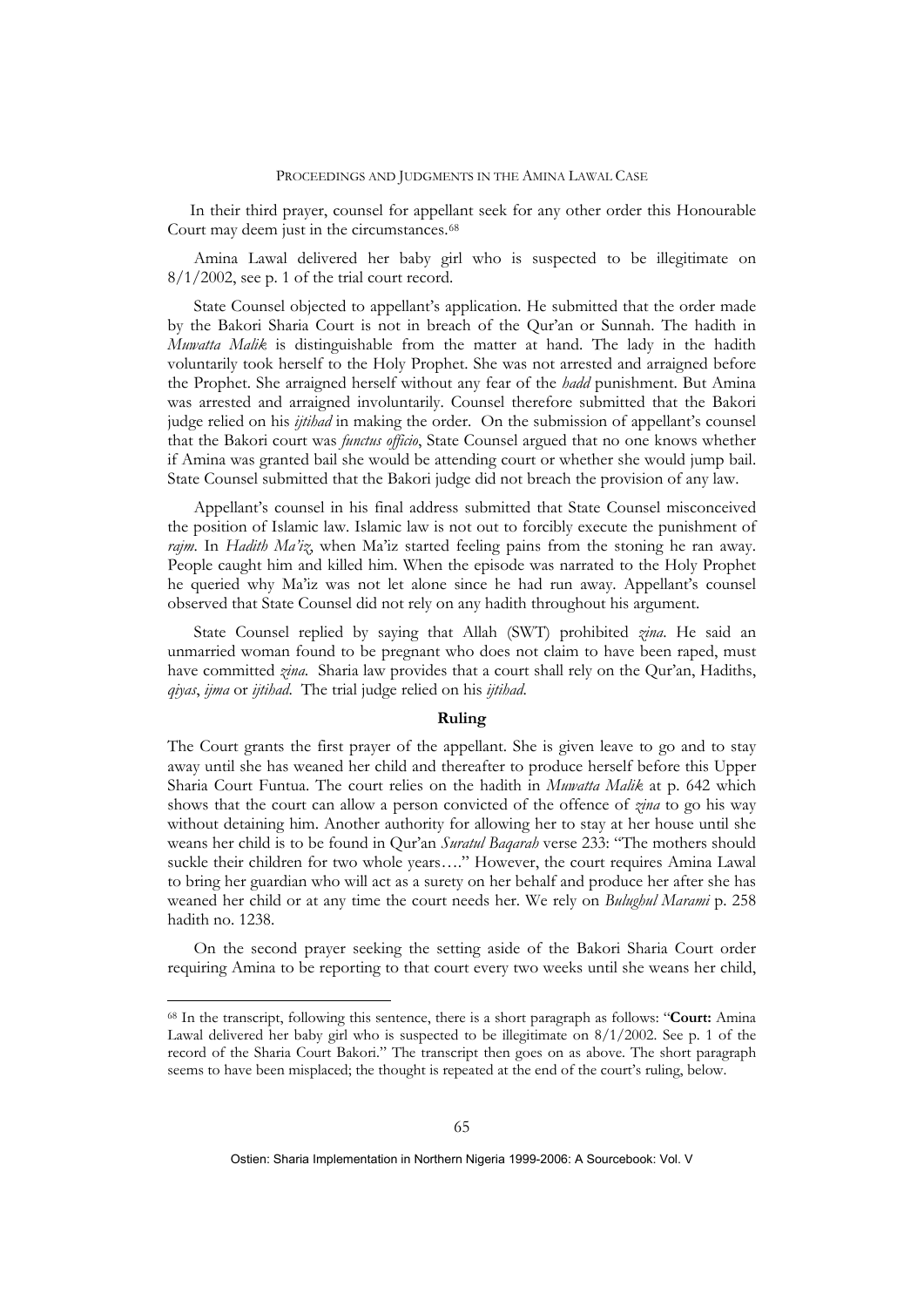this prayer is also granted since the matter is now pending before this court not the Bakori court.

Under the third prayer the court hereby allows Amina not to be reporting to the court until she has weaned her child. See verse 233 of *Suratul Baqarah* which says: "Nursing mothers shall breastfeed their babies for two full years." The records of appeal show that Amina delivered her child on 8/1/2002. Relying on this verse she will wean her child on 8/1/2004. After she has weaned the child she will produce herself in this court for the purpose of hearing her appeal and the possibility of executing her sentence.<sup>[69](#page-14-0)</sup>

This is the decision which I, Alhaji Aliyu Abdullahi Katsina, Upper Sharia Court Judge Funtua, together with my court members Alhaji Umar Ibrahim, Bello Usman and Mamuda Suleiman reached in respect of the application.

**Court**: Counsel for the appellant, have you heard the ruling of this court in respect of your application?

**Appellant's Counsel**: We have heard all that the court has said and are very happy with the just decision reached by the court.

**Court**: State Counsel, have you heard the ruling of this court on the application brought by counsel for the appellant?

**State Counsel**: Yes, the ruling is correct. We ask for a date for the appeal. This will enable me prepare for my reply.

**Court**: Counsel for the appellant, you heard what the State Counsel said, what do you say?

**Appellant's Counsel**: We are satisfied with this ruling. Any date given by the court for argument of the appeal is convenient. We apply for a certified copy of the order just made by this court, which we can file in the Bakori Sharia Court, so that that court will know that its order requiring Amina to be appearing before it every two weeks has been set aside.

**Court**: This matter is adjourned to 8/7/2002, for appellant's counsel to argue his appeal. The court also orders that the Sharia Court Bakori should be informed that its order requiring Amina to be reporting every two weeks has been set aside. The court hands over Amina Lawal to her guardian one Idris Ibrahim of Kurami village, who has undertaken to produce Amina Lawal after she has weaned her child or at any time the court needs her.

### **(f) Proceedings 8th July 2002**

**Court**: Today, 8/7/2002, the appellant Amina Lawal and her counsel Malam Aliyu Musa Yawuri, Hauwa Ibrahim, Mrs Osabuohien Omo-Osagie and Ramatu Umar[70](#page-14-1) are in

<u>.</u>

<span id="page-14-1"></span><span id="page-14-0"></span> $69$  Sic. In fact the hearing of the appeal continued the next month, and was not delayed until 2004.<br><sup>70</sup> The organisational affiliations of Hauwa Ibrahim and Mrs Osabuohien Omo-Osagie have been noted, see n. 43 supra. Ramatu Umar was with the International Human Rights Law Group, Abuja.

Ostien: Sharia Implementation in Northern Nigeria 1999-2006: A Sourcebook: Vol. V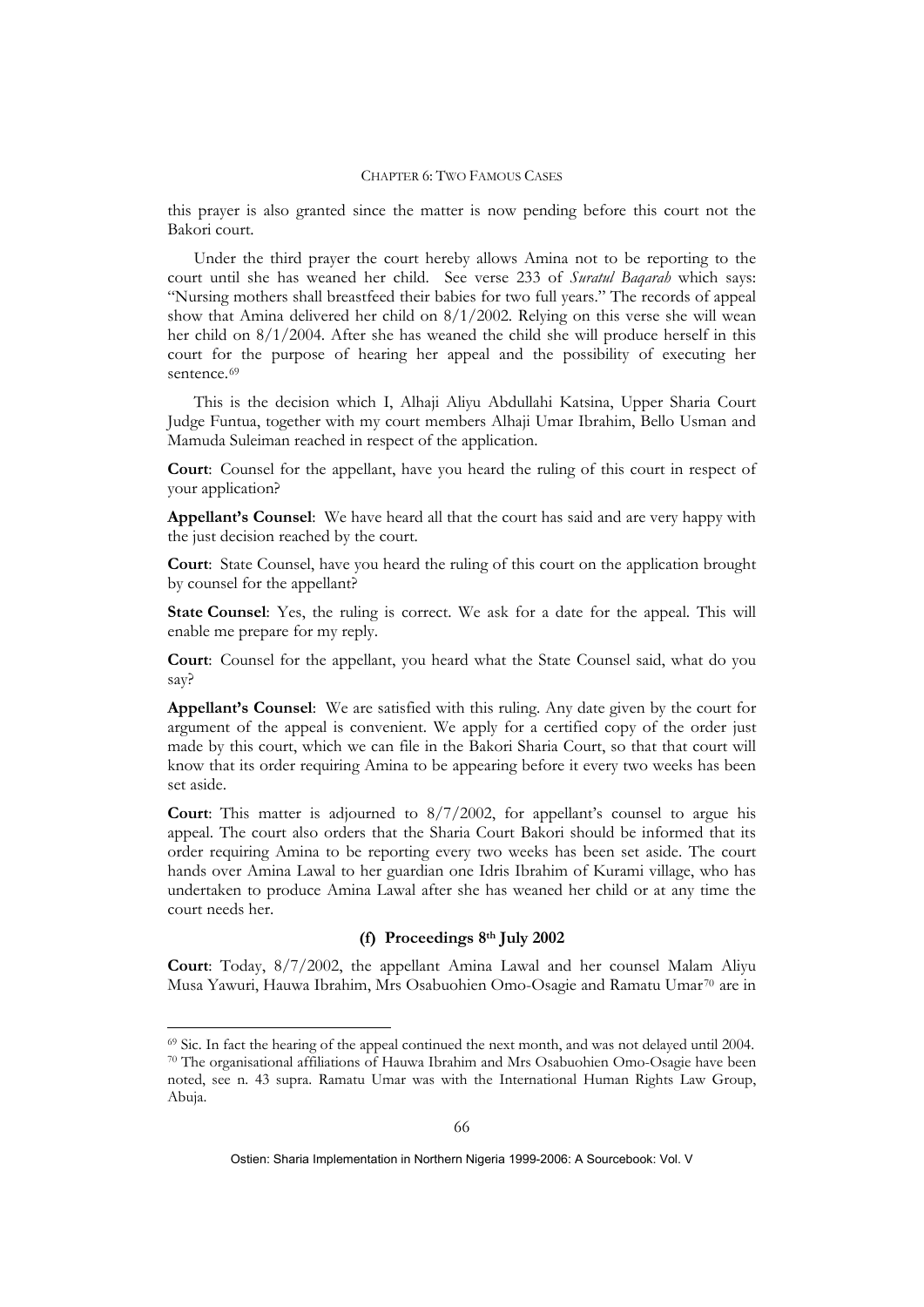court. State Counsel Malam Isma'ila Ibrahim Danladi apologised for coming to court late.

**Court**: Counsel to the appellant, are you ready to argue your appeal?

#### **Appellant's Counsel**: Yes we are ready.

The appellant was charged with the offence of *zina* contrary to Sharia. The court at Bakori sentenced her to *rajm* on 20/3/2002. She filed her appeal before this court on 28/3/2002, when she stated the general ground of the appeal; later she filed nine additional grounds, making ten altogether. We are filing two more grounds of appeal today being 8/7/2002, namely:

1. At the time of the judgment of the Bakori court,<sup>[71](#page-15-0)</sup> the Katsina State Sharia Penal Code, Law No. 2 of 2001, had not yet commenced operation.

2. The decision is contrary to section 4(1) of Katsina State Sharia Court Law 2000, in that only one judge sat, heard and tried the case.

The appellant has a total of twelve grounds of appeal.

<u>.</u>

 We have received the instruction of the appellant to retract her confession before the Bakori court. Her reason for the retraction is that at the time she made the confession nobody explained the offence to her and she did not know the meaning of *zina* which is an Arabic word. Also, she had never been to court before. It was in this confused state that she made the confession. Likewise, she is a village woman who is not familiar with courts and their proceedings. She relies on *Mukhtasar* vol. 2 p. 285 and *Fiqhus Sunnah* p. 423 and *Fiqhu ala Madhahibil Arba'a* vol. 1 as authorities for making this retraction. We also rely on *Jawahirul Iklili* and *Mugni* vol. 10 p. 188.

We will argue our grounds numbers 7, 2, and 3 together. A charge must of necessity be comprehensive. It must incorporate the date, time and place of commission of the offence; it must indicate the co-accused. For these we rely on *Subulus Salam*, a commentary on *Bulughul Marami*, vols. 3-4 p. 6. When Ma'iz went to the Prophet (SAW) and confessed that he had committed *zina*, the Prophet said perhaps you mean you kissed her. The Prophet explained the meaning of *zina* fully to Ma'iz. However, the charge stated against Amina Lawal on p. 5 lines 25-30 and p. 6 lines 1-25 fails to incorporate this comprehensive explanation of *zina*. The word *zina* is an Arabic term while the appellant is Hausa by tribe. Even though Ma'iz was an Arab, the Prophet (SAW) asked him to define *zina*. Ma'iz gave a comprehensive definition of the word. Furthermore, the charge failed to indicate the place where offence was committed. Instead the court on p. 6 lines 1-22 stated in its charge that it was fully satisfied that the appellant had committed the offence of *zina* as charged. "This court agrees and it is satisfied that Amina has committed *zina.*"

We next draw the attention of the court to p. 6 lines 20-22 of the trial court record where the court passed its judgment without giving the appellant an opportunity to

<span id="page-15-0"></span><sup>71</sup> Sic. Of course the Katsina State Sharia Penal Code Law had commenced operation at the time of the judgment of the Bakori court  $(20<sup>th</sup>$  March 2002). What appellant's counsel must have intended to say, and perhaps did say, was "at the time the offence was committed…." This point is confused subsequently as well.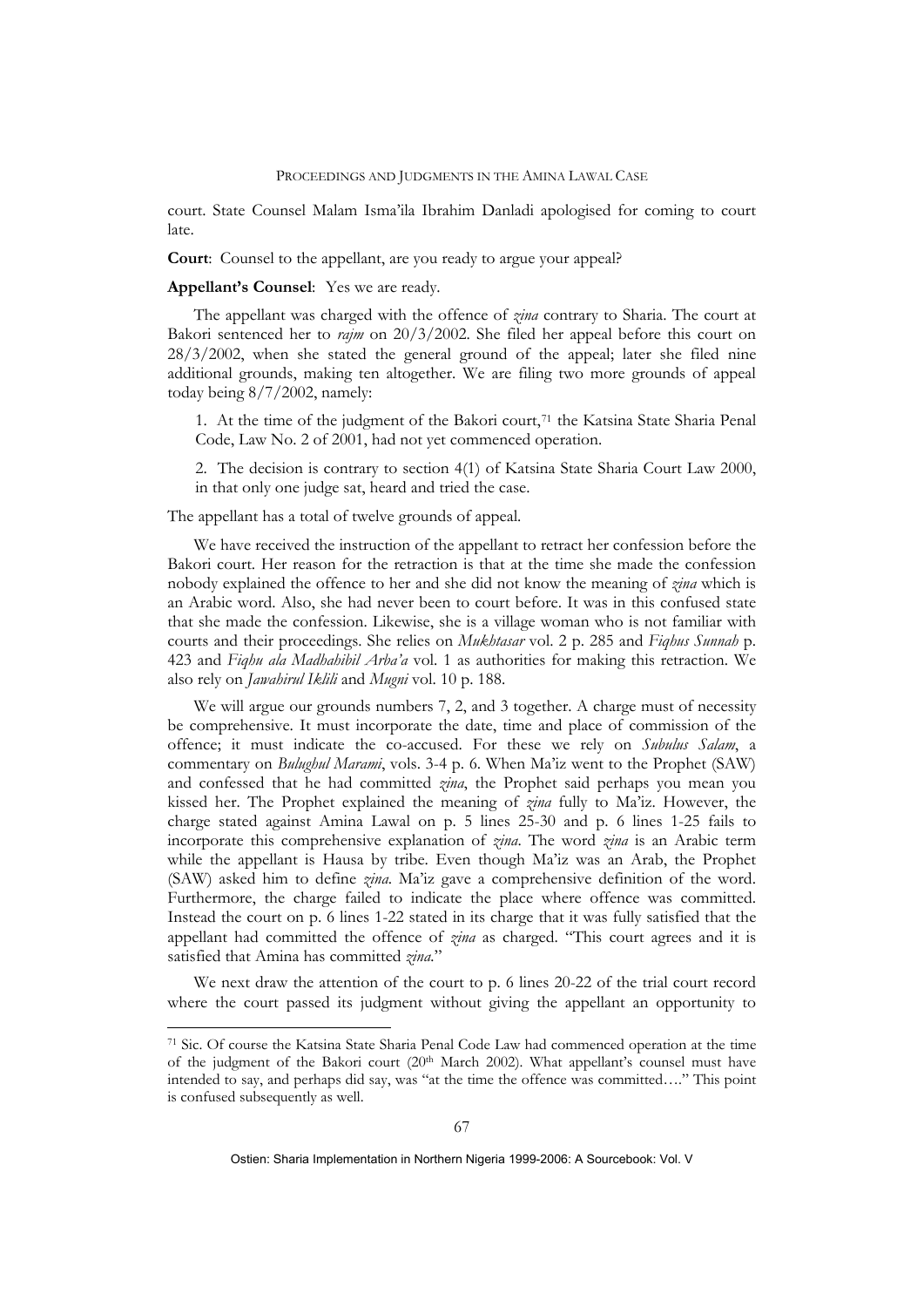defend herself. See also p. 13 lines 3-18 where the court passed judgment for a second time. This means that the court passed two separate judgments – the first before the appellant was given the opportunity to defend herself, and the second in explaining the sentence. But it is necessary for the court to hear prosecution witnesses and to give the accused person the right to defend himself before it passes its judgment. This error committed by the court has resulted in the breach of the appellant's fundamental right to a fair hearing as granted by section 36(1) and (6) of the 1999 Constitution. Furthermore, the appellant's plea was not taken, see p. 6 lines 26-28 and p. 7 line 1. The court failed to take the appellant's plea. This is contrary to what occurred in *Hadith Ma'iz* where the Holy Prophet (SAW) ask Ma'iz whether he knew the meaning of *zina*. "Did you commit this offence?" "Are you a *muhsin*?" The Prophet did not convict Ma'iz until he had given him all possible opportunities to defend himself. In the matter at hand, contrary to the practice adopted by the Prophet, the court passed its judgment without hearing the appellant in her defence. We rely on *Al-Tashri'u al-Jina'i*. We submit that it is necessary that the court should ask Amina all the questions the Holy Prophet asked Ma'iz, notwithstanding Amina's alleged confession. The Bakori court judge failed to ask these questions. After the Prophet was satisfied that Ma'iz was sane, all the same he asked the above questions. Amina was not asked these question. This error has also resulted in the breach of section 36(5) of the 1999 Constitution.

Section 36(6)(b) of the 1999 Constitution gives the appellant the right to receive every assistance and sufficient time to prepare for her defence. She was denied this right to defend herself.

As to our grounds of appeal numbers 6 and 9: at [page number omitted] line 20-25, the trial court held that Amina was a mature woman, a Muslim, sane, and one who had previously been married. It was based on this finding that the court sentenced her to *rajm*. However, throughout the record, Amina never said she was previously married. The record does not show that Amina is an adult or sane. The court based its judgment on mere speculation not on evidence. It is a mere speculation. In *Ihkamul Ahkam* it is stated that a judge shall base his judgment on the evidence adduced before him. No evidence on these points was adduced in this case.

Besides, the law is not concerned with evidence of previous marriage. What is required is evidence of *ihsan* – i.e. that the accused is a sane, adult Muslim who had contracted a valid marriage which was validly consummated. It is possible to have a valid marriage but if it is consummated under conditions not approved by Islam the parties thereto will not possess the status of *ihsan*. Therefore there is a difference between marriage and *ihsan*. We rely on *Subulus Salam* vol. 3-4 pp. 6-7; *As'halul Madarik* vol. 3 p. 189; and *Bidayatul Mujtahid* vol. 2 p. 326. We also rely on *Adawi* vol. 2 p. 58. It is necessary to adduce evidence on every element of *ihsan*. The failure to do that has occasioned a serious error. Because of this error it is necessary for this court to reverse the judgment of the trial court.

The lower court relied heavily on the fact that the appellant delivered a baby when she was not married. The child was tendered in evidence, see p. 8 lines 11-14, p. 9 lines 2-28, p. 10 lines 1-29, and p. 12 lines 1-13. In the first place the law refers to pregnancy not the birth of a child. Therefore, the child tendered does not prove the offence of *zina*. Furthermore, pregnancy itself is evidence only against a woman who is not under the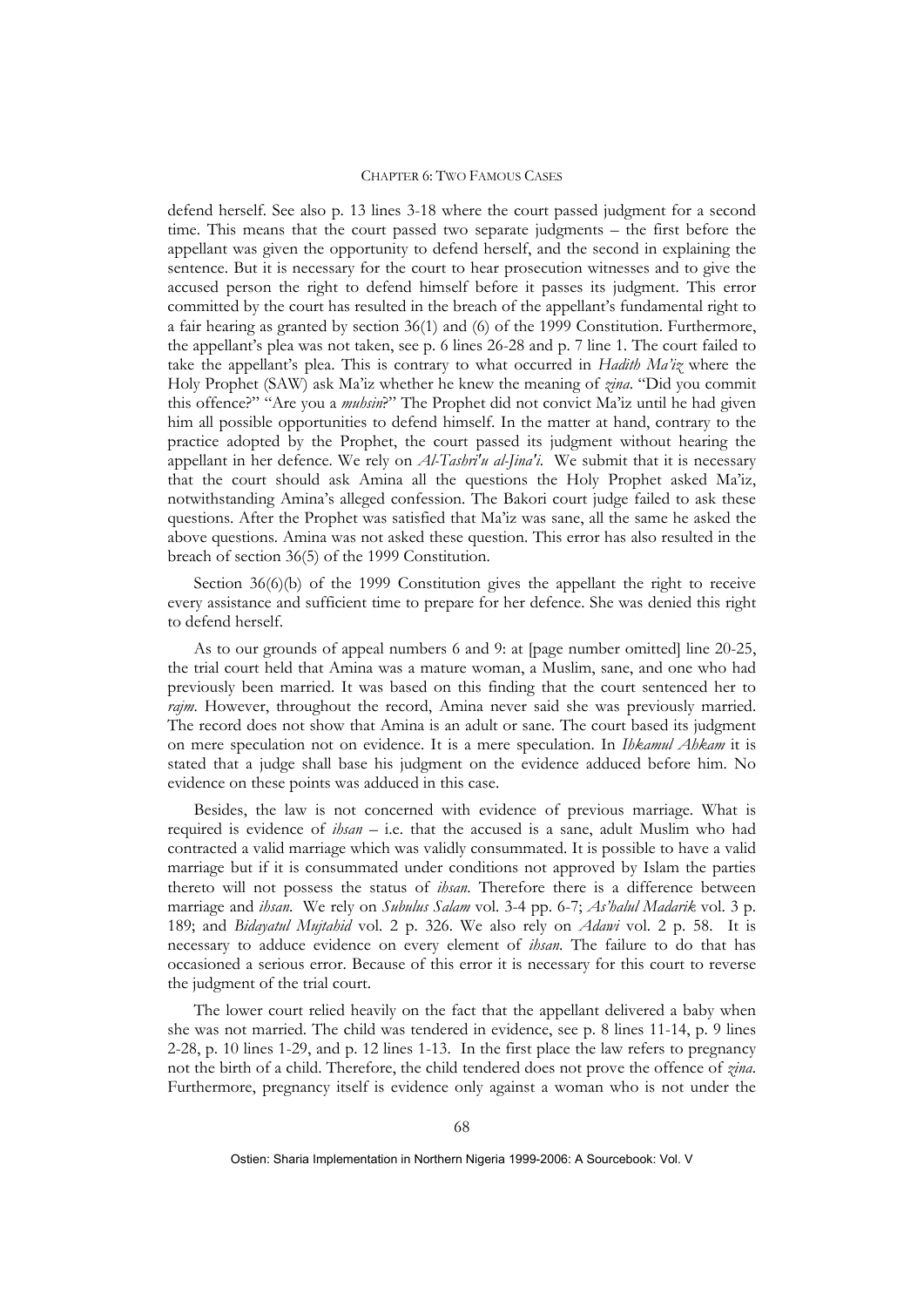authority of a husband. Therefore, before pregnancy becomes relevant, the court must investigate whether the accused had contracted a previous marriage. If she did, the court must find out when the marriage was dissolved. According to Imam Malik, if the marriage was dissolved within the last five years, then the pregnancy can be affiliated to the accused's former husband. We rely on *Fiqhu ala Madhahibil Arba'a* vol. 5 p. 459. There is a presumption that the former husband of a pregnant woman whose marriage was dissolved within five years is responsible for the pregnancy. The trial court found that Amina delivered her child in the tenth month of her divorce. Therefore we ask this court to set aside the judgment of the Bakori court.

On ground of appeal number 8: In the complaint appearing on p. 1 lines 14-21 and 24-25, and in the charge, p. 5 lines 1, 6, 8, 17 and 22, the lower court used the term *zina* eleven times. However, throughout the proceedings this Arabic term was never interpreted to the appellant. Likewise, the offence of *zina* was never interpreted or explained to her. It is necessary that the accused person fully understand the charge he is facing before he is convicted thereon. See section  $36(6)(a)$  of the 1999 Constitution. It is true that Amina confessed to committing *zina*, see p. 1. However, at p. 5 of the record, when the court asked Amina whether it is true that she committed *zina*, she said yes, somebody deceived her into believing that he was going to marry her. Here it is clear that she could not have made any confession since she claimed she was deceived into the act by false promises of marriage. She committed the act following this deception. We rely on *Fiqhus Sunnah* vol. II p. 371. Amina assumed that since there was a promise of marriage it was not wrong to commit the act.

The trial court failed to observe the mandatory *i'izar*. See p. 7 line 22. We rely on *Ihkamul Ahkam* p. 25. We also rely on *Bahjah* vol. I p. 65.

We will now argue our additional ground of appeal number 1 which was filed today. Section 1 of the Katsina State Sharia Penal Code Law, Number 2 of 2001, provides that the code shall commence operation on 20/6/2001. The appellant was sentenced to *rajm* pursuant to section 124 of the Sharia Penal Code. She was arraigned on 15/1/2002. Page 1 lines 30-35 of the record indicate that the appellant delivered her child eight days before she was arraigned, on 8/1/2002. However, the date of birth cannot be the date of commission of the offence. Birth of the child is not itself a criminal offence, it is the act of *zina* that is an offence. There was no evidence before this court showing that at the time the appellant committed the offence the Sharia Penal Code Law had commenced operation. We know that normal human pregnancies take nine months. If we subtract nine months from  $8/1/2002$ , it will give us somewhere between March and April of the year 2001, that is about three months before the Katsina State Sharia Penal Code Law commenced operation. Section 4(9) of the 1999 Constitution provides that neither the National Assembly nor a House of Assembly shall, in relation to any criminal offence, have power to make any law which shall have retrospective effect. Similarly, the Qur'an also says that no one can be guilty of an offence until and unless a messenger has been sent to him.

On our second additional ground of appeal which we filed today: Section 4(1) of the Katsina State Sharia Court Law 2000 provides that in any trial before a Sharia Court, a judge shall be assisted by two court members: that is when a proper quorum is formed. The trial court was presided over by one judge throughout the proceedings without the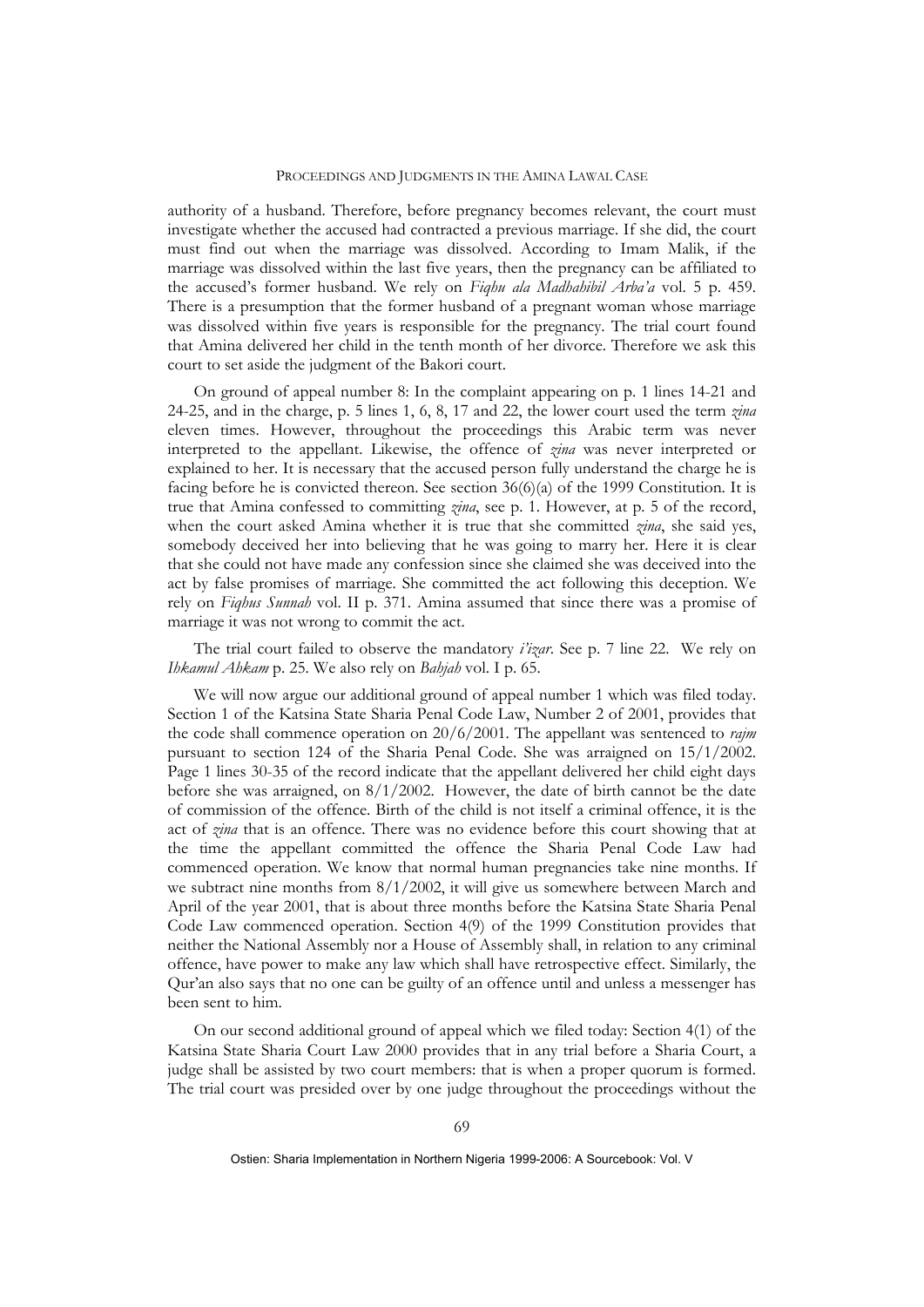assistance of any court member. Therefore we ask this Honourable Court to set aside the judgment of the Bakori court.

We realise that Katsina State does not have any Sharia Criminal Procedure Code. It is the Criminal Procedure Code that shows to the accused person the steps he has to take in defending himself against the charge he is facing. Therefore, the appellant did not know what procedure to adopt to defend herself. We submit that it is extremely difficult to have a fair hearing in the circumstances.

Section  $36(6)(b)$  of the 1999 Constitution requires that an accused be given adequate time and facilities for the preparation of his defence. Amina was denied this right. It is clear that a lot of errors were committed in the proceedings before the Bakori court. A lot of procedural rules and constitutional provisions were breached. We urge this court to allow this appeal and set aside the judgment of the Bakori court and discharge the appellant.

**Court**: State Counsel, have you heard the argument of appellant's counsel?

**State Counsel**: Yes I did. I am asking for time within which to prepare my reply.

**Court**: Counsel to appellant what do you say?

**Appellant's Counsel**: We have a great distance to travel to come here, we urge the court to reconsider this application.

**Court**: State Counsel what do you say?

**State Counsel**: I am not ready with my reply. I therefore need time.

**Court:** The matter is adjourned to 5/8/2002, to give State Counsel time to prepare his reply.

# **(g) Proceedings 5th August 2002**

**Court**: Today 5/8/2002 the appellant Amina Lawal together with her three lawyers Aliyu Musa Yawuri, Hauwa Ibrahim and Mariam Imhanobe are in court. State Counsel Isma'ila Danladi is also in court. The matter was adjourned for State Counsel to prepare his reply.

**Court**: State Counsel are you ready with your reply?

**State Counsel**: Yes, I am ready.

Counsel for the appellant informed the court that they were retracting the confession made by the appellant before the Bakori court based on the following grounds.

First, he explained that the appellant did not understand the word *zina* which is an Arabic term. To the best of our understanding this is not a very good ground. Although the word *zina* is Arabic, a careful perusal of the record of the lower court will show that the appellant understood the meaning of *zina*, even though it is an Arabic term. See p. 1 lines 7-32, p. 6 lines 27-28 and p. 7 line 1. This will satisfy the court that the appellant understood the meaning of *zina*. Furthermore, throughout the proceedings the appellant did not inform the court that she did not understand the meaning of *zina*.

On their second ground they argued that Amina had never been before a court before she was arraigned, that she was confused, and it was amidst this confusion that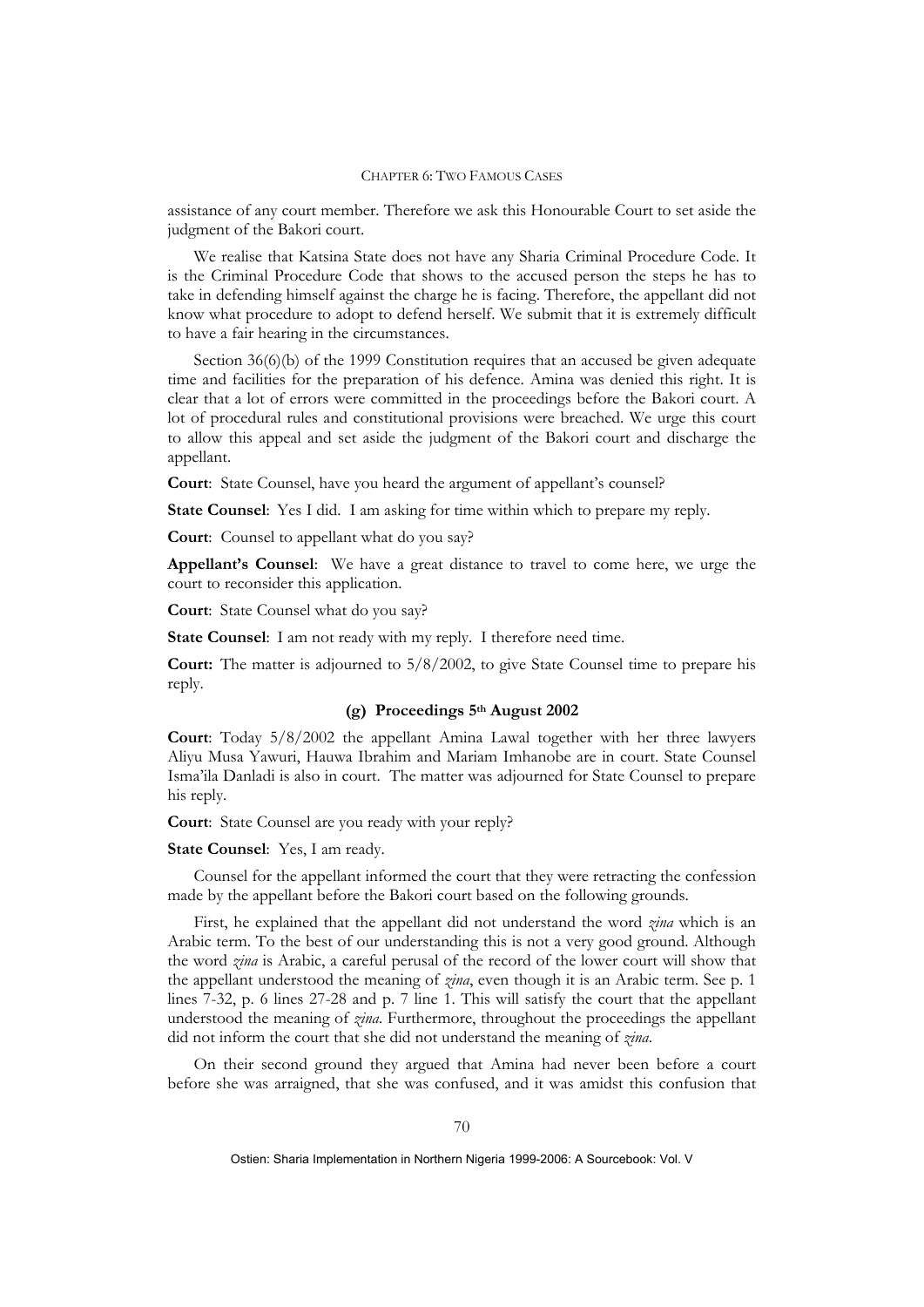she confessed to the offence. Again I think this is merely the opinion of appellant's counsel. The fact that this was her first appearance in court cannot be a ground for any confusion. Her co-accused answered his charges even though it is not indicated that he had ever before appeared before a court.

Finally, counsel argued that the appellant is a villager. The fact that a person is a villager cannot be a defence in law, especially as the village of Kurami is not far away from Funtua. It has a school and other utilities. In sum, there is no ground for retraction of appellant's confession.

Appellant's counsel submitted that the accused should be informed of the charge he is facing, the date and place of the offence, and so on. He relied on *Hadith Ma'iz*. We submit that *Hadith Ma'iz* is not relevant authority: it is distinguishable from the facts of this case. Ma'iz reported himself to the Holy Prophet (SAW), without waiting for anybody to arrest and arraign him. Ma'iz's conduct was strange: that is why the Prophet asked him whether he was sane. The Prophet also asked him about the offence he said he had committed and the date and the place he committed it. That is why when the Holy Prophet (SAW) heard all this he ordered Ma'iz to be stoned to death. I refer also to *Bulughul Marami* hadith no. 1232 where an Arab came to the Holy Prophet and offered him a female slave and one hundred goats so that his son would not be killed for committing *zina* with a woman. Since the boy had not contracted a previous marriage he was given one hundred strokes of the cane. The Prophet (SAW) did not accept the goats or the female slave. What I want to emphasise from this hadith is that the Prophet then ordered that they should go back to the woman and enquire if she had committed the offence, and said that if she had done so, she should be stoned to death. See also hadith no. 1236 in *Bulughul Marami.* In short all the reasons adduced for the retraction of the appellant's confession are not supported by the law.

Appellant's counsel also argued that the Sharia Court Bakori failed to give the appellant the opportunity to defend herself. He said this was contrary to section 36(1)and (6) of the 1999 Constitution. This is also not correct. The appellant was asked whether she heard the charge against her. She said she heard the charge and she pleaded guilty to it. The question asked afforded the appellant the opportunity to bring forth her defence if she had one. Instead she said she had no defence. This court should not be intimidated by counsel's citation of the provisions of the Constitution. This case is based on the laws of Allah (SWT). The laws of Allah take precedence over any argument that may be proffered in this case.[72](#page-19-0)

Counsel for the appellant submitted that the appellant was an adult and a divorcee, that the lower court failed to consider this.[73](#page-19-1) At p. 1 line 19 of the record it is shown that she had previously contracted a marriage, but she was later divorced. When she was arraigned before the court she did not claim that she was insane. It is the appellant who ought to have raised this defence, it is not for her counsel to raise it now.

<u>.</u>

<span id="page-19-0"></span><sup>72 &</sup>quot;Don haka ina ganin babu wata barazana da za'ayi ma wannan kotu da Constitution, wanda wannan Sharia ta Allah (SWT) ce kuma abinda yace shine mafi karfi da girma da duk wata magana da za'a kawo akan ita wannan Sharia."

<span id="page-19-1"></span><sup>73</sup> This sentence accurately translates the Hausa. What State Counsel evidently meant to say was that appellant's counsel submitted that there was no evidence before the trial court that the appellant was an adult, sane, divorced, etc.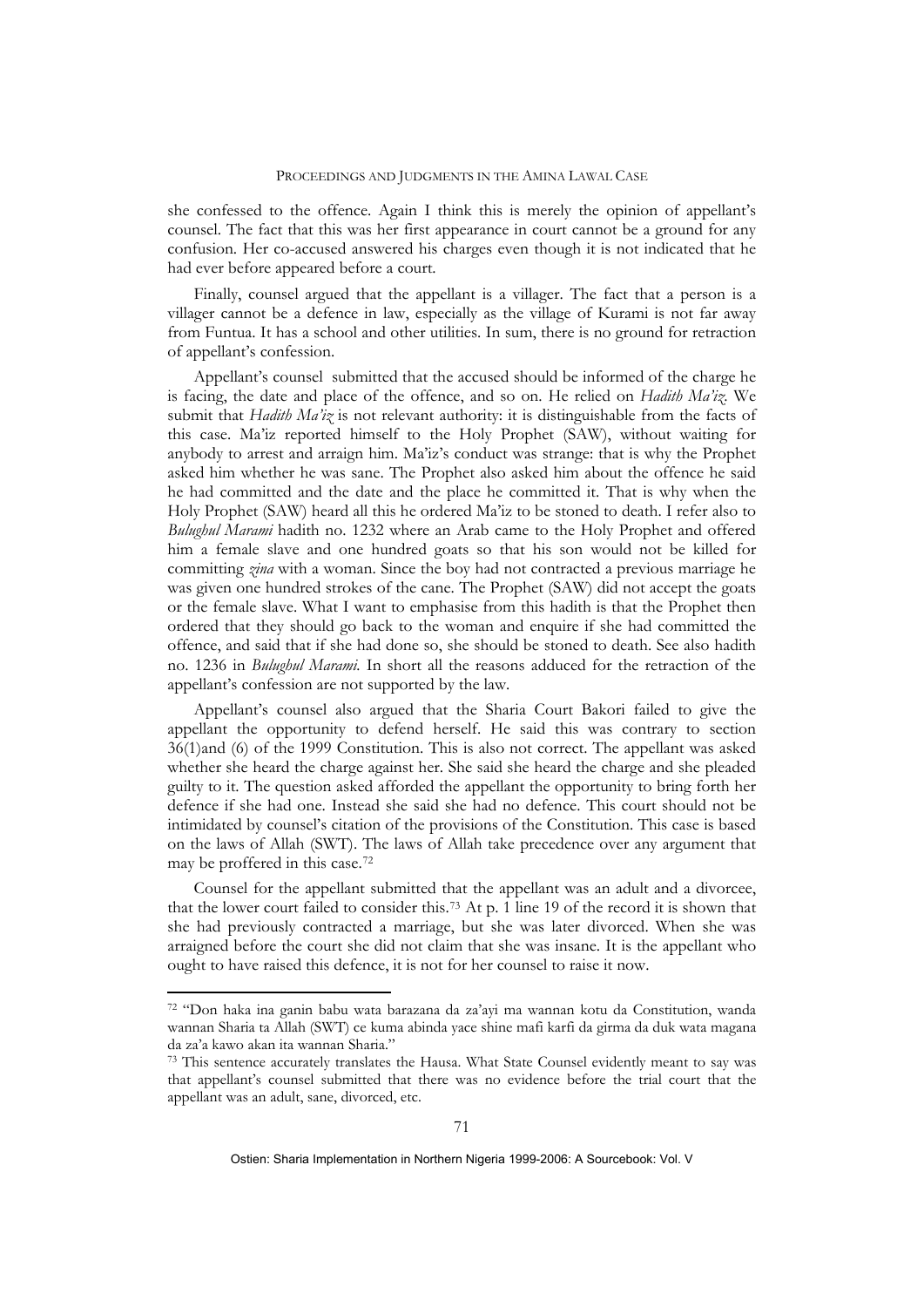Counsel submitted that the appellant's pregnancy is irrelevant. I believe this is wrong. It is contrary to human nature for a woman to conceive without a man. Counsel said it is possible that the pregnancy is for the appellant's former husband. This is a mere allegation, because it is not the former husband who named the baby. Even if he didn't take the child into his custody he is supposed to be responsible for its upkeep and other things.[74](#page-20-0)

Appellant's counsel also submitted that Amina was deceived with false promises of marriage by the person accused jointly with her, Yahayya Muhammed. This is also not a good reason for reversal of the judgment. It only explains why she committed the offence. In Islamic law ignorance does not excuse an offence.

Counsel also submitted that the lower court did not observe *i'izar*. This is also not correct. Careful perusal of the record at p. 11 line 11 will show what actually transpired.

Counsel for the appellant argued that at the time the appellant was tried [sic], the Sharia law[75](#page-20-1) had not yet commenced operation. This is not true because this case was filed on 15/1/2002. It is not true that the trial commenced eleven months before the commencement of Sharia [sic], this is also not true. The Sharia law commenced operation in August 2000.[76](#page-20-2) Therefore it is not correct to say that the appellant committed the offence before the commencement of Sharia law.

Counsel further argued that only one judge heard and determined the case [in contravention of section 4(1) of the Sharia Courts Law]. We contest this on the following grounds. To begin with, the Hadiths of the Holy Prophet do not provide that a judge must sit with members. So section 4(1) is contrary to the provision of section 3(1) of Katsina State Law number 6 of 2000 [the Islamic Penal System (Adoption) Law] which enjoins that a judge shall base his judgment on the Qur'an and Hadiths. The Sharia Courts Law also does not provide that where one judge sits and hears a case, his decision is null and void.

In summary, the position of Islamic law is that a criminal case is proved by evidence or by the confession of the accused person. The appellant made a voluntary confession. Relying on hadiths no. 1232 and 1236 of *Bulughul Marami* we submit that the appellant received a fair hearing. That is if the appellant has faith in Allah and in the day of judgment. We are only interested in seeing that justice is done to a Muslim as enjoined by Allah (SWT). Where a judge adjudicates according to the rules set down by Allah, it is not befitting for a Muslim to raise objection. We urge this Honourable Court to consider our submissions and affirm the sentence passed by the Bakori trial court.

**Court**: Counsel for the appellant, you heard the reply of the State Counsel?

**Appellant's Counsel**: Yes. We ask for a last address.

<u>.</u>

<span id="page-20-0"></span><sup>74</sup> The sense of this argument seems to be that if Amina's pregnancy had been for the former husband she would have informed him, and he would then have come and named the baby and assumed his other duties toward it. 75 "*Shariar musulunci*". 76 This is the date on which the Katsina State Sharia Courts Law and Islamic Penal System

<span id="page-20-2"></span><span id="page-20-1"></span><sup>(</sup>Adoption) Law, Nos. 5 and 6 of 2000 respectively, both came into effect.

Ostien: Sharia Implementation in Northern Nigeria 1999-2006: A Sourcebook: Vol. V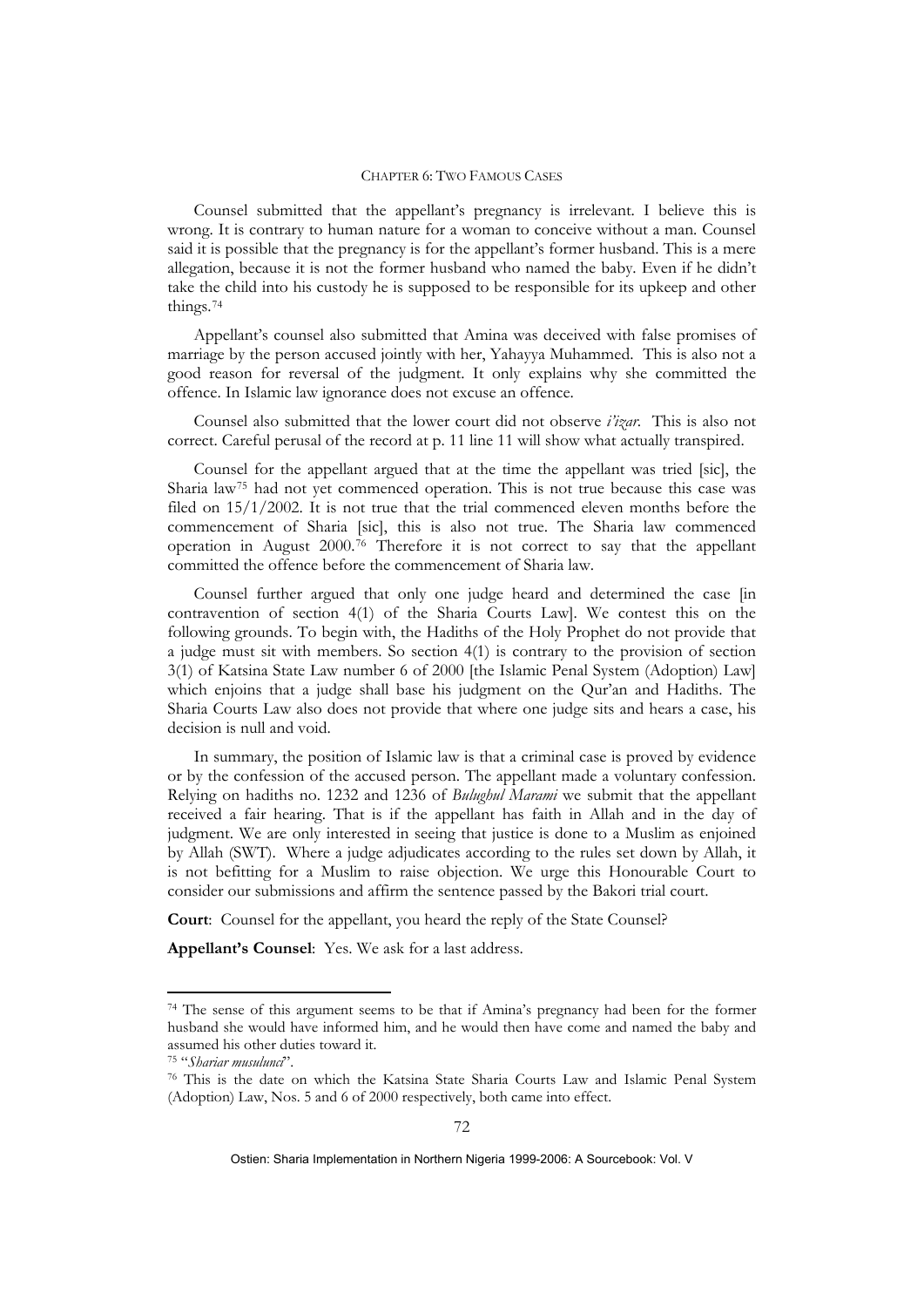State Counsel misconceived the law. It is the duty of the court to explain to the accused the charge he is facing. It is not for the accused to beg the court for these explanations.

Be that as it may, the appellant wishes to withdraw her confession. Based on *Fiqhus Sunnah* vol. 3 p. 423, an accused has a right to withdraw his confession, and does not have to adduce any reason for the retraction. Another view of some Muslim jurists is that the accused must adduce reasons for his retraction. Even if that view is adopted, the failure of the court to explain to appellant the meaning of the offence she was charged with is sufficient reason for her retraction. The need to explain a charge to an accused is supported by both Islamic and English law. The State Counsel misconceived this.

It is also wrong to insist that the precedent set in *Hadith Ma'iz* should not be applied; that is that the appellant needed not to be asked if she was sane. The hadith in *Bulughul Marami* relied upon by the State Counsel answered a different question: may the court accept material property from a convict in substitution of the prescribed punishment? This was the issue before the Holy Prophet who ruled that a judge shall not accept any property but must inflict or award the prescribed punishment on the convict. That being the case the principle enunciated in *Hadith Ma'iz* must be applied. The case before the court involved the commission of *zina*. Failure to apply one out of the many procedural steps is sufficient to render the whole trial a nullity.

State Counsel pointed out that the appellant was asked "Do you understand the charge?" This does not satisfy the requirement of section 36(1) and (6) of the Constitution. Counsel also submitted that the appellant was an adult person because she had contracted a previous marriage. This is not the issue we raised. We asked for the determination of whether the appellant was a *muhsinat*. There is difference between *ihsan* on the one hand and the status of marriage on the other. It is possible for a woman to contract a valid marriage but still fail to be a *muhsinat*. The trial court did not make any finding on whether the appellant is a *muhsinat*. This failure rendered the proceeding a nullity. See *Bidayatul Mujtahid* vol. 2 p. 326. There is no evidence that the appellant is a *muhsinat*. Also, a judge cannot base his judgment on speculation. It has to be based on evidence. A judgment must be based on proper inquiries and evidence.

According to our submission, the Katsina State House of Assembly is the organ vested with the powers to enact laws. The Assembly enacted the Sharia Court Law 2000 which requires a Sharia Court judge to sit with two court members. We rely on Section 4(1) of the law. To our knowledge this is the present law; it has not been amended.

In the circumstances this court should set aside the judgment of Bakori Sharia Court.

**Court**: Counsel for the appellant Hauwa Ibrahim.

1

**Mrs Ibrahim**: I wish to make further explanations. In our research on Sharia law, we went to Ahmadu Bello University Zaria. We obtained this law from other available laws which Professor Na'iya Sada said exist. He listed the following:<sup>[77](#page-21-0)</sup>

<span id="page-21-0"></span><sup>77 &</sup>quot;We obtained this law …"; "He listed the following …": sic: it is unclear what law or what authority are being referred to.

Ostien: Sharia Implementation in Northern Nigeria 1999-2006: A Sourcebook: Vol. V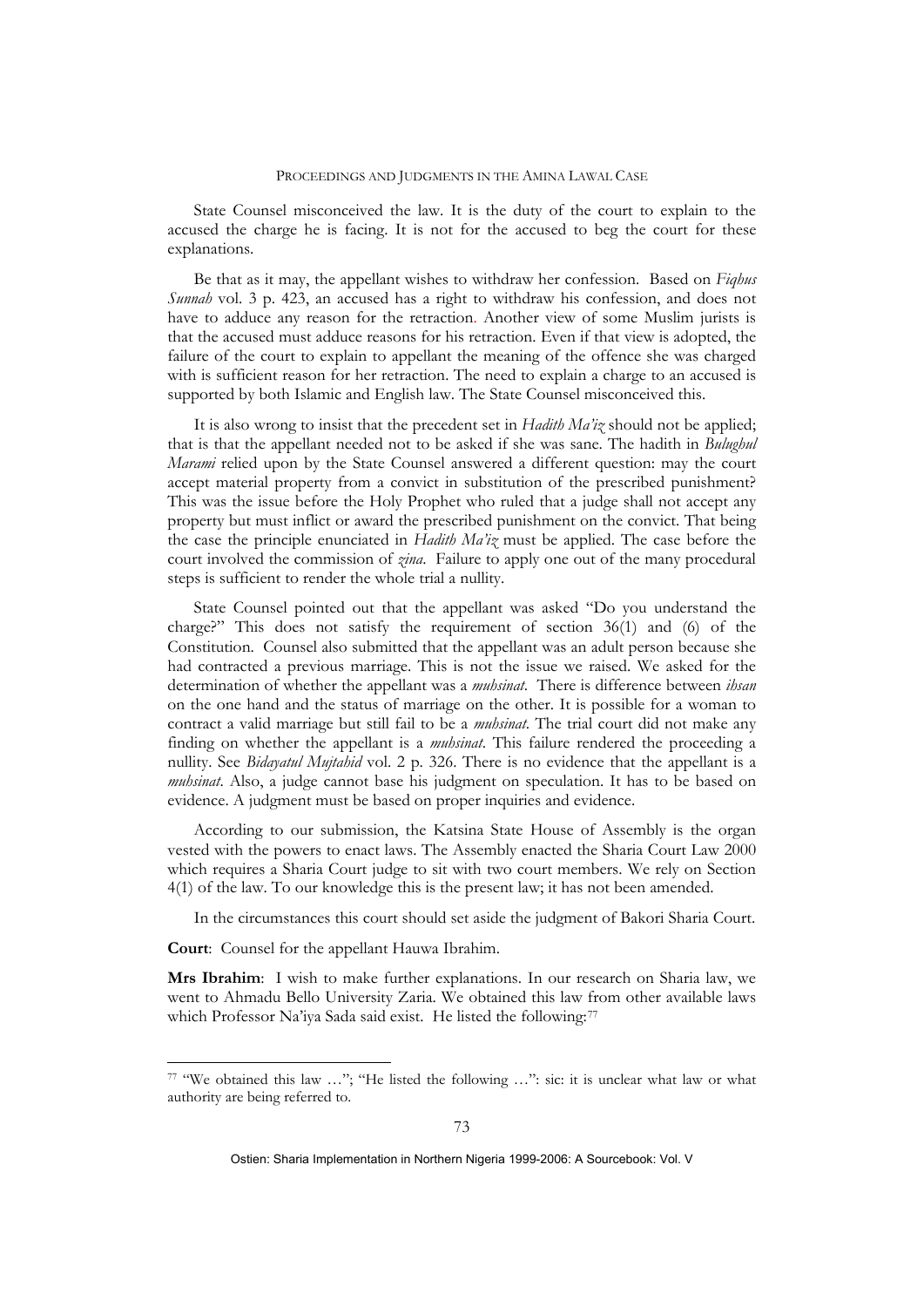### CONDITIONS OF PROOF OF ADULTERY[78](#page-22-0)

- 1. The accused is an adult.
- 2. He or she is sane.
- 3. He or she is a Muslim.
- 4. The act was done voluntarily and without coercion.
- 5. The act was committed with a human being not an animal.
- 6. The accused has reached the required age.
- 7. The persons accused had no right or authority over each other; the man is aware that the woman is *haram* to him.
- 8. The accused is not a trusted unbeliever.
- 9. The woman accused is alive not dead.

These conditions can be found in *Risala*, *Mukhtasar* and other books.

For my second comment, I wish to comment on the submission of State Counsel. No law is above the law of Allah. State Counsel should examine Katsina State Sharia Law No. 5 of 2000. This talk of one law having precedence over another, we didn't mention that.[79](#page-22-1)

Finally, where a person is charged with an offence, what does the law require from the court in the case? Section 10 of the Sharia Law provides the jurisdiction of the court over the accused person. The section states the date of the commencement of the law; did we cite a different date?<sup>[80](#page-22-2)</sup> We urge the court to consider this so as to do justice in this case.

**State Counsel**: I wish to reply. Where an accused confesses to the offence, is it necessary to explain the charge to him? I did not say the appellant understood the charge. The record will show what I said.

**Court**: Case adjourned to 19/8/2002 for judgment.

1

### **(h) Proceedings 19th August 2002**

**Court**: Today is 19/8/2002. The appellant Amina Lawal, her counsel Aliyu Musa Yawuri, Hauwa Ibrahim and Mariam Imhanobe are in court. State Counsel Isma'ila Danladi is also in court. The appeal was adjourned to today 19/8/2002 for judgment.

The appeal is from the decision of Sharia Court Bakori. The case before the court was between the police prosecutor, one Cpl. Idris Adamu, and Amina Lawal and Yahayya Muhammed. The prosecutor arraigned the accused persons who reside at Kurami on an information alleging the offence of *zina* against them. The information

<span id="page-22-1"></span><span id="page-22-0"></span><sup>&</sup>lt;sup>78</sup> The heading, including the word 'adultery', is given in English in the judgment.<br><sup>79</sup> This is the best we can make of the Hausa transcript, which reads as follows: "A bayani na biyu ina so in tofa yawu akan abinda lawyer na Gwamnati yace to babu doka da ta fi dokar Allah to amma in ya duba Sharia Law No. 5 2000 Katsina State, saboda haka maganar doka ce take gaban wata doka, to mu bamu ambaci haka ba."

<span id="page-22-2"></span><sup>80</sup> Sic. The words "Sharia Law" are in English. Which law is intended is not clear. Section 10 of neither Katsina State's Sharia Courts Law No. 5 of 2000 nor its Sharia Penal Code Law No. 2 of 2001 has anything to do with Sharia Court jurisdiction, nor does either state the date of commencement of the statute.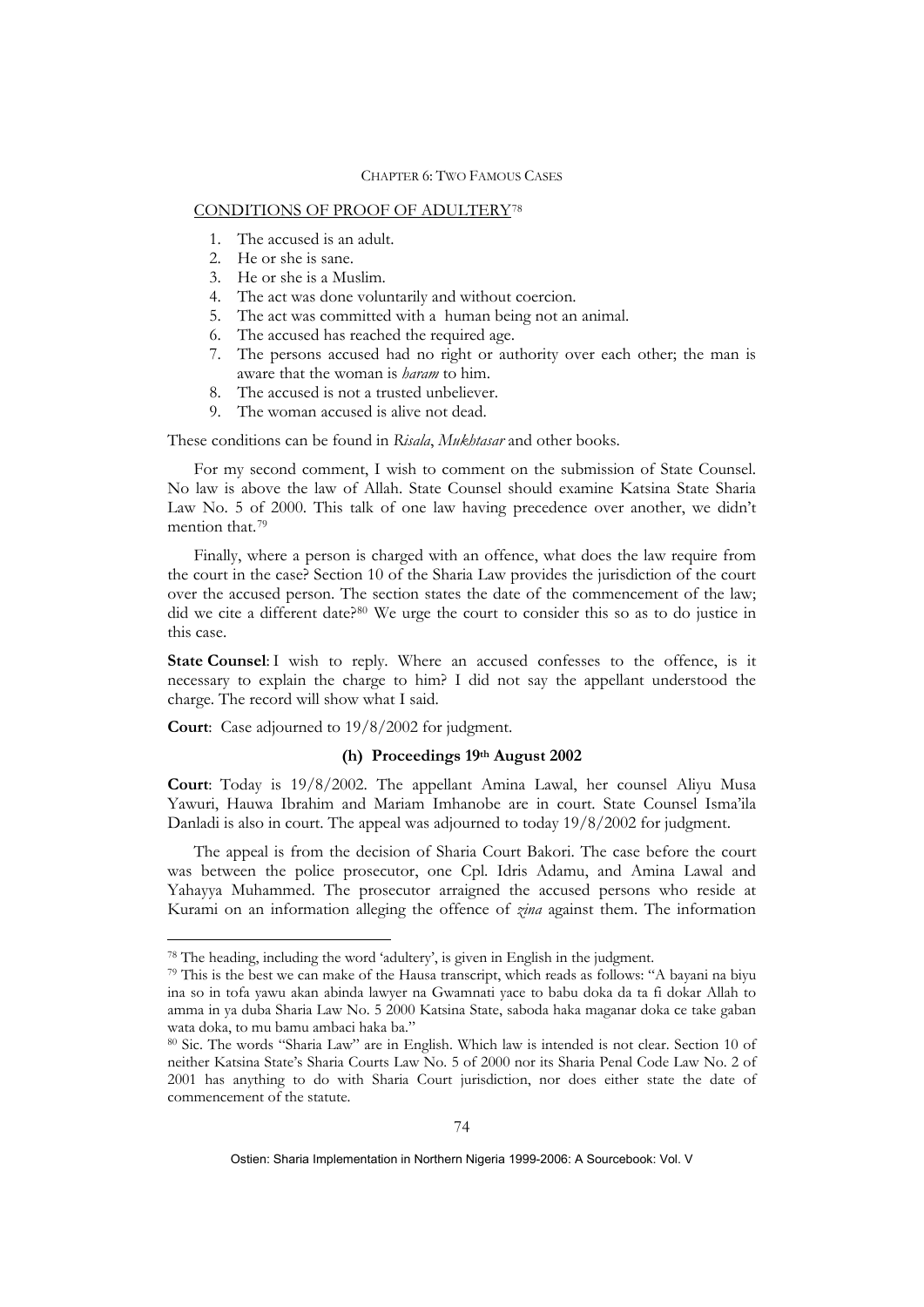stated that on 14/1/2002 a police officer named Rabiu Daudu and one other, of the investigation department of the Nigeria Police Bakori, arrested the accused persons on allegations of committing *zina* with each other. It was alleged that they committed the offence right from the time when they began courting some eleven months ago. As a result of the *zina* they committed Amina Lawal delivered a baby girl. Their act is contrary to Katsina State Sharia Law.

The trial court asked the appellant whether the information read against her was true. She answered, "Yes I heard, and it is true I committed this offence of *zina* because this is the girl I delivered about nine days ago i.e. on 8/1/2002." The court asked Amina Lawal, "With whom did you commit this offence?" Amina replied, "I committed the offence with Yahayya Muhammed". The court turned to the 2nd accused Yahayya Muhammed and asked, "Yahayya Muhammed, you heard the information against you, what do you say?" Yahayya Muhammed replied, "I heard the information against me but it is not true, I did not commit *zina* with Amina Lawal." He further stated, "I know I was seeking her hand in marriage but I never had sex with her. It was after she delivered that I was summoned to the house of the village head of Kurami where it was alleged that I committed *zina* with her. I denied it. I was taken to the police station. The police said I either accept the offence or they will break me into pieces. I did not commit the offence."

The court then turned to the prosecutor. "You heard what Yahayya Muhammed said, what do you say?" He replied, "I heard what he said but that is not true. I have witnesses and I want the court to allow me to call them." The court granted the application and adjourned the case to  $29/1/2002$  for the police to complete their investigation. The accused were remanded in prison custody.

On 30/1/2002 the prosecutor together with the accused persons were in court for hearing. The court asked the prosecutor whether he was ready with his witnesses. He said, "Yes I have one evidence, that is the baby girl which was born following the *zina* they committed. It is yet to be given a name." The court admitted the baby girl aged 25 days into evidence as Exhibit 1. The court asked the appellant, "Amina, is this the girl you delivered following the *zina* you committed?" She said yes. The court asked her again, "Do you agree that you committed *zina* as a result of which you delivered this girl?" She said "Yes that is so. It was Yahayya Muhammed who deceived me with false promises that he would marry me about eleven months ago when he started courting me." The court then asked the 2nd accused, "Yahayya Muhammed, have you seen the child now aged 25 days?" He replied, "Yes I see her." "Is she the girl you fathered through *zina*?" He replied, "I don't agree. She is being mischievous." The court asked him, "Is it true you were courting Amina?" He said, "That is correct. I courted her some eleven months ago." "Do you have witnesses who know you did not commit *zina* with Amina?" He replied, "I don't have witnesses." The court said, "Are you prepared to swear with the Qur'an that you did not commit *zina* with Amina Lawal as a result of which you fathered this girl?" He said "I will swear." He swore by the Qur'an that he did not commit *zina* with Amina Lawal. The Bakori court turned to the prosecutor. "I saw the 2nd accused take the oath. What do you say?" He replied, "I agree. Since he swore with the Qur'an I have no objection." The Sharia Court Bakori administered the oath relying on the *Tuhfa* as translated into Hausa by Malam Usman Daura, p. 89. It is called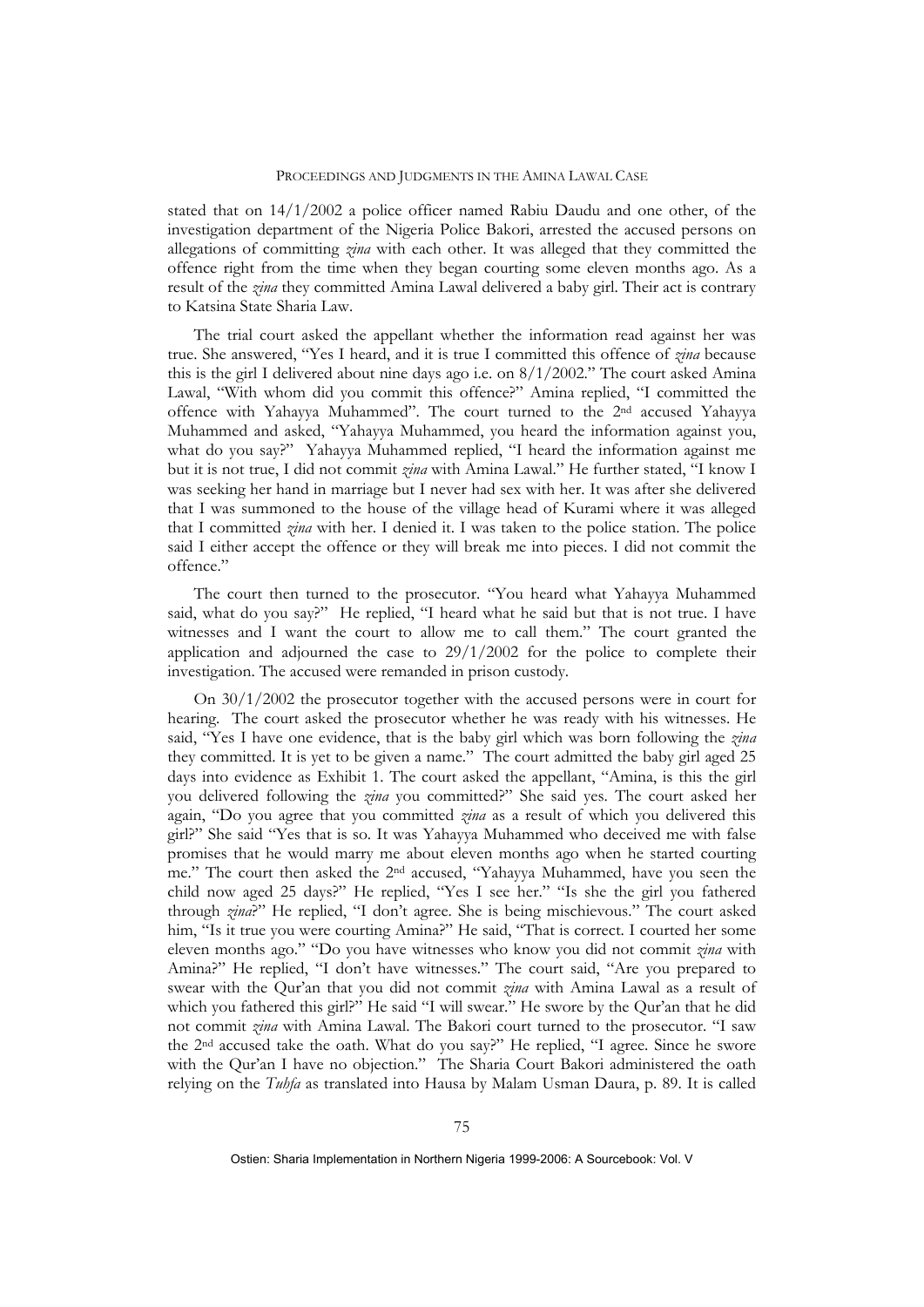the "oath of *tuhuma*".<sup>[81](#page-24-0)</sup> After he took the oath, the court discharged the 2<sup>nd</sup> accused. The court then charged the 1st accused. The court said:

The court charges you Amina Lawal with the offence of *zina* to which you confessed before this court on 15/1/2002 where you said you committed the offence and as a result thereof you delivered a baby girl which the prosecutor tendered in evidence today 30/1/2002. Therefore this court is satisfied and is convinced that you committed this offence of *zina* based on your confession before the court. The verse states that proof by confession is better than proof by evidence. The other additional evidence is the daughter you delivered.

The court proceeded to say:

<u>.</u>

Since you accepted that you committed *zina* following which you give birth this baby while you are sane and a Muslim, a divorcee not a virgin, therefore court accepts and is satisfied that you committed the offence. Therefore the charge is very strong against you Amina Lawal Kurami.

The court asked her whether she understood the meaning of the charge. She said she understood and she agreed. The court asked the prosecutor whether the accused had committed similar offences before. He answered that to the best of this knowledge it was her first offence. The court adjourned pending the time Amina Lawal completed the traditional maternity hot bath and granted her bail to one Idris.

On 20/3/2002 the court sat for judgment. The court asked Amina Lawal if she had named the baby girl. She said she had named the baby girl Wasila. The court thereafter convicted her based on her confession to the offence and the evidence of the baby which she delivered following the commission of *zina*. The judge relied on *Suratul Bani Isra'il* verse 32 which prohibits the act of *zina* and enjoins Muslims not to come near it. The judge also relied on *Risala* p. 128, which provides that for a *muhsin* who is convicted of *zina*, the punishment is *rajm*. He also relied on hadith no. 14. The trial court judge convicted and sentenced Amina Lawal to be stoned to death based on the aforementioned authorities. This punishment is provided under section 125(b) of the Katsina State Sharia Penal Code. The sentence was to be executed after Amina had weaned her baby girl. The court gave Amina the opportunity to appeal if she was not satisfied with the judgment.

Aliyu Musa Yawuri, Hauwa Ibrahim and Mariam Imhanobe were the lawyers who filed the appeal on behalf of Amina Lawal. They filed the following grounds of appeal:

1. That the appellant allegedly did not understand the word *zina*, which is an Arabic word, and the Bakori court did not explain it to her.

<span id="page-24-0"></span><sup>81</sup> The relevant passage of Usman Daura's Hausa *Tuhfa* says (as translated by Sama'ila A. Mohammed): "The oaths upon which an alkali may make judgment are divided into four. (i) **Oath of tuhuma**. This oath is administered on a person brought before a court on an allegation of commission of a crime, when the accused denies he committed the crime and the prosecutor cannot bring witnesses to support the accusation. The alkali shall offer the accused the opportunity to take an oath, and if he does shall discharge him…." At p. 92 of the same authority the following appears: "This is the oath which is offered to an accused upon an unproven allegation."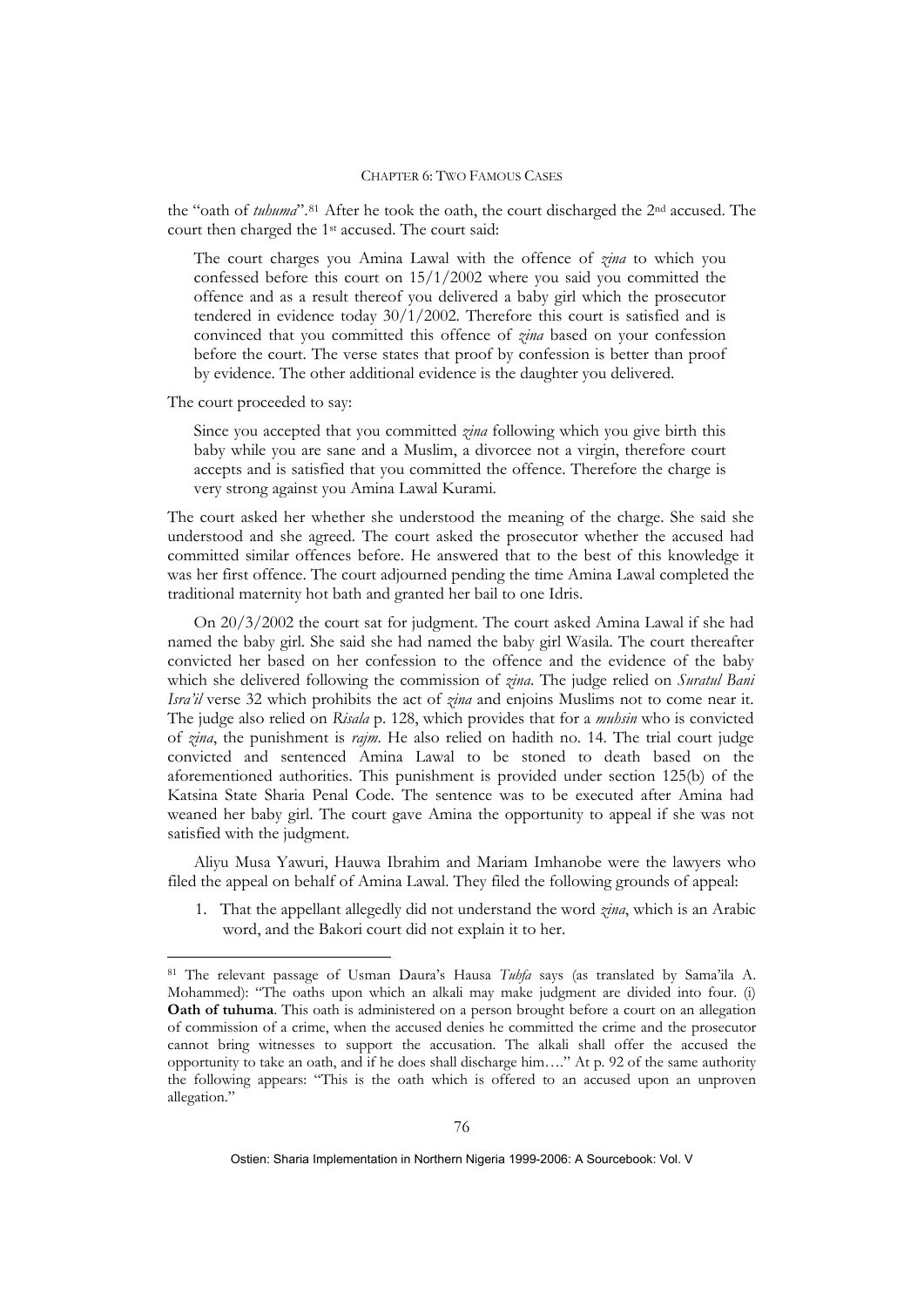- 2. That the Bakori court convicted the appellant before the offence was proved against her.
- 3. That the Bakori court sentenced the appellant to *rajm* without taking her plea on the charge and also did not give the appellant the opportunity to defend herself. They relied on Section 36(1) and (6) of the 1999 Constitution.
- 4. That the Bakori court convicted the appellant without observing *i'izar*.
- 5. That the judgment of the Bakori court is baseless because neither the police nor any other authority has the competence to initiate criminal proceedings against a Muslim for the offence of *zina*.
- 6. That the Sharia Court Bakori erred when it convicted the appellant when there was no evidence before it that the appellant was a *muhsinat* meaning that she had contracted a previous valid marriage.
- 7. That the Sharia Court Bakori sentenced the appellant to *rajm* on a charge that is meaningless.
- 8. That the Sharia Court Bakori erred when it convicted the appellant based upon the appellant's confession when the appellant did not make any confession before the court.
- 9. That the Sharia Court Bakori erred when it sentenced the appellant to *rajm* relying on the ground that the appellant delivered a baby when she was not married, when this is not an evidence of *zina* since the appellant's former husband may be the one responsible for the pregnancy.
- 10. That at the time the Sharia Court Bakori passed its judgment on appellant [sic], Sharia Law No. 2 had not commenced operation.[82](#page-25-0)
- 11. That the judgment of the Sharia Court Bakori is contrary to section 4(1) of Katsina State Sharia Law because a single judge tried the case.

The State Counsel Isma'ila Danladi replied to these grounds of appeal as follows.

Ground of appeal number 1 alleges that Amina Lawal did not understand the word *zina* because it is an Arabic term. To the best of our understanding this is not a strong argument, especially if regard is given to p. 1 lines 7- 32 and pp. 6 to 7 lines 27-28 of the record. This will show to this court that the appellant knew the meaning of *zina*. Furthermore, throughout the proceedings the appellant did not say she did not understand the meaning of *zina*, nor did she complain to the Court that she did not understand the meaning of *zina.*

Ground number 2 alleges that the lower court convicted the appellant before the offence was proved against her. This is also not true. The offence was indeed proved against her, see p. 1 line 5 where the appellant confessed to the offence.

On ground number 3, they submitted that the court sentenced the appellant to *rajm* without first taking her plea, and that the court failed to allow the appellant to adduce evidence in her own defence. Here the need to call defence witness does not arise, because she had already confessed to the offence. See the record of the trial court p. 1 line 3.

1

<span id="page-25-0"></span><sup>82</sup> The reference is to the Katsina State Sharia Penal Code Law, No. 2 of 2001.

Ostien: Sharia Implementation in Northern Nigeria 1999-2006: A Sourcebook: Vol. V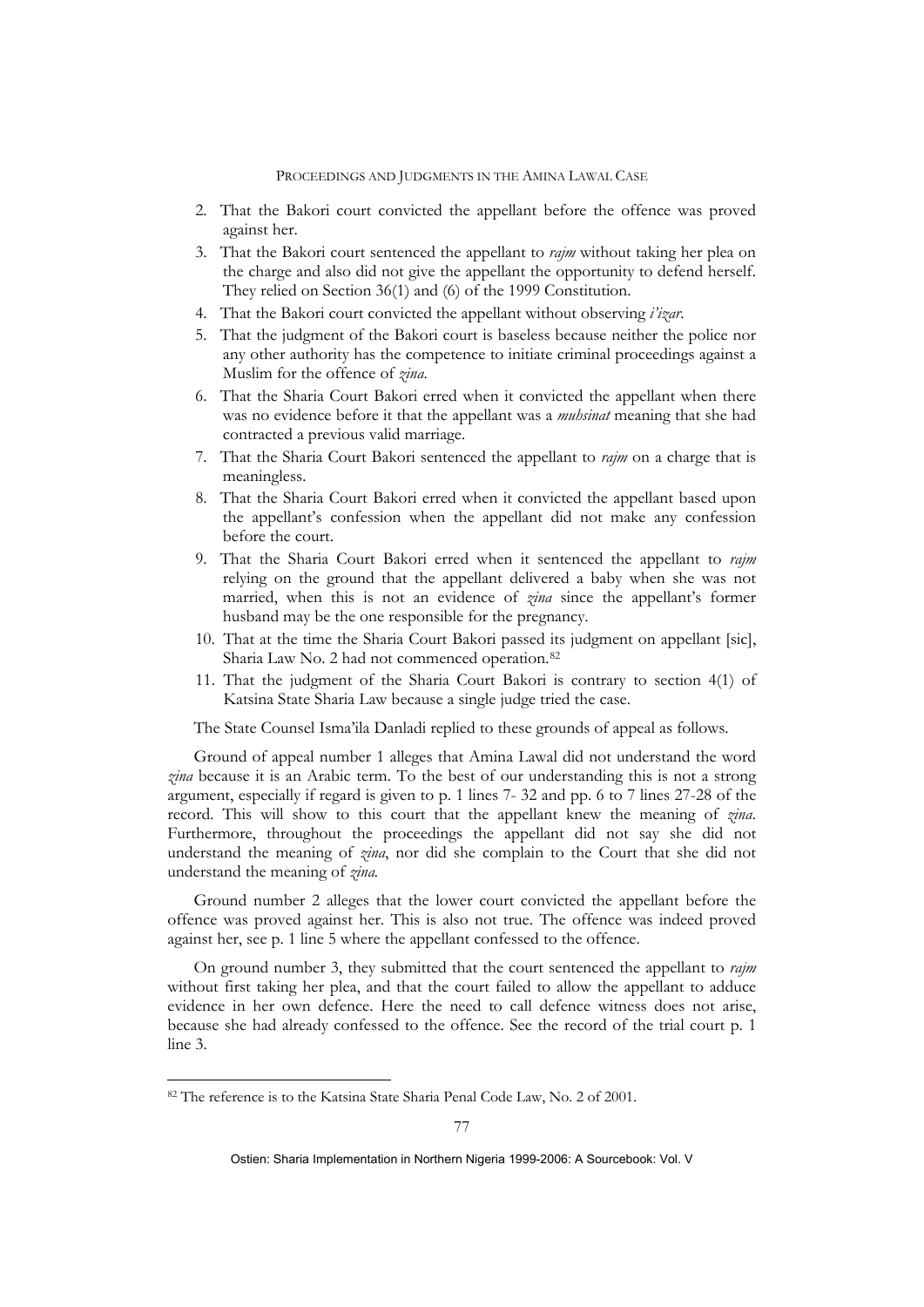On ground number 4, they complained that the court convicted the appellant without first observing *i'izar*. This is not true. See p. 12 line 14 of the record of the Bakori court.

On ground number 5, they submitted that the judgment of the Sharia Court Bakori is null and void because neither the police nor any other authority had the competence to arraign a Muslim on the offence of *zina*. This is also not correct, because Islam enjoins Muslims to stop the commission of any offence, either in person or by reporting to the relevant authority so that action can be taken.

They submitted on ground number 6 that the Sharia Court Bakori erred when it sentenced the appellant to *rajm* in the absence of evidence that the appellant was a *muhsinat.* This is not true, it is the mere opinion of the lawyer.

On ground number 7, they submitted that the Sharia Court Bakori erred by sentencing the appellant to *rajm* on a meaningless charge. The court was dealing with Islamic law. If the accused person confesses to the offence that is all that is required.

On ground number 8, they argued that the trial court erred when it convicted the appellant in reliance on the appellant's confession when the appellant did not confess before the court. This also is not true. See p. one line 3 of the record of proceedings of the lower court. You will see where Amina confessed to the offence.

On ground number 9, they said the Sharia Court Bakori erred when it sentenced the appellant to *rajm* based on the fact that she gave birth to a baby when she was not married, when this is not evidence of *zina* against the appellant since it is possible her former husband is responsible for her pregnancy. If that is so, why did she not give the child to the former husband? Instead when the matter was brought to the court she claimed that it was Yahayya Muhammed who was responsible. She further stated that she was together with Yahayya Muhammed for eleven months committing the offence.

 On ground number 10, they argued that at the time the Sharia Court Bakori passed it judgment against the appellant [sic] Sharia Law No. 2 had not commenced operation. This is not true because the case was filed on  $15/1/2002$  while the law commenced operation in August 2000.[83](#page-26-0)

On their ground number 11, they contended that the judgment of the Sharia Court Bakori is contrary to section 4(1) of the Katsina State Sharia Courts Law because only one judge heard the matter without the assistance of court members. Counsel for appellant should know that judges in Katsina State base their judgments on the rule of Sharia and Islamic Law as provided by section 8 of the Sharia Courts Law which provides that the courts are bound by the following laws:

1. The Qur'an;

1

2. Hadiths of the Holy Prophet;

<span id="page-26-0"></span><sup>83</sup> Again the reference to "Sharia Law No. 2" is presumably to the Katsina State Sharia Penal Code Law, No. 2 of 2001. It commenced operation on 20 June 2001, see §1 thereof. As has previously been noted two other laws, the Sharia Courts Law, No. 5 of 2000, and the Islamic Penal System (Adoption) Law, No. 6 of 2000, both came into operation on 1<sup>st</sup> August 2000. These various laws are confused throughout.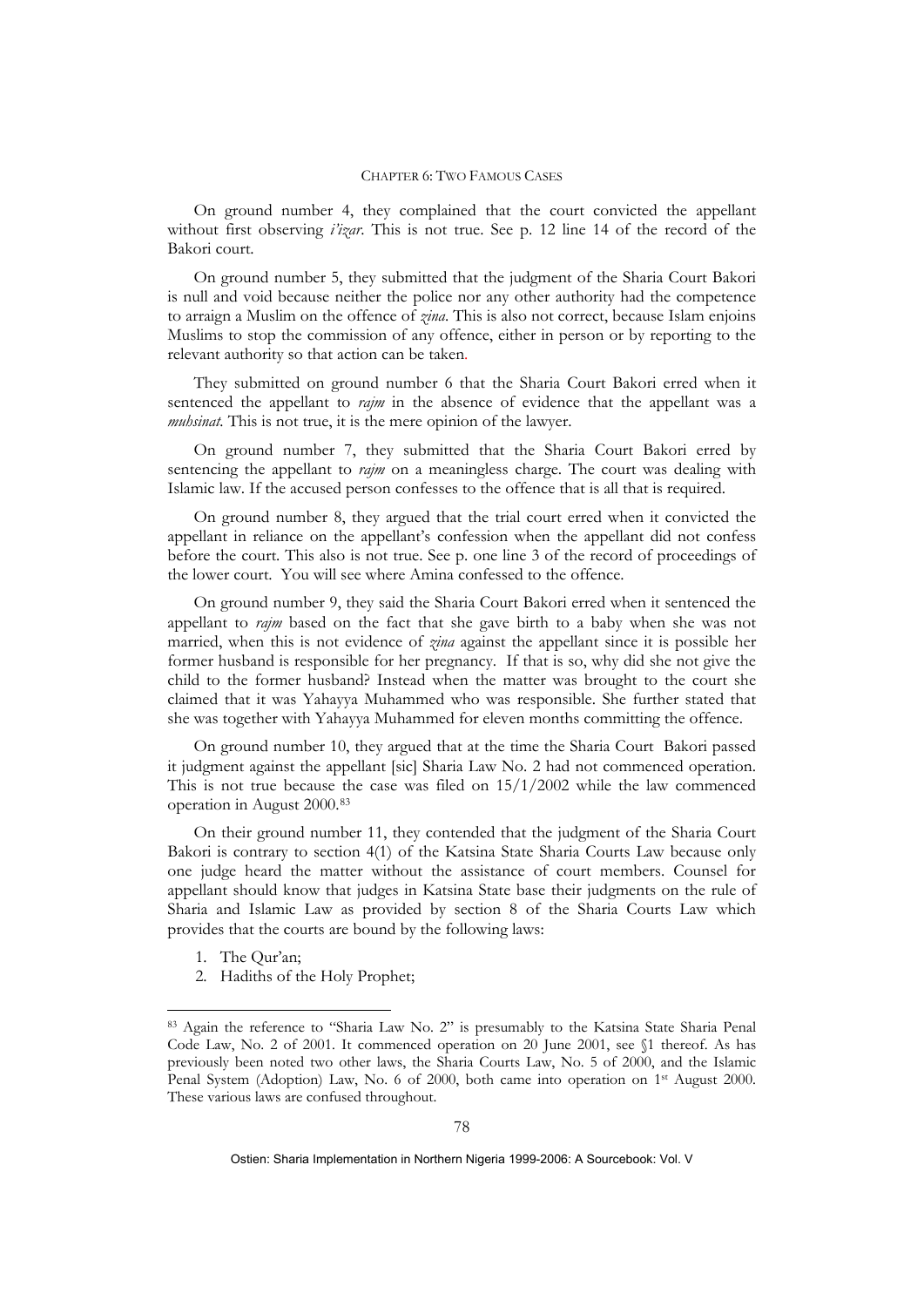3. *Ijma*;

- 4. *Qiyas;*
- 5. *Ijtihad;*
- 6. *Al-Urf*.

The Sharia Court Bakori based its judgment on the above and the law of Allah takes precedence over any other law.

### **Judgment**

We are of the view that the grounds of appeal complaining that the appellant did not understand the word *zina* which is an Arabic term is not a strong ground. Reference to p. 3 line 16 will show where the appellant confessed that she conceived and delivered the child through *zina*. This is clear confession on her part. We refer to *Muwatta Malik* p. 731 where it is stated:

The son of Hattab said, "The book of Allah provides for the stoning to death of a Muslim adulterer or adulteress provided they posses the status of *ihsan"*,

that is, provided they have once contracted a valid marriage. For conviction of *zina*, any one of the following three conditions must be satisfied:

1. Evidence of four witnesses as required by Sharia. The witnesses must be: (a) Muslim, (b) adult, (c) sane, (d) just, and (e) they must have witnessed the actual act at the same time.

- 2. The manifestation of pregnancy in a woman who is not married.
- 3. *Ikirari* confession i.e. voluntary admission of the offence.

The appellant confessed to the offence at p. 3 line 16 of the record.

Another authority can be found in [*Sahihul Bukhari* vol. 8 p. 536 of the English translation]:[84](#page-27-0)

The Prophet (SAW) said: "By Him in Whose Hand my soul is, I will judge you according to the Laws of Allah (SWT). Your one-hundred sheep and the slave are to be returned to you, and your son has to receive one-hundred lashes and be exiled for one year."

From there the Prophet instructed Unaiz Al-Aslam to go to the wife of the master of the young man who received the punishment to ask her if indeed she had committed *zina* with her servant; if she confessed she would be subjected to *rajm*. Here the Holy Prophet gave a directive to Unaiz al-Aslam. When the lady was confronted she confessed to committing *zina* with her servant. This authority clearly shows that a *muhsin* male or female will receive *rajm* once he confesses to committing *zina*. See also *Muwatta Malik* p. 730 which is a similar authority with the one of [*Sahihul Bukhari* vol. 8 p. 536].[85](#page-27-1)

 In their ground of appeal number 2, counsel for the appellant contended that the appellant was convicted before she pleaded to the charge. This is not correct. The court

1

<span id="page-27-0"></span><sup>84</sup> The Hausa text has "can be found in *Ibn Kathir* p. 381". We cannot locate this hadith in the works of Ibn Kathir, although it is in the place we have cited.

<span id="page-27-1"></span><sup>85</sup> Again the Hausa text refers to *Ibn Kathir*; see previous note.

Ostien: Sharia Implementation in Northern Nigeria 1999-2006: A Sourcebook: Vol. V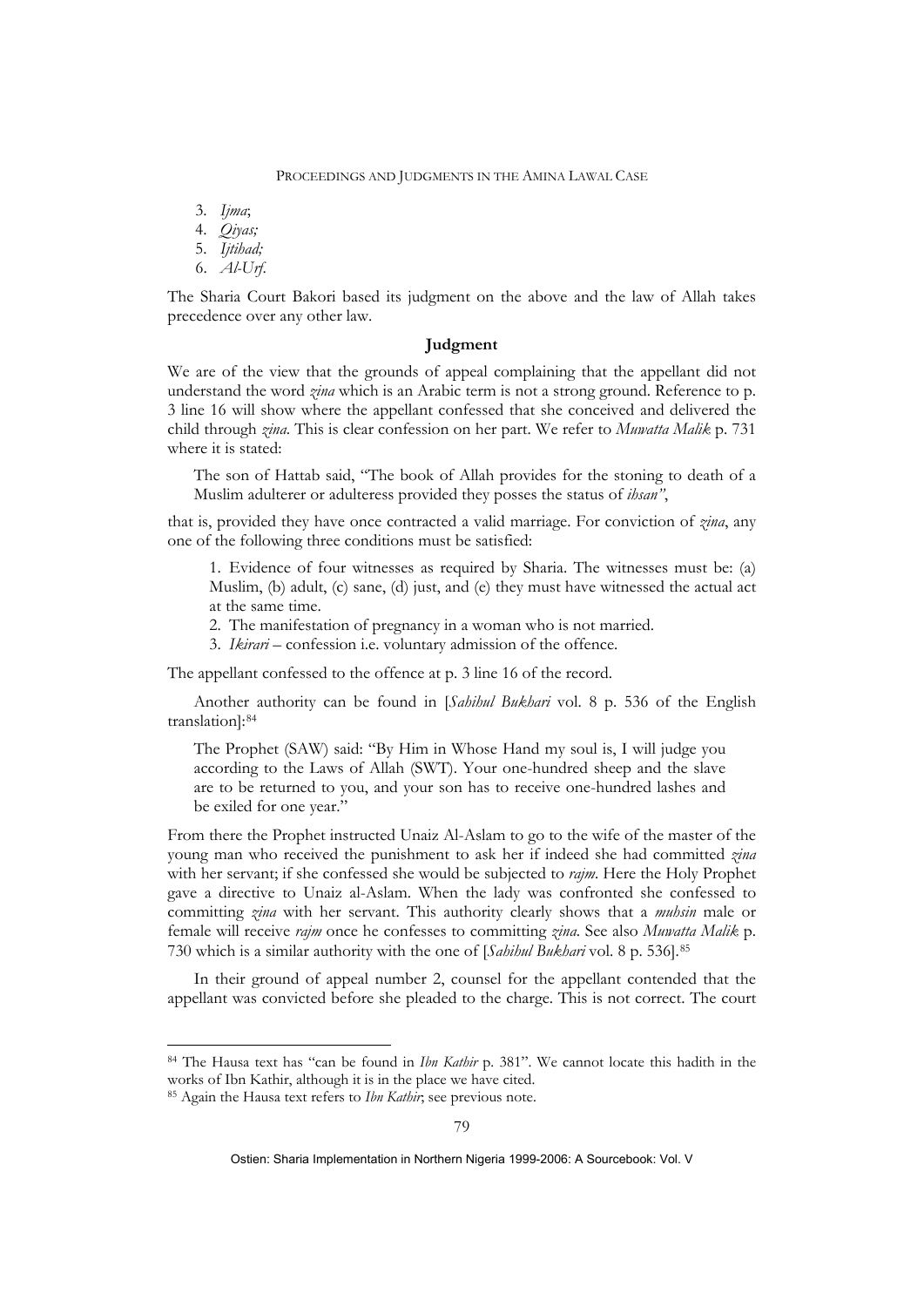asked her whether she agreed that she had committed the offence of *zina*. She said she agreed. She pleaded guilty to the offence. See p. 1 line 5 of the record.

 In their ground number 3, counsel contended that the trial court sentenced the appellant to *rajm* without taking her plea, and furthermore, that the trial court did not give the appellant the opportunity to defend herself. This is not correct. The trial court did all that it was required to do. See pp. 1 and 3 of the record. Since she had already confessed to the offence there was no need for appellant to enter her defence.

 On ground number 4, counsel argued that the trial court convicted the appellant without first conducting the *i'izar*. This is not so. See p. 17 line 14 of the record. The trial court conducted proper *i'izar* when it asked her whether she had anything she wanted to say, and she replied that she had nothing to say but she was seeking for forgiveness.

 On ground number 5, counsel argued that the judgment of the trial court was null and void because neither the police nor any other authority has the competence to initiate criminal proceedings for the offence of *zina* against a Muslim. Katsina State has fully implemented Sharia, and the police prosecutor is a Muslim. See the hadith of the Prophet which says whoever witnesses an abomination being committed should stop it by his hand; if he has no power to do that, he should stop it by his tongue; and if he has no power to do that he should show that he disapproves it.

 On ground number 6, they argued that the trial court erred in sentencing the appellant to *rajm* when there was no evidence the appellant was a *muhsinat*. This is not correct, because appellant's counsel did not bring any evidence to prove that the appellant was not a *muhsinat*. Therefore this is a mere opinion of counsel.

 On ground number 7, they contended that the trial court erred in sentencing the appellant to *rajm* on a charge that is meaningless. The proceedings of the trial court were conducted according to the procedure under Islamic law. Whenever an accused person is convicted for the offence of *zina*, he is convicted immediately he confesses to the commission of the offence. See *Subulus Salam* vol. IV p. 1207 where it states: "An adulterer or an adulteress who is a *muhsin* who confesses to the offence even if it is only once shall receive the punishment of *rajm*."

 On ground number 8, appellant's counsel argued that the trial court erred in convicting appellant based upon her confession when she did not confess before the court. Did counsel note pp. 1 and 3 of the record? If he did he will see where appellant confessed.

On ground number 9, counsel submitted that the lower court erred in sentencing the appellant to *rajm* on the ground that she gave birth to the baby when she was not married, when this is not an evidence of *zina* against the appellant. Counsel said it was possible the appellant's former husband is responsible for the pregnancy. However, the pregnancy and birth of the baby are evidence of *zina* against the appellant. We say so based on *Subulus Salam* p. 1213 where it is stated: "Pregnancy is an evidence of *zina* against a woman who is not married nor under the authority of any master." Furthermore, Amina did not claim that her former husband is responsible for her pregnancy nor did the former husband accept responsibility for the pregnancy. Therefore counsel's argument that the pregnancy is not a proof of *zina* goes contrary to this authority in *Subulus Salam*. See also the authority in *Fiqhus Sunnah* p. 346: "Evidence,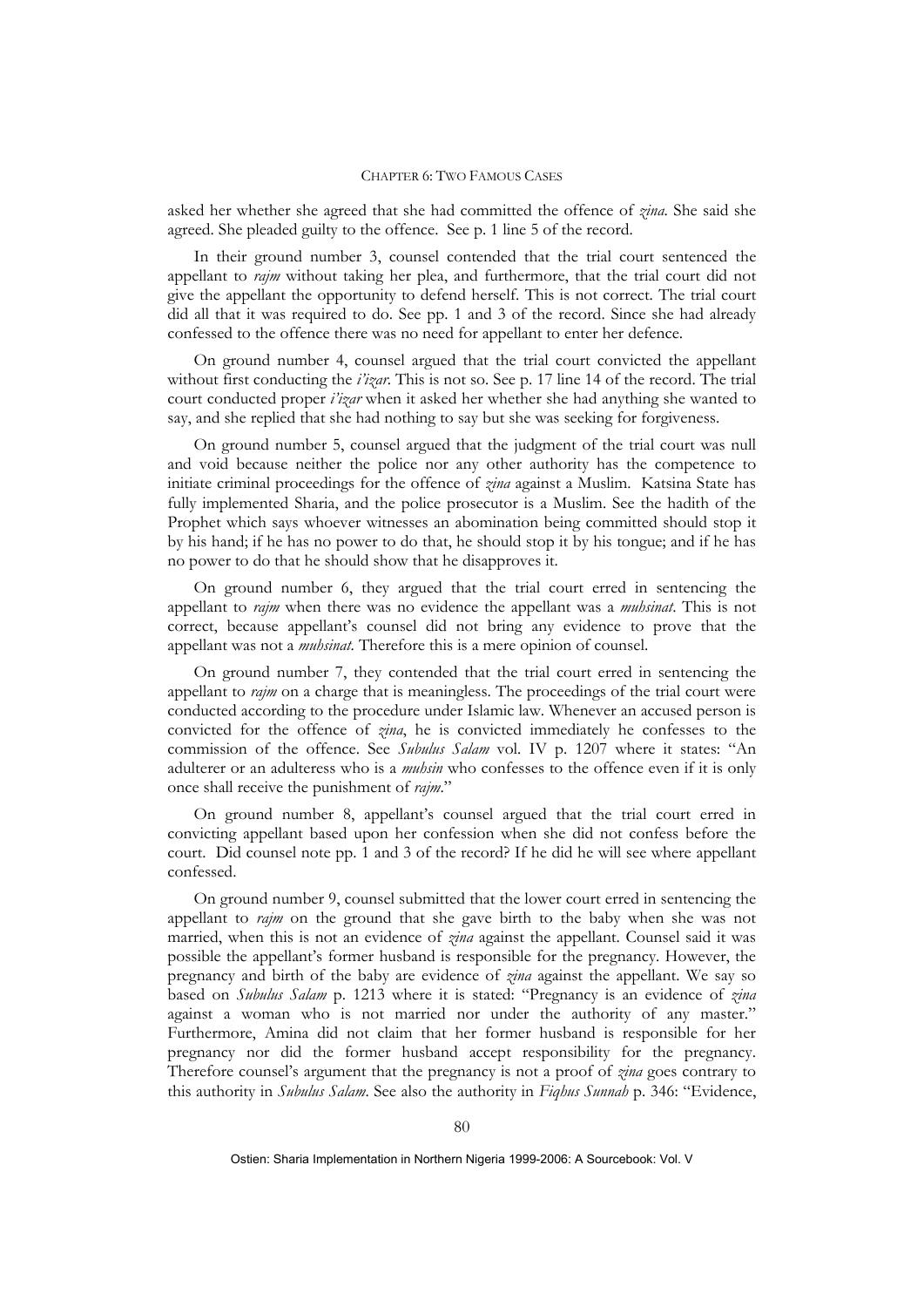confession, or manifestation of pregnancy in an unmarried woman are the means of proof of the offence of *zina*."

On ground number 10, counsel contended that when the appellant was convicted Katsina State Sharia Court Law No. 2 [sic] had not yet commenced operation. Could it be that counsel forgot that the criminal complaint was filed before the trial court on 15/1/2002, and that the Katsina State Sharia Law No. 2 [sic] commenced operation in August 2000 [sic]? Therefore the contention that Law No. 2 had not commenced operation is not true.

 On their ground of appeal number 11, they argued that the judgment of the trial court against the appellant was contrary to section 4 of the Katsina State Sharia Courts Law in that only one judge tried the appellant without the assistance of court members. However, the trial was conducted under Sharia law and procedure. Section 8 of the Katsina State Sharia Courts Law provides that courts are bound by the following laws in their trials:

- 1. The Qur'an;
- 2. The Hadiths of the Holy Prophet;
- 3. *Ijmah;*
- 4. *Qiyas;*
- 5. *Ijtihad;*
- 6. *Al-Urf*.

1

This provision is in due compliance with the requirements of Islamic law. All Sharia Courts are bound by the provisions of above-stated laws. The judgment of the trial court is not in conflict with the aforesaid laws.

Furthermore, the punishment for *zina* is *rajm* once the accused is free and a *muhsin*. In *Risala* of Abu Zayd it is stated that the prescribed punishment is *rajm*. See *Risala* p. 128, where it is stated: "A free-born person who is a *muhsin* who commits *zina* shall receive the punishment of *rajm*. Where the accused are not *muhsin* each shall receive 100 strokes of the cane." See also Qur'an *Suratul Nur* verse 2 where it is stated that:

The *zaniyah* and the *zani*, flog each of them with a hundred stripes.

We have been talking of *zina* on several occasions. The offence of *zina* is defined in *Jawahirul Iklili* vol. 2 p. 283 as follows:

*Zina* is committed when a Muslim who is a *mukallaf* has sexual intercourse with a person over whom he or she has no sexual rights.

For example, voluntary intercourse even if it is between a man and a man.

Appellant's counsel also submitted that they had retracted the confession of the appellant. This is not possible. See [*Sahihul Bukhari* vol. 8 p. 512 of the English translation]<sup>[86](#page-29-0)</sup> where is stated that:

Intercession is not recommended in the matter of legal punishment after the case has been filed with the authorities.[87](#page-29-1)

<span id="page-29-1"></span><span id="page-29-0"></span><sup>86</sup> The Hausa text has "See *Ibn Kathir* p. 319". We cannot locate this statement in Ibn Kathir, although it is in the place we have cited.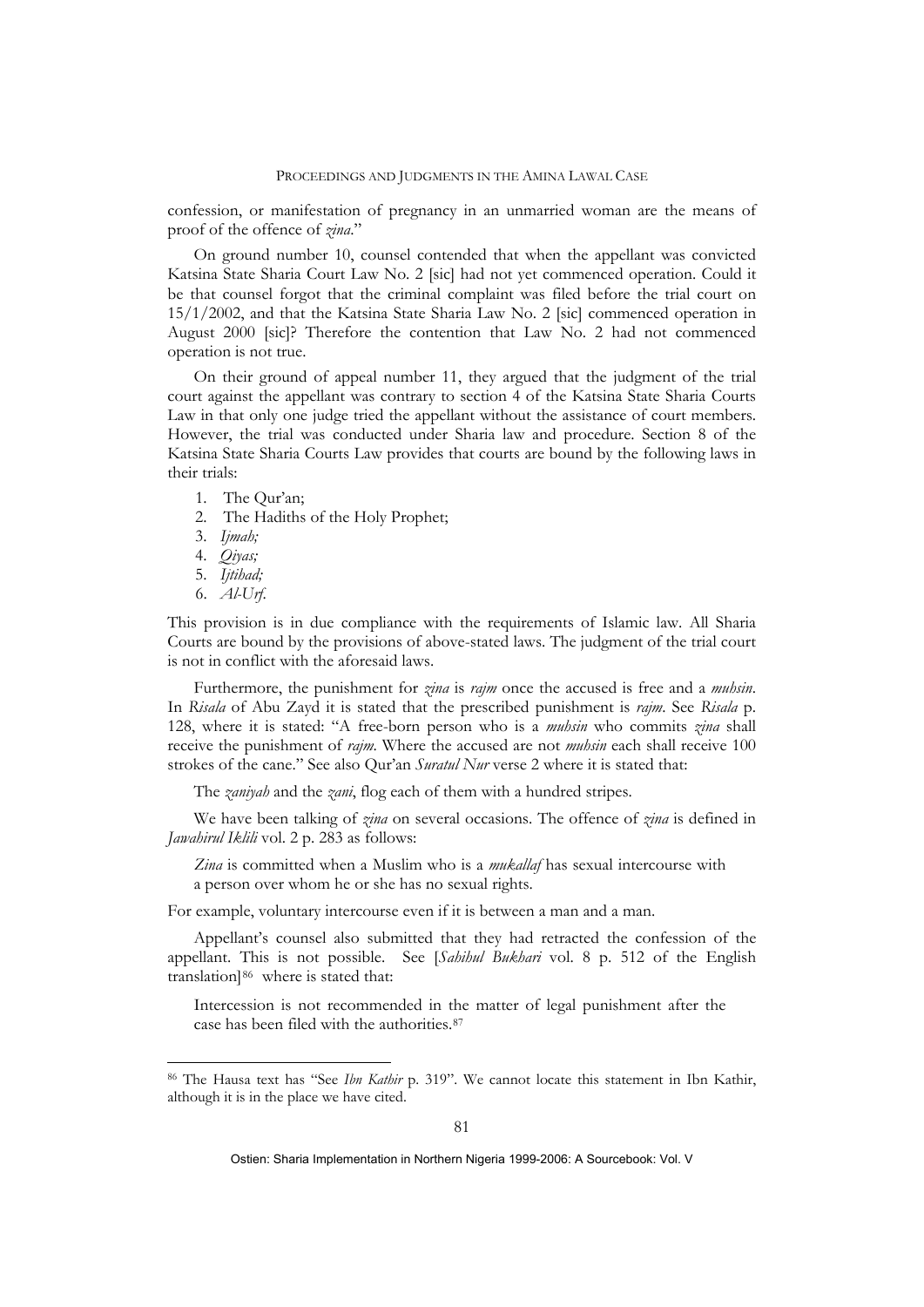See also the hadith in *Misbahuzzujaj*. Implementing Allah's prescribed punishment is worthier than receiving a forty day rain in towns of Allah.

### *I'izar*

**Court:** Counsel to the appellant, before the court passes its judgment, do you want to say anything?

**Counsel**: We have nothing to say. However, if we are not satisfied with the judgment we shall file an appeal.

**Court**: State Counsel, do you wish to say anything before the court passes its judgment?

**Counsel**: I have nothing to say.

### **Judgment**

Based on the aforementioned grounds and the aforementioned authorities from various books that we relied on, I, Alhaji Aliyu Abdullah, Katsina Upper Sharia Court Judge Funtua, together with my three court members Alhaji Umar Ibrahim, Alhaji Bello Usman and Alhaji Mamuda Sulaiman do hereby affirm the judgment of the Sharia Court Bakori. We confirm the sentence of *rajm* on you Amina Lawal Kurami and the sentence shall be carried out the moment you wean your child. You shall stay with your guardian Malam Idris Ibrahim Kurami pending the time the judgment shall be executed.

### **Right of Appeal**

Anyone who is dissatisfied with this judgment has the right to appeal to the Sharia Court of Appeal Katsina commencing from today 19th August 2002.

[Signed by judge and dated 19/8/2002.]

1

<sup>87</sup> This is Bukhari's heading, after which a hadith follows.

Ostien: Sharia Implementation in Northern Nigeria 1999-2006: A Sourcebook: Vol. V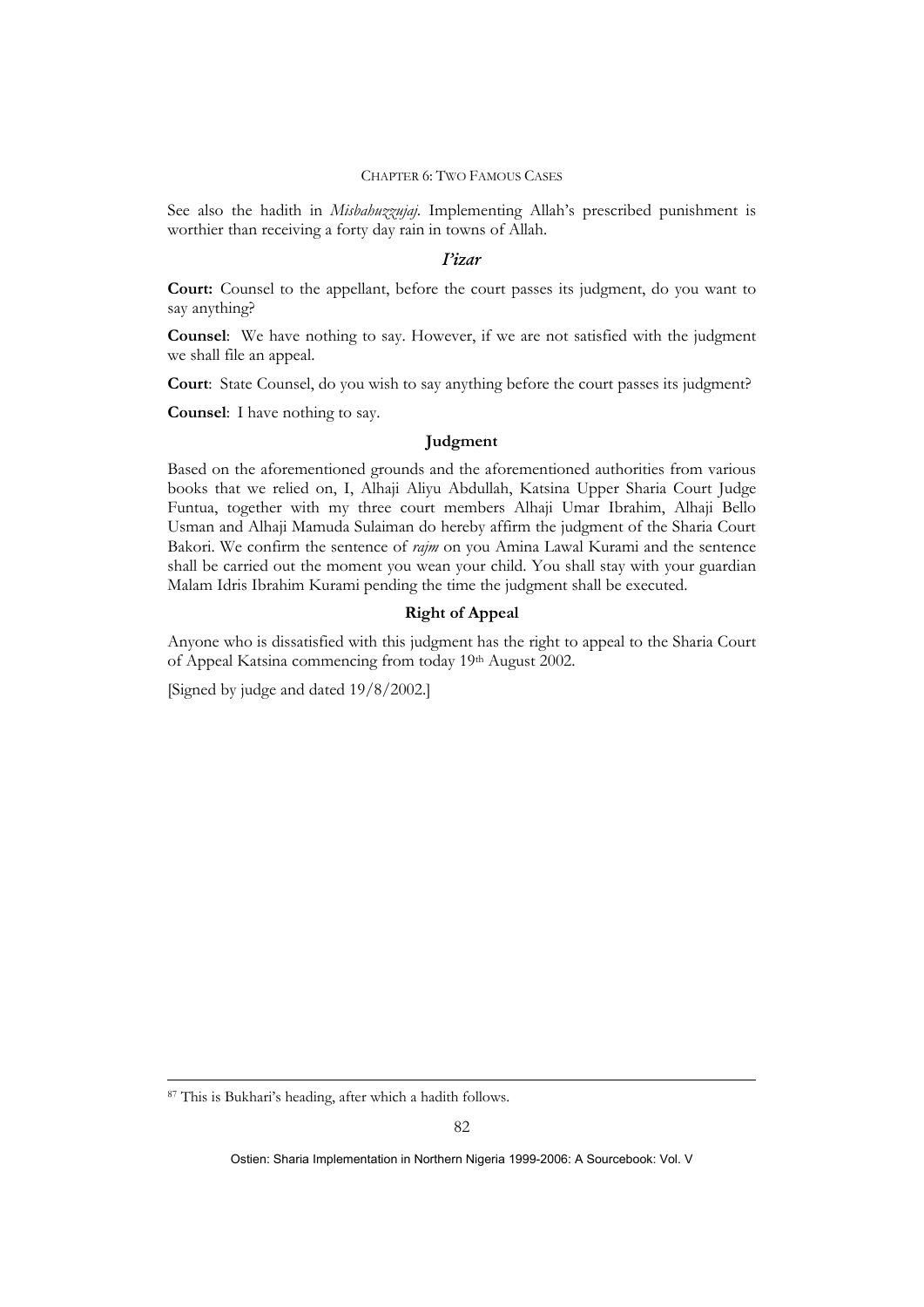# **3.**

## **Proceedings and judgments in the Sharia Court of Appeal of Katsina State**

All except (b), (d) and (e) translated from the Hausa by Aliyu M. Yawuri

(b), (d) and (e) translated by Sama'ila A. Mohammed

## **(a) Notice of Appeal filed 21st August 2002**

# **GROUNDS OF APPEAL**

### IN THE SHARIA COURT OF APPEAL OF KATSINA STATE OF NIGERIA

THE REGISTRAR SHARIA COURT OF APPEAL KATSINA STATE KATSINA

Presentation of Notice of Appeal against the decision of: UPPER SHARIA COURT FUNTUA

| Date of decision: $19/08/2002$                           |
|----------------------------------------------------------|
| Date of filing: 21/08/2002                               |
| Names of Parties: AMINA LAWAL Vs THE STATE               |
| Claim: THAT THE JUDGMENT OF THE LOWER COURT BE SET ASIDE |
| Judgment: USC FUNTUA AFFIRMED THE JUDGMENT OF THE S.C.   |
| <b>BAKORI OF RAJM</b>                                    |

### GROUNDS OF APPEAL:

1

The judgment of the Upper Sharia Court Funtua dated 19/8/2002 wherein it affirmed the judgment of Sharia Court Bakori which sentenced Amina Lawal Bakori to *rajm*, is unjust and is in conflict with Islamic law.

EXHIBIT A: ADDITIONAL GROUNDS OF APPEAL:[88](#page-31-0)

- 1. The Upper Sharia Court Funtua erred when it dismissed the contention of the appellant that at the time she committed the offence of *zina* the Katsina State Sharia Penal Code Law had not commenced operation.
- 2. The Upper Sharia Court Funtua erred when it dismissed the contention of the appellant that she did not make any valid confession of the offence upon which she could have been sentenced to *rajm*.
- 3. The Upper Sharia Court Funtua erred when it placed the burden of proving that the appellant was a *muhsinat* upon the appellant instead of placing the burden on the prosecutor.
- 4. The Upper Sharia Court Funtua erred when it dismissed the appellant's ground of appeal complaining that the trial court sentenced her to *rajm* without first affording her the opportunity to defend herself.

<span id="page-31-0"></span><sup>88</sup> Exhibit A was evidently attached to the Notice of Appeal filed on 21<sup>st</sup> August 2002 and filed with it.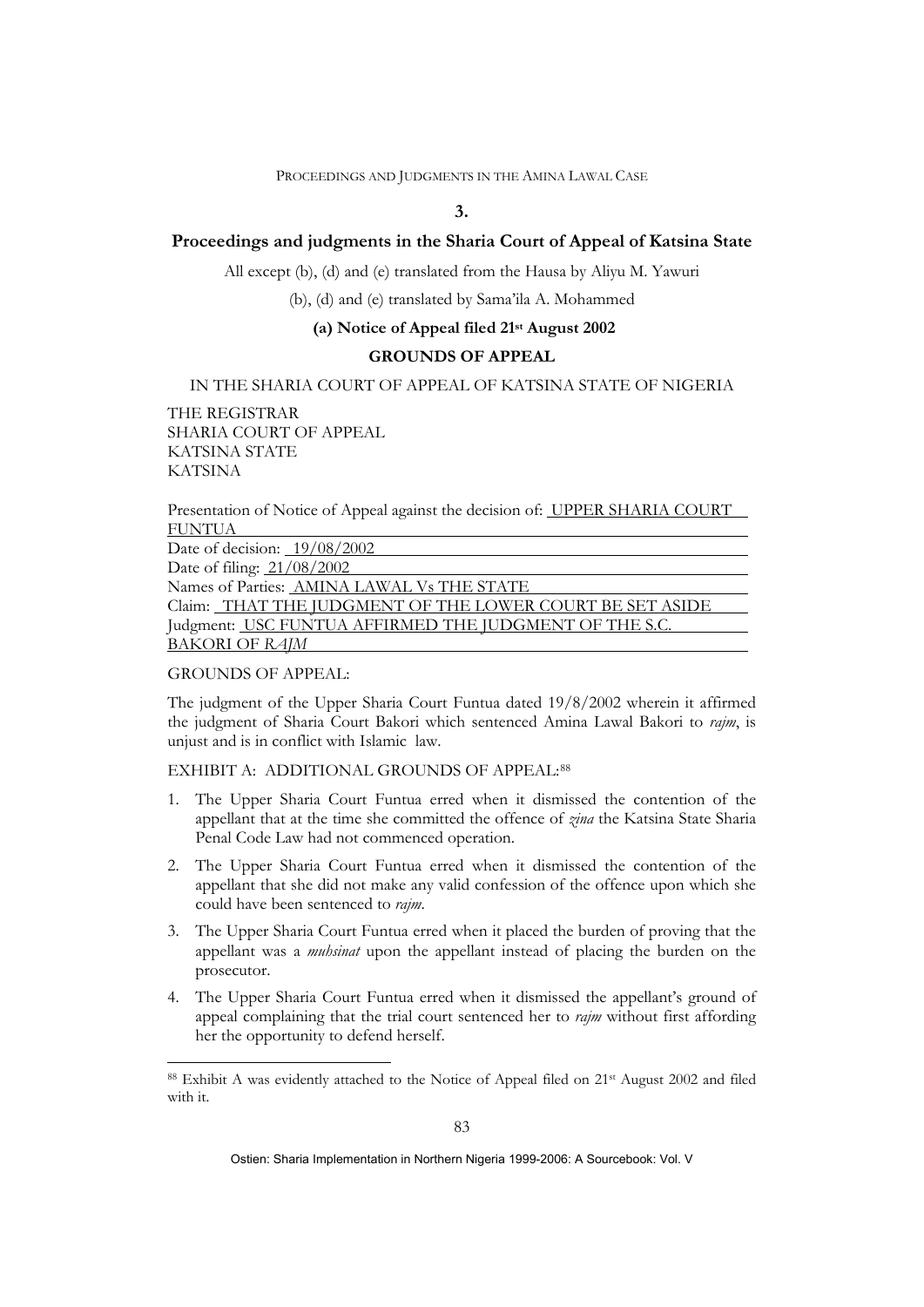- 5. The Upper Sharia Court Funtua erred when it ignored the submissions and authorities presented by the appellant before it. This error occasioned miscarriage of justice.
- 6. The USC Funtua erred when it dismissed the contention of the appellant that the trial court in its proceeding failed to observe the mandatory *i'izar.*

| On notice to:          | A.M. Yawuri            |
|------------------------|------------------------|
| A.G. Katsina State     | Attorney for Appellant |
| A.G.'s Chambers Funtua | Wuse Zone 5 Abuja      |

### **(b) Further additional Grounds of Appeal filed 22nd August 2002**[89](#page-32-0)

1. The Upper Sharia Court Funtua erred when it dismissed the contention of the appellant that she could withdraw the confession that she is claimed to have made at the Sharia Court Bakori: the error occasioned injustice in the sentence of *rajm* pronounced on her.

Particulars:

- i. Islamic jurists of the Maliki school are all agreed that any person who confesses to *zina* in a trial of *zina* can withdraw such confession at any time.
- ii. The text of the book of Ibn Kathir which the judges relied upon is inapplicable as it does not state that the confession of *zina* by a person accused of *zina* cannot be withdrawn by that person.
- iii. The holding of the court has no basis in Sharia.
- 2. The Upper Sharia Court, Funtua, erred when it failed to understand the duty placed on it in confirming evidence that the appellant was a *muhsinat* before passing a judgment of *rajm* on her.

Particulars:

- i. Ground of appeal number 6 of the Additional Grounds of Appeal<sup>[90](#page-32-1)</sup> states that there was no evidence before the Sharia Court to the effect that the appellant was a *muhsinat*.
- ii. The Upper Sharia Court, Funtua, stated that the appellant failed to adduce credible evidence to the effect that she was a *muhsinat.*
- iii. Under Sharia, it is the duty of the prosecutor to prove that the accused person was not a *muhsinat* rather than on the accused person.
- 3. The Upper Sharia Court, Funtua, erred when it dismissed the contention of the appellant that the trial court in its proceeding failed to observe the mandatory *i'izar,* which failure rendered the judgment a nullity.

Particulars:

i. In the Additional Grounds of Appeal number 4, the appellant stated that the Sharia Court, Bakori, failed to observe *i'izar* before it sentenced her.

1

<span id="page-32-0"></span><sup>89</sup> Caption omitted.

<span id="page-32-1"></span><sup>90 &</sup>quot;Additional Grounds of Appeal": i.e. those filed as Exhibit A to the Notice of Appeal filed on 21st August 2002.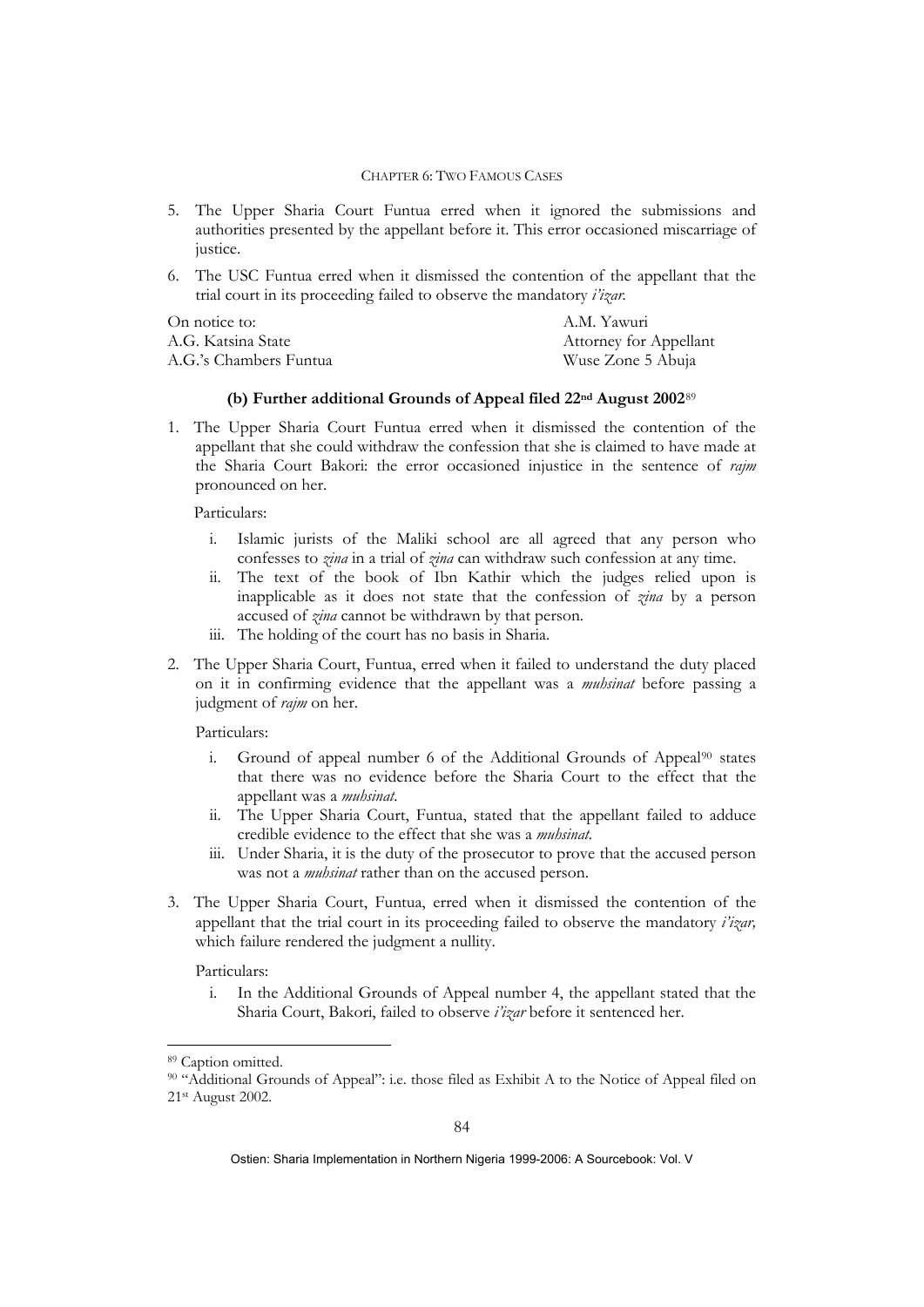- ii. In the entire judgment of the Sharia Court, Bakori, the court refused to take this ground of appeal into account.
- 4. The Upper Sharia Court, Funtua, erred when it dismissed the contention of the appellant that the Sharia Court, Bakori, was not properly constituted in that only one judge sat and decided her case.

Particulars:

- i. Section 4 (1) of the Katsina State Sharia Law states that a judge with his other members shall sit and pass judgment in such a suit.
- ii. The appellant stated this in her Additional Grounds of Appeal.
- iii. The Upper Sharia Court, Funtua, dismissed the contention of the appellant by stating that the court is only guided by (the) Hadiths and Qur'an instead of the Katsina State Sharia Law.
- 5. The Upper Sharia Court , Funtua, erred when it held that pregnancy is conclusive evidence of *zina* for any woman when the correct position is that pregnancy cannot be conclusive evidence of *zina* for a woman that was once married, as the appellant.

Particulars:

- i. At the Sharia Court, Bakori, it was shown that the appellant was once married.
- ii. The period from the time she was divorced to the time she put to bed was less than 3 years.
- iii. Under the Maliki *madhab*, a divorced woman's pregnancy can last up to five years before she delivers.
- iv. The appellant contends that she carried a sleeping embryo.
- v. The Upper Sharia Court, Funtua, dismissed this contention of the appellant when it held that Amina had no husband and therefore she had committed *zina*.
- 6. The Upper Sharia Court, Funtua, erred when it dismissed the contention of the appellant that she was not properly charged before she was sentenced. The USC, Funtua, maintained the error when it affirmed the judgment of the Sharia Court, Bakori, which sentenced the appellant based upon a defective charge.

Particulars:

- i. Under Islamic law, it is mandatory for a charge to disclose the date, time, name of the co-accused (of *zina*) and so on.
- ii. The charge prepared by the Sharia Court, Bakori, failed to disclose above details.
- iii. The Upper Sharia Court, Funtua, dismissed this ground of appeal.
- 7. We shall apprise the court of further grounds of appeal as soon as we obtain the copy of the court proceedings.

| DATED 22 <sup>nd</sup> of August 2002 | A.M. Yawuri           |
|---------------------------------------|-----------------------|
| For service on:                       | Aliyu Musa & Co.      |
| AG Katsina State, Funtua              | Counsel for Appellant |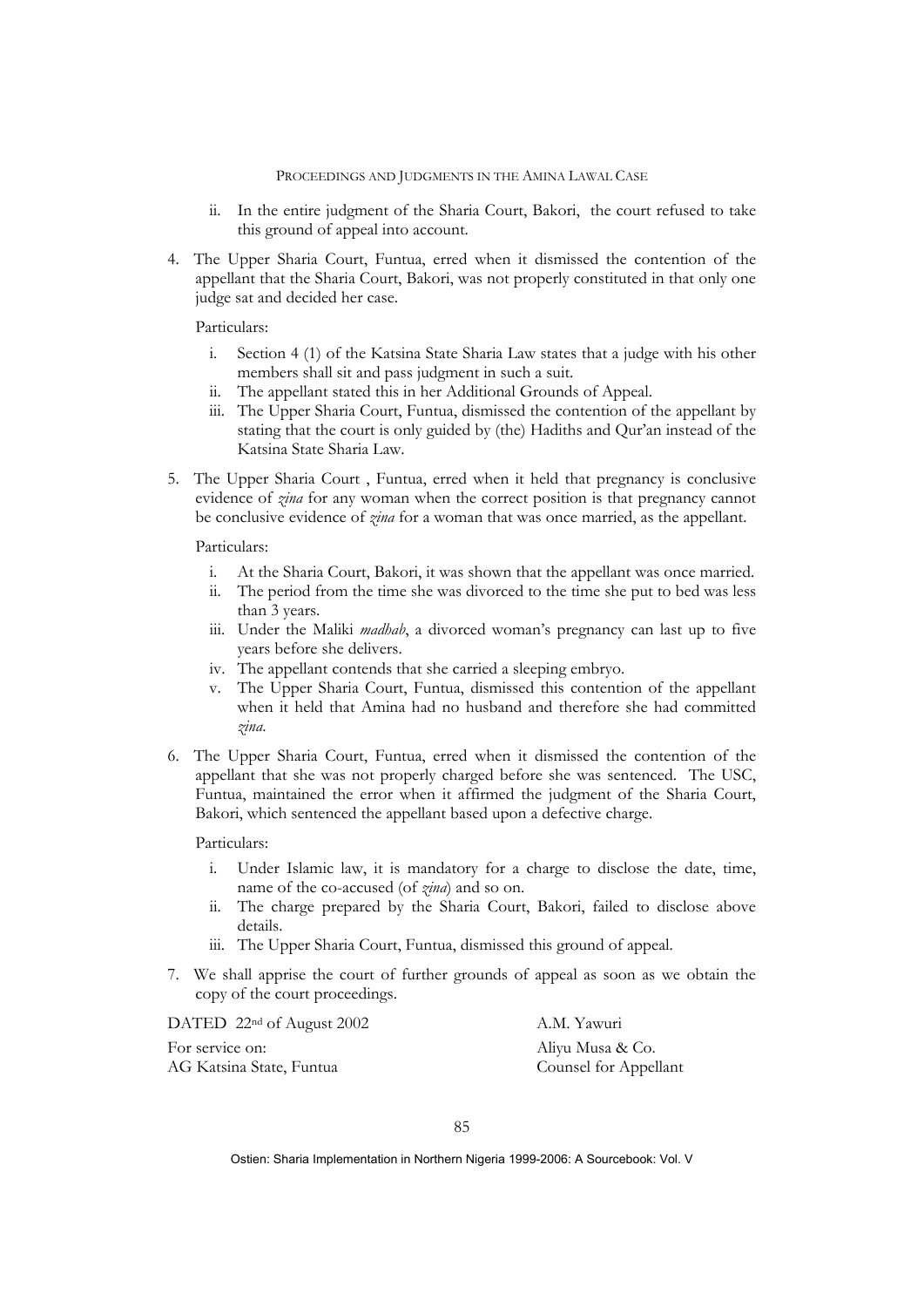### **(c) Application for stay of execution and affidavit in support thereof, filed 22nd August 2002**[91](#page-34-0)

### APPLICATION FOR STAY OF EXECUTION

TAKE NOTICE that the Honourable Court shall be moved on the 28<sup>th</sup> day of August 2002 at 9:00 in the forenoon as the applicant shall be heard praying the following:

- 1. AN ORDER of the Honourable Court staying the execution of the judgment of the Upper Sharia Court in Funtua in Case No. USC/FT/CRA/1/2002, Amina Lawal vs. The State, delivered on 19/8/2002 pending the determination of her appeal No. SCA/FT/25/2002 filed on 21/8/2002.
- 2. Any such further or other orders the Honourable Court may deem fit and appropriate to make in the circumstances.

Dated this 22nd day of August 2002.

| Respondent's Address:                 | Aliyu Musa Yawuri Esq.      |
|---------------------------------------|-----------------------------|
| The Attorney-General of Katsina State | Aliyu Musa & Co.            |
| A.G.'s Chambers, Funtua               | Solicitors to the Applicant |

## AFFIDAVIT IN SUPPORT

I Yakubu Mohammed, male, businessman Nigerian residing at Wuse II Abuja do hereby make oath and state as follows:

- 1. That I am the litigation secretary to Messr. Aliyu Musa & Co., counsel representing the Applicant and I have the consent and authority of both my employers and the Applicant to swear to the affidavit.
- 2. That I was before the Upper Sharia Court Funtua on 19/8/2002 when the court dismissed the appeal filed by the Applicant and the court affirmed the judgment of the Sharia Court Bakori which sentenced the Applicant to die by stoning.
- 3. That I know the Applicant was dissatisfied with the judgment and that she filed an appeal at Sharia Court of Appeal Katsina. The copy of the notice of appeal attached and marked as exh. A.[92](#page-34-1)
- 4. That self and counsel to the Applicant Mr. Aliyu Musa Yawuri were at Funtua on 22/8/2002 where additional grounds of appeal were filed. A copy of the grounds attached and marked exh. B.
- 5. That it was in my presence that the USC Funtua held that as soon as the Applicant concluded weaning her child the judgment of stoning to death will be executed.
- 6. That if the judgment is executed before the Applicant's appeal is heard, the appeal would be rendered nugatory.
- 7. That I know as a fact that the Applicant's counsel had concluded arrangements to obtain the records of proceedings of USC Funtua.

1

<span id="page-34-0"></span><sup>&</sup>lt;sup>91</sup> Captions omitted.

<span id="page-34-1"></span><sup>92</sup> See item (a) above.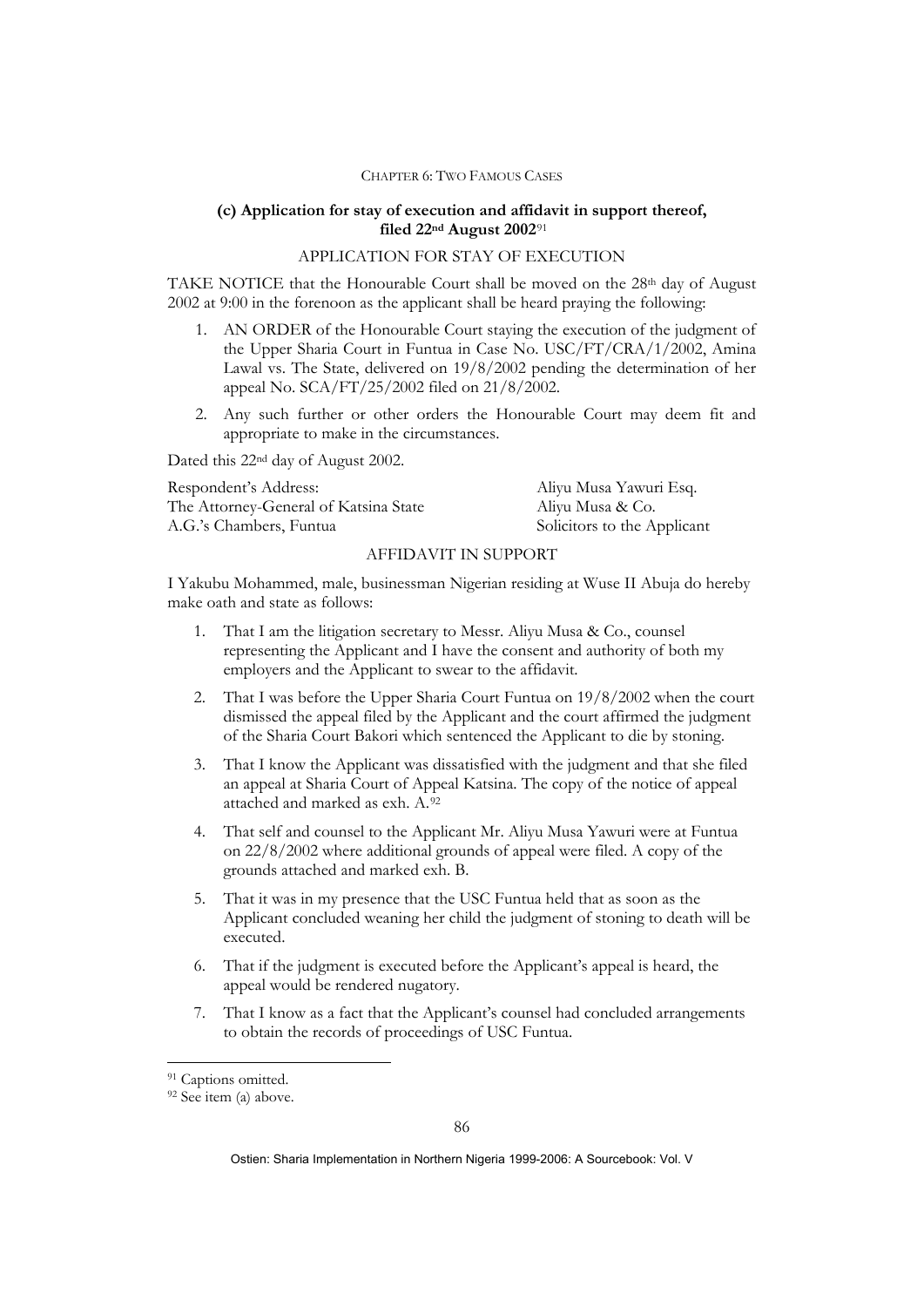- 8. That the grant of this application will not prejudice the Respondent but will afford the Applicant the opportunity to prosecute her appeal.
- 9. That I swear to this affidavit in good faith believing its contents to be true and correct.

 $\mathcal{L}_\text{max}$  and  $\mathcal{L}_\text{max}$  and  $\mathcal{L}_\text{max}$  and  $\mathcal{L}_\text{max}$  and  $\mathcal{L}_\text{max}$ 

Deponent

Sworn to before the Commissioner for Oaths Today 22/8/2002

\_\_\_\_\_\_\_\_\_\_\_\_\_\_\_\_\_\_\_\_\_ Commissioner for Oaths

### **(d) Proceedings 28th August 2002**

**Court**: Where is Amina Lawal's counsel?

**Appellant's Counsel**: I am here. My name is Aliyu Musa Yawuri. I am counsel to Amina Lawal.

**Court**: Where is the Katsina State Government Counsel?

**State Counsel**: Here I am. My name is Isma'ila Ibrahim Danladi.

**Court**: Appellant's counsel: What are your prayers in this case before this court?

**Appellant's Counsel**: We have two prayers before this court:

1. We are seeking an order of this court staying enforcement of the judgment of the Upper Sharia Court, Funtua in its case No. USC/FT/CRA/1/2002, Amina Lawal vs. The State, which was decided on 19/8/2002, in which the court confirmed the judgment of *rajm* passed by the Sharia Court Bakori on the appellant, based on the offence of *zina.* We are praying this court for an order staying enforcement of this judgment pending the determination of our appeal, No. SCA/FT/25/2002, filed on 21/8/2002.

2. We are further seeking any equitable order or orders which this court may grant in the circumstances.

We filed our Application for Stay of Execution, containing these prayers, on 22/8/2002, together with a nine-paragraph affidavit in support. We have been given an official receipt for the nine-paragraph affidavit instead of the other affidavit attached as Exhibit A and the additional grounds of appeal as Exhibit B. The appellant will rely on all the averments contained in the affidavit, particularly paragraphs 3, 4, 5 and 6.

The reason for this application is to enable the appellant to present her appeal before this Honourable Court. We are concerned that if the application for stay is not granted, the lower court's judgment of *rajm* may be carried out against the appellant before the appeal can be argued and decided. It is a cardinal principle that where there is an appeal from a sentence of death, the execution of the sentence should be stayed pending determination of the appeal. We refer the court to section 241 of the Sokoto State Sharia Criminal Procedure Code and to [section 250 of] the Zamfara State Sharia Criminal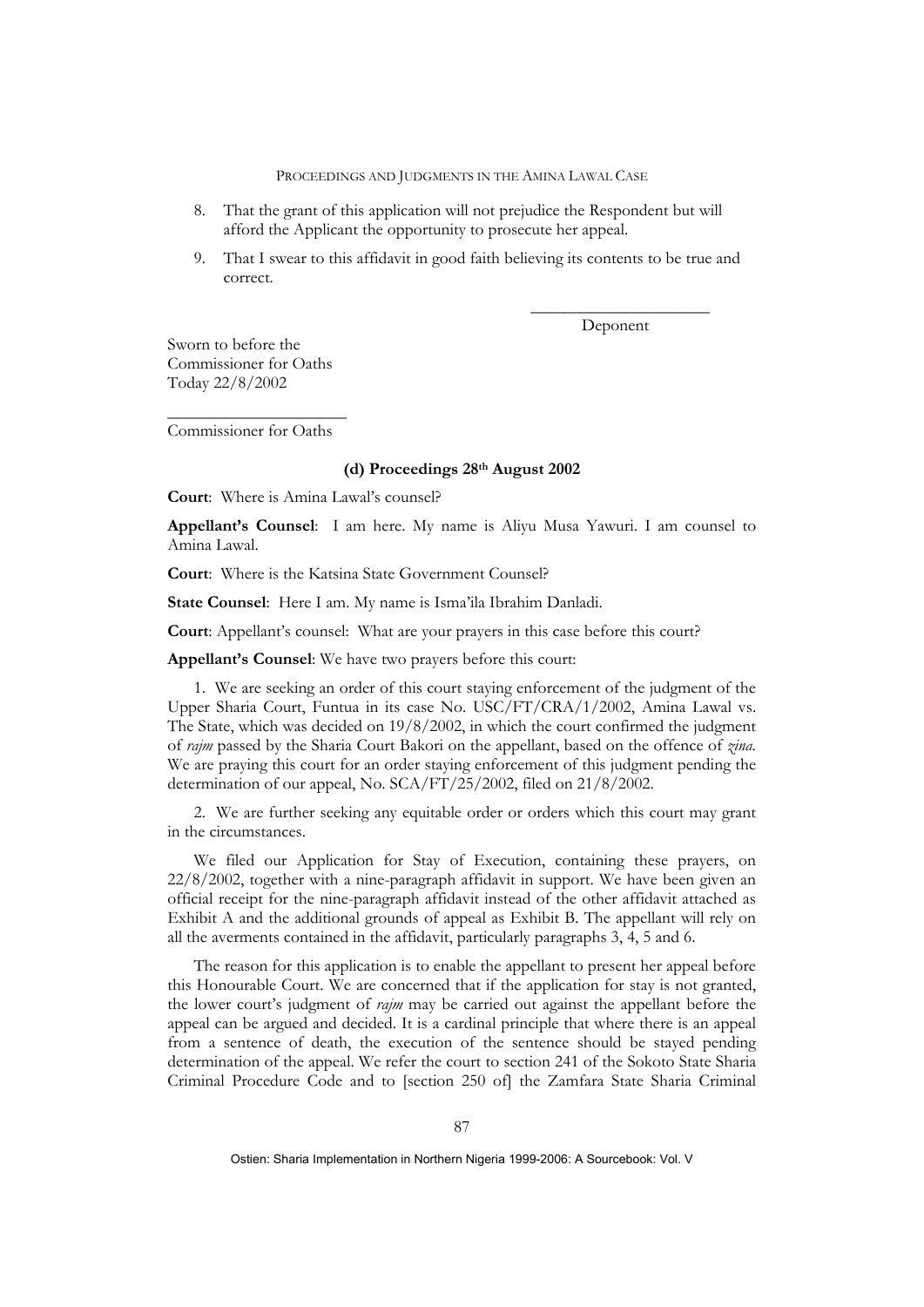Procedure Code which both provide that if a person sentenced to death appeals against the judgment, the execution of the sentence is to be stayed pending the determination of the appeal. But the Katsina State House of Assembly has not enacted a Sharia Criminal Procedure Code for the State as in Sokoto and Zamfara States. It is necessary therefore for this court to ensure that the subject-matter of this appeal is not destroyed.

The appeal is historic. It brings before this Honourable Court important points which the lower courts have refused to entertain. Right now, we do not know when this court will hear the appeal. Human weakness, either the appellant's own or the lower court's, could delay the proceedings. Right now, for instance, the appellant is sick and she is in Abuja receiving medication. This could lengthen the time it takes to determine the appeal even if the record of proceedings is obtained promptly from the lower court. The author of *Tuhfa* says that after judgment is passed on the accused, the appellant still owns her life. It will, therefore, be proper and fair to spare her life pending the conclusion of the hearing of her appeal.

### **Court**: State Counsel: What do you have to say?

**State Counsel:** I have listened to the arguments of appellant's counsel. I have some few comments to make.

Based on the principles of Islamic law, once a *qadi* has decided a case in accordance with the principles of Sharia laid down in the Qur'an and the Hadiths of Prophet Muhammad (SAW), then it is inappropriate for a Muslim to appeal the judgment as doing so is akin to disputing Allah's judgment and Allah has prohibited that in the Holy Qur'an. This court may only entertain this appeal because doing so will be in accordance with the laws and procedures of Nigeria and of Katsina State which allow appeals as a matter of right. Based on these laws, this court has the right to entertain the appeal. If this court, in its wisdom, decides to hear this appeal, we do not intend to challenge the prayers of appellant's counsel in this application.

However, I will request this court to dismiss the affidavit evidence filed in support of the application. Evidence in the form of affidavit is an imported European device and is foreign and unknown to Islamic law. If this Honourable Court is going to entertain this appeal, then the records of the proceedings and judgments of the Sharia Court Bakori and the Upper Sharia Court Funtua, and the submissions of appellant's counsel that they have appealed those judgments to this court, are sufficient to support the application currently before the court. But I submit that affidavit evidence has no place under the Sharia.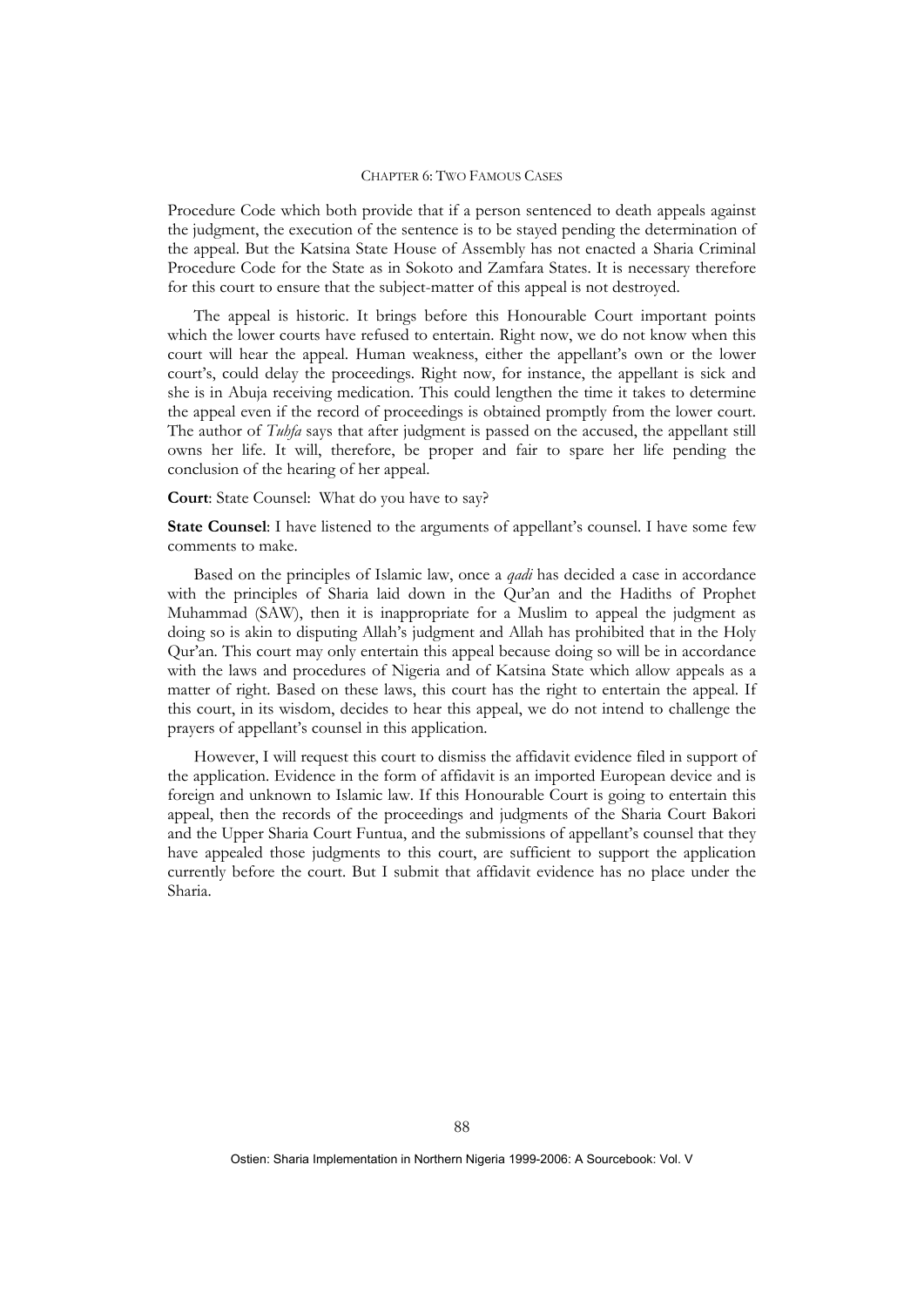# **(e) Notice to Upper Sharia Court Funtua of Stay of Execution, 28th August 2002**

### KATSINA STATE JUDICIARY

*Telephone*: Katsina 065-30230 *Ref No*. KTS/SCA/FT/86/2002 Telegram: SHARIAREG **Office** of the Chief Registrar Sharia Court of Appeal Private Mail Bag 2089 Katsina, Katsina State Date: 28/08/2002

The Registrar Upper Sharia Court Funtua

# RE: AMINA LAWAL BAKORI VS THE STATE

Reference is made to the above-named parties whose case came before the Sharia Court of Appeal in its sitting of today, 28/08/2002. I have been directed to inform your court as follows:

- 1. This court has ordered a stay of the execution of the judgment of your court in this case.
- 2. Any further matters relating to this case should be referred to this court.

May Allah assist Sharia. Amin.

 [signed and dated] Ahmed Mamman Yandaki for: - Chief Registrar

### **(f) Proceedings 23rd January 2003**

Before:

| Honourable Grand Kadi | Aminu Ibrahim Katsina   |
|-----------------------|-------------------------|
| Honourable Kadi       | Sulaiman Mohammed Daura |
| Honourable Kadi       | Ibrahim Mai Unguwa Umar |
| Honourable Kadi       | Shehu Mu'azu Dan-Musa   |
| Honourable Kadi       | Sule Sada Kofar Sauri   |

The appellant together with her counsel Aliyu Musa Yawuri, Hauwa Ibrahim and Mariam Imhanobe are in court. On the part of government, State Counsel present in court are Hamza Kurfi, Mal. Isah Bature Gafai, Mal. Lawal Hassan Safana, Abdussalam Sabiu Daura and Nurul Huda Muhammed Darma.

**Appellant's Counsel (Aliyu Musa Yawuri)**: We wish to inform the court that we are ready to proceed with the appeal.

**State Counsel (Hamza Kurfi)**: We wish to inform the court that we received the hearing notice just yesterday 22/1/2003. We did not appear before the lower courts. We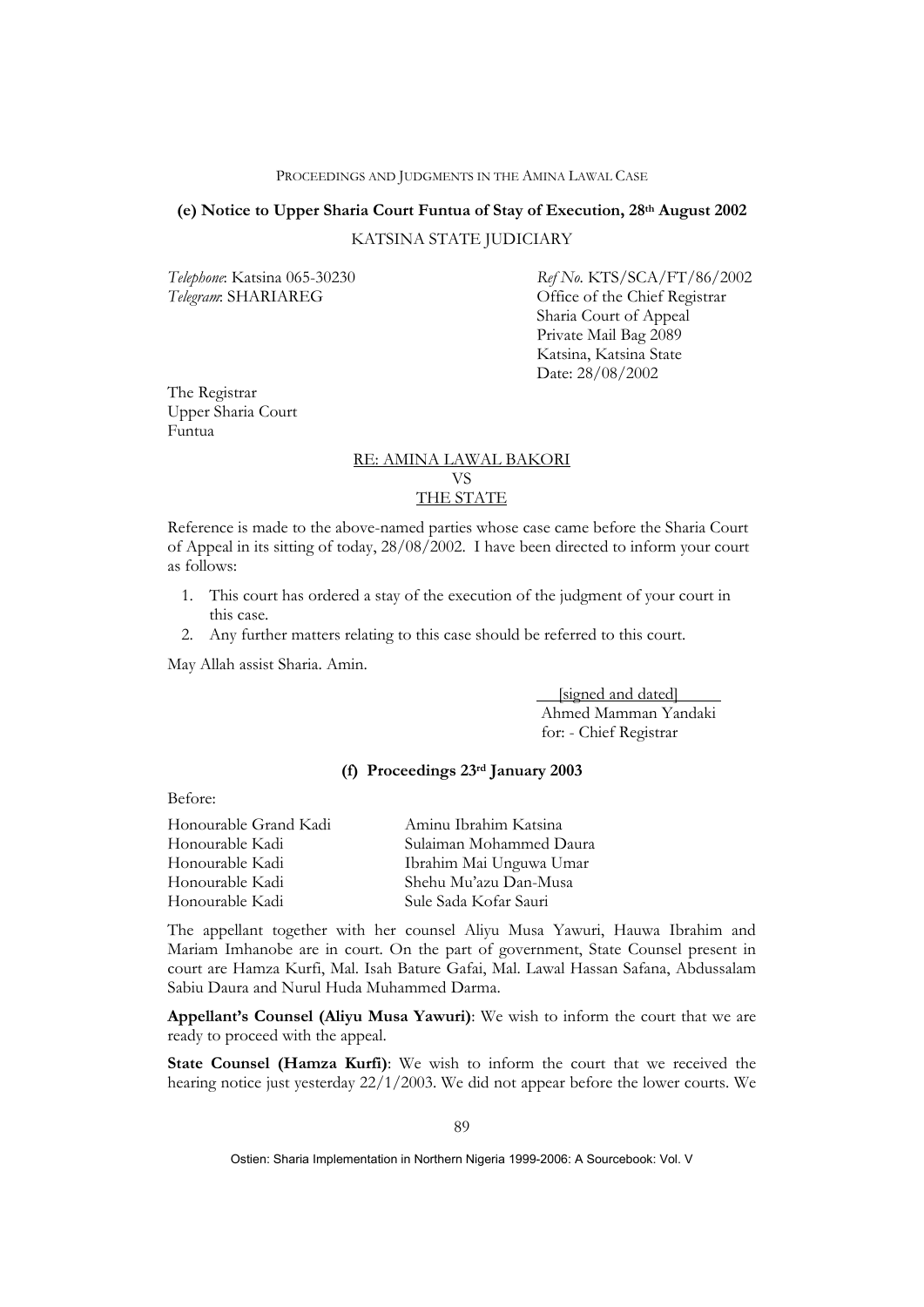need time to study the case and make consultations with Muslim jurists, and I may have to travel out of Katsina to obtain some books. We need to be well prepared and we are very busy during this time. The appellant is not being detained, she is free. They filed the appeal since August 2002. We were served with the hearing notice five months after the appeal was filed. They had wide consultations. I am asking for a date in July 2003.

**Appellant's Counsel**: I want this Honourable Court to consider the fact that the appellant is in a state of mental trauma and uncertainty following which she is now sick. In the event I am asking for three weeks so that the appeal will be heard on time.

**Court**: The appeal is adjourned to 25/3/2003 to enable State Counsel to study the records.

### **(g) Proceedings 25th March 2003**

[The proceedings were adjourned without further hearing until 3rd June 2003.][93](#page-38-0)

## **(h) Proceedings 3rd June 2003**

[The proceedings were again adjourned without further hearing, until 27th August 2003.][94](#page-38-1)

### **(i) Proceedings 27th August 2003**

**Court**: Amina Lawal, her counsel Aliyu Musa Yawuri, Hauwa Ibrahim and Mariam Imhanobe together with Yunus Ustaz Usman, who is representing the Nigerian Bar Association, are all in court. Counsel representing the State is Barr. Nurul Huda Muhammed Darma.

**State Counsel (Nurul Huda Muhammed Darma)**: I am objecting to the appearance of the counsel representing the Nigerian Bar Association. I wish to draw the attention of this Honourable Court to the fact that the Association is not a party to this case. Counsel ought to have instructions from the appellant, see *Tuhfa*, chapter on agency, verse 277 which states "it is a party to a case that can appoint an agent". The Nigerian Bar Association is not representing any of the parties in the appeal, so I ask this court to deny him audience.

**Barr. Ustaz Usman**: Amina Lawal had not instructed any counsel to represent her in this appeal. We come into this appeal bearing in mind its religious importance and its importance for Nigerian law. The Bar Association has the right to send a counsel to any important case so that the counsel will assist the court. The State Counsel is a member of this association and he knows this is the practice.

**Ruling**: Since counsel for the Nigerian Bar Association is not a member of the legal team representing the appellant, he can only be an observer, he cannot appear for Amina Lawal.

<u>.</u>

<span id="page-38-0"></span><sup>93</sup> The court could not sit on this date because the Grand Kadi was ill and had traveled to Germany for treatment. Per Kogelmann/Gaiya/Awal trip report 23<sup>rd</sup>-27<sup>th</sup> March 2003.<br><sup>94</sup> On this date two of the court's judges were on national assignment, serving on election

<span id="page-38-1"></span>tribunals adjudicating disputes arising from the elections held in April and May 2003. See UN Integrated Regional Information Networks 3rd June 03: "Stoning Death Appeal Postponed Again".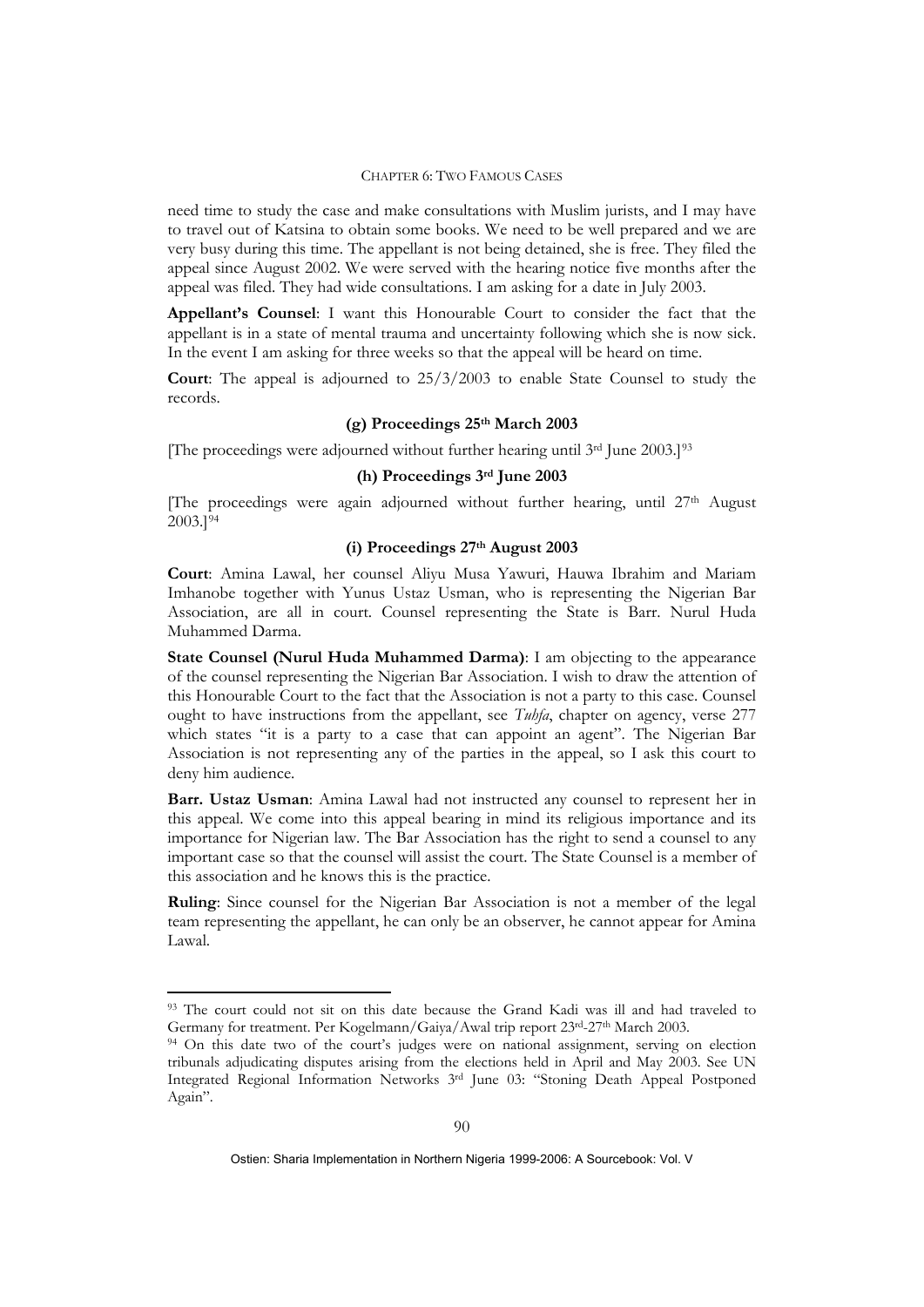### **[Argument of Appellant's Counsel Aliyu Musa Yawuri]**

We have already filed six grounds of appeal, we again filed notice filing six additional grounds of appeal. We have therefore filed a total of twelve grounds of appeal.[95](#page-39-0)

We will argue our grounds of appeal number 4 first. Section 4 of the Sharia Courts Law provides that a judge shall sit with two court members before he tries any case. Nasiru Lawal Bello Dayi, judge of the trial court, heard this case alone from the beginning to its end. This is contrary to the provisions of this law. We challenged this before the Upper Sharia Court Funtua in our grounds of appeal number 2. At p. 38 lines 15-28 of the records of USC Funtua, the appellate judge stated that he was not concerned with the laws enacted by the State legislature, the applicable laws were the Qur'an and Hadiths. This is wrong, because his power to hear the appeal derives from the laws enacted by the legislature.

We will argue our grounds 1 and 8 together. The trial court sentenced the appellant to death on the ground that she confessed to *zina* before the court. In our ground number 8 before the USC we argued that the appellant made no such confession. Even if she did it is not a valid one according to Islamic law. However, USC Funtua at p. 38 lines 30-34 of its record dismissed this ground of appeal.

Section 124 of the Sharia Penal Code provides the offence of *zina.* The section provides that any person who is a *mukallaf* and who had sex through the genital had committed *zina*. Before a person is convicted for the offence of *zina* five things have to be proved. The court did not explain to Amina the meaning of *zina.* Any confession which is made without first explaining these five requirements will not amount to a proper confession.

When Amina was asked whether she committed the offence of *zina* she replied that it was Yahayya who deceived her with false promises of marriage. See p. 3 lines 12-20. When she stated that she was deceived it must be taken that she had retracted her confession. Section 63(2) of the Sharia Penal Code provides that before a person is convicted of *zina* it must be proved that he did the act intentionally. Where a person states that he was deceived it will not be taken that he did any of the acts following the deception intentionally. Even if Amina had confessed, this section has nullified such confession because she did not do the act complained of intentionally. Under Islamic law confession will not be accepted until its validity has been proved, we rely on *Subulus Salam* p. 6 also *Al-Tashri'u al-Jina'i* vol. 2 p. 434. We further rely on *Hadith Ma'iz*. At any rate assuming the appellant had made a valid confession she retracted such a confession before USC Funtua. We rely on p. 22 lines 4-15 of the record of USC Funtua. The appellant presented her grounds for the retraction. However USC Funtua rejected the retraction made by the appellant contending that she had no right to retract her confession. This position is in conflict with Islamic law which provides that a confession can be retracted at any time. See *Fiqhus Sunnah* vol. 2 p. 285; see also *Mugni* vol. 10 p.

1

<span id="page-39-0"></span><sup>95</sup> In what follows, appellant's counsel gives the second set of "additional grounds of appeal", filed on 22nd August 2002, the numbers 1-6, and the first set, filed as Appendix A to the Notice of Appeal filed on 21st August 2002, the numbers 7-12.

Ostien: Sharia Implementation in Northern Nigeria 1999-2006: A Sourcebook: Vol. V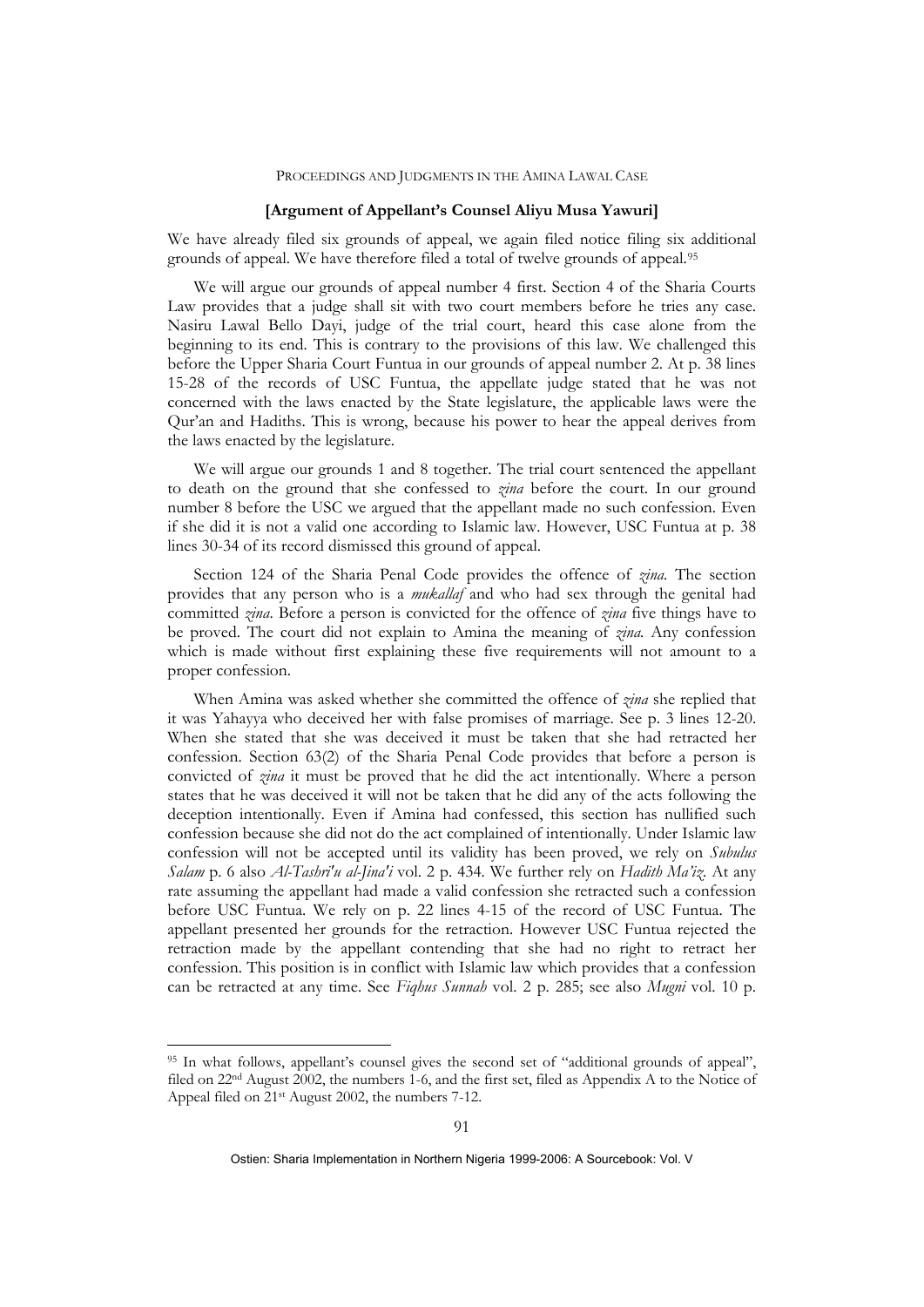1188. USC Funtua held that Ibn Kathir said that the moment a person confesses to a crime he will be convicted thereon. Ibn Kathir did not make any such statement.

Section 36(6)(c) and (d) of the 1999 Constitution provide that an accused person should be afforded the opportunity to defend himself. The proceedings of the Bakori court is in conflict with this provision.

On our grounds numbers 2 and 9 the Bakori court sentenced Amina to *rajm* on the ground that she conceived and delivered a child when she was not married. We argued before the USC Funtua that that position was wrong. In our ground of appeal number 6 before the court, we submitted that pregnancy and subsequent birth of the baby is not an evidence upon which an accused can be convicted and sentenced to *rajm*. According to Islamic law it must be proved that the accused was a *muhsinat*. There is no evidence adduced on *ihsan*. We are relying on *Fiqhu ala Madhahibil Arba'a* p. 245, *Adawi* vol. 2 p. 280 and *Subulus Salam* pp. 6-7. The USC Funtua dismissed this ground see p. 40 lines 29- 31 and p. 41 lines 1-2.

The reason for dismissing this ground of appeal, as held by the court, was that the appellant did not adduce evidence to show that she was not a *muhsinat*. The burden of proving an offence according to Islamic law is placed upon the prosecutor. A court can not rely on speculation, see *Tuhfa* verse 42 at p. 14. Furthermore section 36(5) of the 1999 Constitution places the burden of proving the guilt of an accused person on the prosecutor. We also rely on *Ramatu Aduke Issa vs. Issa Alabi* 2 SLR vol. I p. 114.

In our ground of appeal number 5, the trial court sentenced the appellant to *rajm* on the ground that she delivered a baby when she was not married. Responding to our submission on ground 9 of our appeal the court observed that if the appellant was indeed carrying a sleeping embryo why did she not hand over the child to her former husband. On p. 3 lines 25-30 of the trial court records the court held that the appellant had contracted a previous marriage. According to the *madhab* of Imam Malik a woman can carry a pregnancy from the date of her divorce up to five years thereafter. If she delivers the child within this period the child is attributed to her former husband. The former husband of the appellant divorced her less than two years ago. According to the presumptions of the law the child is for the former husband. Therefore, the police have no *locus standi* to arraign the appellant and the court has no jurisdiction to hear the case. According to Islamic law, it is only the former husband that can contest the paternity of the child. Under Islamic law she doesn't have to make the plea of sleeping embryo. Once the court realises that she was a divorcee the presumption shall automatically apply. Therefore, the court erred in assuming jurisdiction to try her.

In our grounds of appeal numbers 6 and 10, we submitted in our ground 7 before USC Funtua that the Bakori court did not properly charge the appellant and could not therefore have properly convicted her. The court charged the appellant on p. 3 lines 17- 21. In the charge the court stated that it was satisfied that the appellant had committed *zina*. The court found the appellant guilty before hearing her in her defence. A charge must incorporate a comprehensive statement of the offence, the place the offence was committed, the co-accused and the circumstances under which the offence was committed, thereafter the accused shall be asked to plead to the charge. It is after these conditions are satisfied that the accused shall be given full opportunity to defend herself.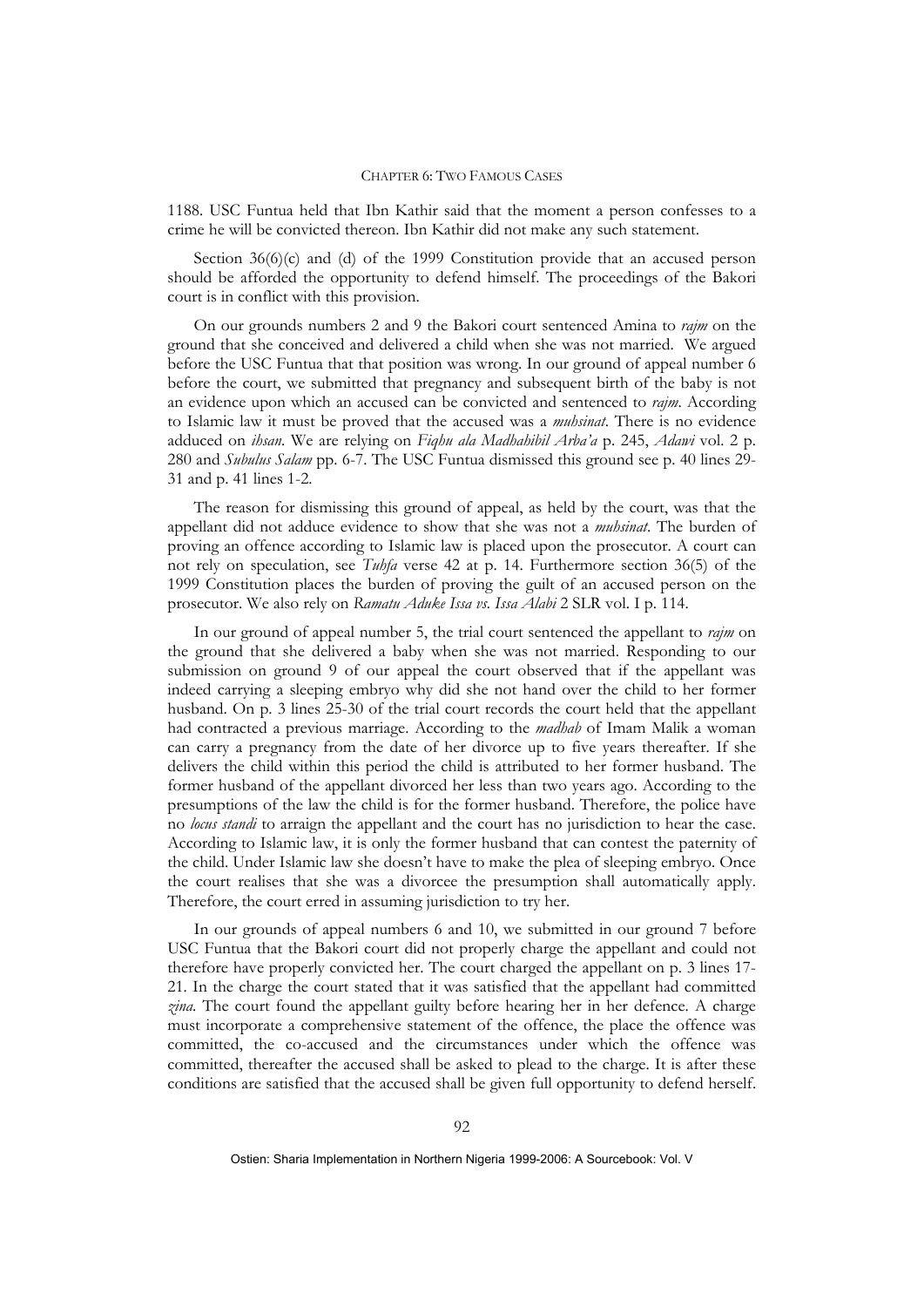The court shall hear her witnesses if she has any and any other defence she may have before the court finally passes its judgment. A court cannot convict a person in a charge. It can only do so after hearing the accused person in his defence. We rely on section 36(6)(c) of the 1999 Constitution. In *Hadith Ma'iz* the Holy Prophet (SAW) gave Ma'iz full opportunity to defend himself. We rely on *Hadith Ma'iz*. We urge this Honourable Court to allow our appeal as the Holy Prophet allowed Ma'iz the full opportunity to defend himself. We rely on the case of *Safiyatu Hussaini Tungar Tudu vs. A.G. of Sokoto State*, SCA/GW/28/2001 decided on 25/3/2002.

We refer to pp. 21-22 and p. 3 line 36 of the record of the trial court. The court asked the appellant whether she understood the charge. She said "I agree". The question is, with what did she agree? The appellant never said she agreed that she committed the offence or that she understood the charge. All the same the trial court convicted her upon her confession. This is erroneous. Throughout the proceedings the appellant never admitted to the offence.

On our ground of appeal number 7 we contended before the USC Funtua that at the time the appellant allegedly committed the offence, the Sharia Penal Code had not commenced operation and it was therefore wrong to convict her under the provisions of that law. Section 1 of the Sharia Penal Code provides the exact date of commencement of the law to be  $20/6/2001$ . The trial court did not state the date on which the appellant committed the offence. However it was stated that on 14/1/2002 the police received information that she had committed the offence. She was arraigned before the court on 15/1/2002 on a charge of *zina*. On the same day it was stated in court that she had given birth to her baby some nine days ago. That means she delivered the girl on 6/1/2002. From  $20/6/2001$  to  $6/1/2002$  is not up to the normal nine months human beings naturally conceive and deliver a child. She should not have been convicted under the provisions of the Sharia Penal Code. We rely on section 36(8) of the 1999 Constitution. All that the appellant is required to do under the law is to raise a doubt about her guilt. It is based on this that the court shall discharge her. Mostly human beings conceive and deliver a child within nine months although in rare occasions a child may be delivered within six months of its conception. However the period of nine months creates a defence in her favour. Muslim jurists agree that an accused person should not be convicted in cases in which there is doubt. We rely on *As'halul Madarik* vol. 3 p. 189. It is stated there that it is better for a judge to err on the side of forgiveness than to err on the side of punishment.

Finally the trial court did not observe *i'izar.* We rely on p. 12 line 14 where the trial court asked Amina the age of her child. She answered 2 months and 8 days. From there the court convicted her. It is clear that *i'izar* was not observed. Stating the birthday of the child is not *i'izar.* According to Islamic law *i'izar* is mandatory and any judgment in which *i'izar* was not observed is a nullity. We ask this Honourable Court to set aside the judgment of the lower courts in which they sentenced the appellant to *rajm* and to discharge her.

### **[Argument of State Counsel Nurul Huda Mohammed Darma]**

Counsel for the appellant expressed his dissatisfaction with the judgment of USC Funtua. The court affirmed the *hadd* punishment on Amina Lawal. She was convicted on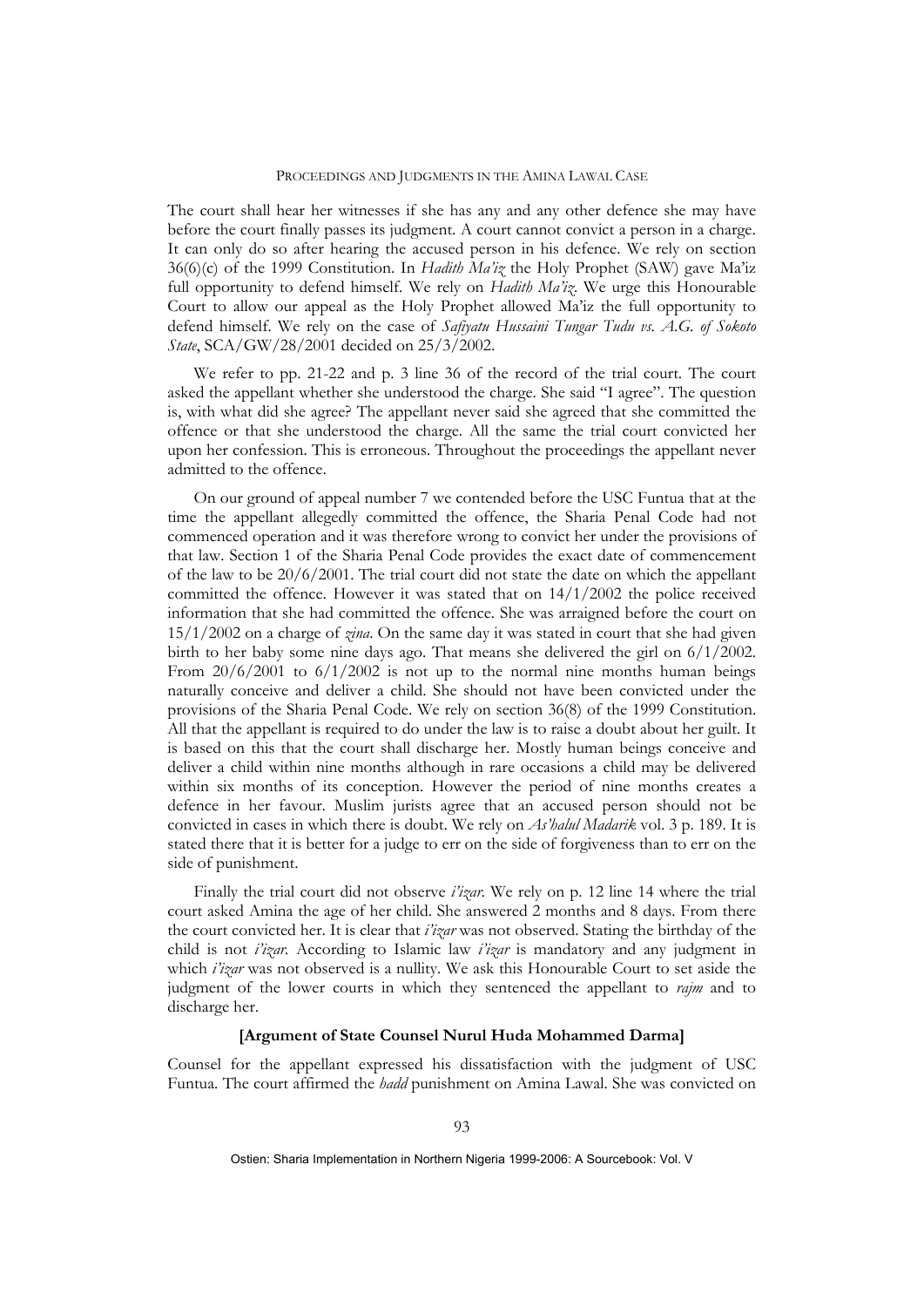two grounds. First on the manifestation of pregnancy which she later delivered and secondly on her confession. Appellant's counsel challenged the evidence of pregnancy on the following grounds: (1) pregnancy is not a conclusive proof against a divorcee like Amina Lawal, and (2) even if the pregnancy amounts to evidence against her, it is the duty of the court to inquire whether she was a *muhsinat* or not. That is, whether she was a Muslim and had previously contracted a valid marriage. According to the school of Imam Malik a woman can carry a sleeping embryo for a period of five years and the child born shall be affiliated to the former husband. We reply as follows:

Manifestation of pregnancy in a virgin or a divorcee like Amina Lawal who is known not to be married is a conclusive evidence of *zina*. She is a resident of the town not a visitor who came on and off. It was for her to raise the defences available to her when the court read the charge to her or during *i'izar.* Throughout the proceedings Amina never claimed not to be a *muhsinat* or that she was carrying a sleeping embryo.

In the record of the trial court the appellant stated that it was Yahayya who deceived her and committed *zina* with her some eleven months previously. I refer to p. 3 line 12 and p. 1 line 22. This does not leave any doubt as to how she became pregnant. We rely on *Fiqhu ala Madhahibil Arba'a* vol. 5 p. 89. A well-known lady who is not a visitor or stranger will have no defence to the charge. However if she is a stranger the court will accept her defence based on the doubts created. Counsel argued that pursuant to section 36(5) of the Constitution the prosecution had to prove that the appellant was a *muhsinat* and that she was carrying a sleeping embryo. This is not so. She had to plead that she was not a *muhsinat* or that she was carrying a sleeping embryo. Allah (SWT) in *Suratul Qiyama* verse 13 [sic: verse 14] stated that "Nay! Man will be well informed about himself", and the Holy Prophet (SAW) said: "he who claims must prove; he who denies must take the oath."[96](#page-42-0) Section 36(5) of the 1999 Constitution provides that the accused person shall prove those things which he alone knows.

Counsel contended that the trial court passed its judgment on personal knowledge. If that is so, it is allowed by Islamic law, see *Al-Sultanul Qada'iyya fil Islam* chapter 1 which states that a judge can pass his judgment based on his personnel knowledge. See p. 230 where it is stated, "he can base his judgment on what he knows". This is based on the saying of the Holy Prophet who said that whoever sees a distasteful act being committed should strive to stop it by his hands.

On the second issue of confession, counsel contended that an accused person has the right to retract his confession, contrary to the holding of USC Funtua. He stated that retraction would create doubt in the confession, in which case a court will not act on it. Secondly he said that Amina did not confess to the charge since she claimed she was deceived into the act. He submitted that there is a doubt as to whether she committed the act intentionally. He relied on the Sharia Penal Code and submitted that the law requires intention to be proved. We agree that the appellant could retract her confession. However, according to the Maliki school of thought for the retraction to be valid it has to be supported by a *shubha* – a possible justification or defence, see *Fiqhu ala Madhahibil Arba'a* vol. II p. 85 under the chapter on confession. The jurists stated that it is permissible to retract a confession. However if a *shubha* does not support the retraction,

1

<span id="page-42-0"></span><sup>96</sup> No source for this quotation given in the text. One is *Arba'una Hadith,* no. 33.

Ostien: Sharia Implementation in Northern Nigeria 1999-2006: A Sourcebook: Vol. V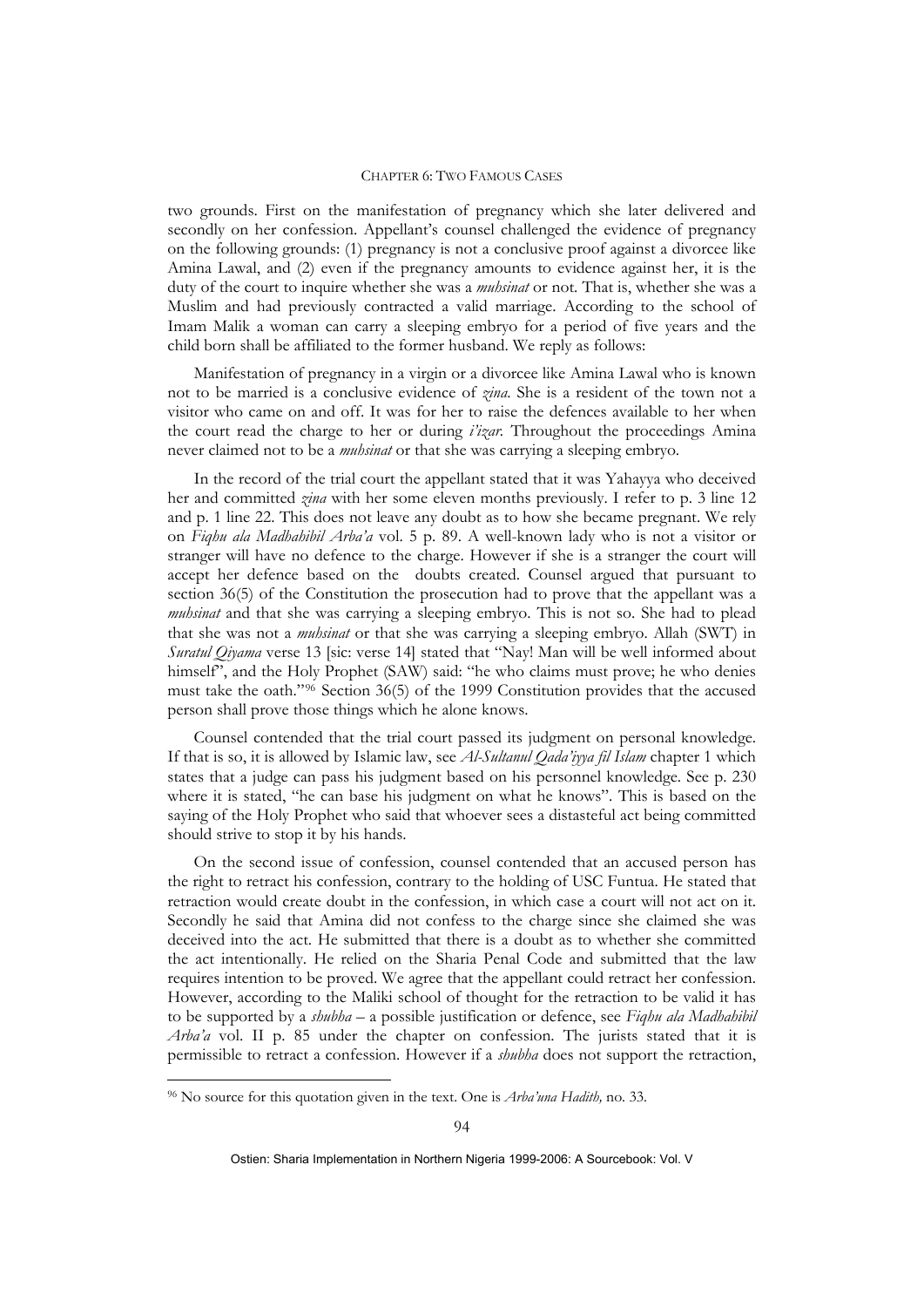such retraction shall not be accepted. What we mean is that a *shubha* will arise where a confession is invalid for example, if she claimed that she was coerced into making the confession. However, her ground before the USC Funtua was only that she was in a state of anxiety. Therefore the retraction is not valid.

It is also not correct to say that she did not confess to the charge because *zina*, the term used in the charge, is Arabic. We know that it is a Hausa term, which the Hausa people borrowed from the Arabic with the introduction of Islam. The Hausa people do not have a substitute word, which will give the meaning of *zina*, which means sexual intercourse through the genitals and the birth of a baby through this act. This is clear from her confession at p. 1 line 22. She said "it is true I committed *zina* because this is the girl I delivered". This shows that she knows how the act was committed. She knows that *zina* is committed with a man through the genitals followed by pregnancy. Therefore, all the requirements of the charge are met. Her claim that she was deceived with false promises of marriage is not a ground that will nullify the judgment because Islamic law does not permit pre-marital intercourse. She could have claimed that she was tricked into the act through illegal means. Her claim that she was deceived with false promises of marriage shows that she had the intention to commit *zina*. It is the intention which she formed that she is now denying.

Counsel attacked the procedure adopted in the trial court. He argued firstly that the charge did not follow the procedure set for Ma'iz, in that the appellant was not told to raise a defence, and secondly that *i'izar* was not observed and that the appellant was therefore not given the right to defend herself. On these we submit:

Firstly, showing the accused person charged with *zina* the way to raise possible defences is not a requirement. Some jurists said it is recommended but Imam Malik said it is not allowed. In *Subulus Salam* vol. IV pp. 10-11 which is the commentary on *Bulughul Marami* the jurist relied on the hadith of Unaiz where a woman committed *zina* with her servant. Unaiz was sent with the order that if the woman confessed she should be stoned to death. They relied on other numerous hadiths including that of Gadiyatu. The Prophet (SAW) never said that the accused should be told to raise all possible defences or that the confession should be repeated many times. The author of *Subulus Salam* said that the Holy Prophet (SAW) used his discretion but he did not make it obligatory.

Counsel for the appellant submitted that the judge convicted Amina Lawal before he observed *i'izar*. Probably counsel did not understand the procedure adopted in these courts. We submit that the charge drafted by the judge was proper. The first step was for the judge to be satisfied that there was ground upon which to charge. He heard her confession, he was satisfied, he read the charge and finally convicted her. Therefore, the judge did observe *i'izar*. We refer to p. 4 line 17 and p. 13 line 17. Counsel submitted that the appellant should have been given the opportunity to call witnesses in her defence before she was convicted. He relied on the case of *Ramatu Aduke Issa vs. Issa Alabi* and section 36(6) of the 1999 Constitution which he said was breached. We submit that the section was not breached. According to Islamic law, and contrary to English law, if the charge is proved with credible witnesses the defendant will not be called upon to open his defence and this procedure is not contrary to the principles of human rights or the Constitution. See the case of *Abdu Biye vs. Dan Asabe Mai Citta*, NCH/25A/74, NSNLR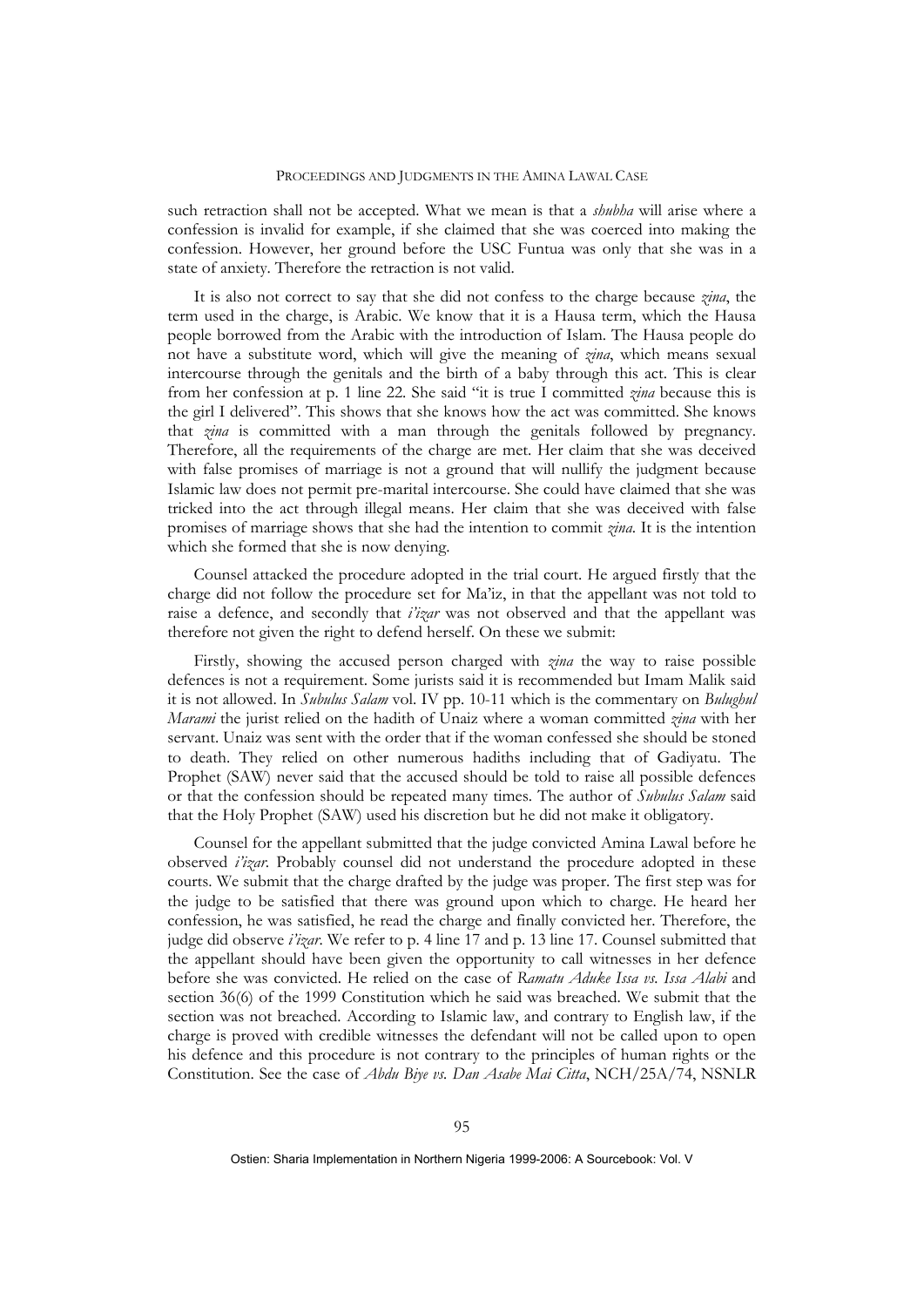70 SLR p. 44 holding number three. The case of *Ramatu Aduke Issa vs. Issa Alabi*, relied upon by counsel, supports our position.

Counsel for the appellant submitted that at the time the offence was committed the Sharia Penal Code had not commenced operation. He discussed the issue of pregnancy and urged the court to take nine months as the normal period of gestation.

On the argument that the Sharia Penal Code had not commenced operation, we submit that the Islamic Penal System Law<sup>[97](#page-44-0)</sup> commenced operation on  $1<sup>st</sup>$  August 2000. This law provides that judgment shall be based on Qur'an and Hadiths. The appellant was arraigned on 15/1/2002. On that date she indicated that Yahayya Muhammed had been courting her for the past eleven months. See p. 4 lines 19-20. If it is carefully calculated it will be seen that they started their interaction which led to the birth of Wasila from the year 2001 up to 2002 when she was arrested. At this time Islamic law had commenced operation under the Qur'an and Sunnah. A look at the record of the Sharia Court Bakori will show that the court based its judgment on the Qur'an and Sunnah despite the fact that it cited the provisions of the [Sharia Penal Code], which was then in operation. Furthermore section 3(1) of the Islamic Penal System Law placed the Qur'an and the Sunnah above the Penal Code Law. The Penal Code Law was merely to assist in understanding the law. We therefore submit that the provision of the Constitution was not breached although counsel tried to prove otherwise by saying that a criminal law shall not have retrospective effect and by maintaining that an accused can only be convicted for an offence defined by law.

Counsel also contended that the number of judges who sat over the case fell below three. This failure will not affect the judgment. The authority which is saddled with the responsibility for appointing judges knowingly failed to send the required number of members to the case. Furthermore, under Islamic law a single judge can be appointed who will alone assume jurisdiction. This is contrary to what obtains in higher courts. The question we must consider is whether the trial court's failure to sit with members, and

<u>.</u>

<span id="page-44-0"></span><sup>97</sup> Referring to the Katsina State Islamic Penal System (Adoption) Law, No. 6 of 2000, signed into law on 31st July 2000 and coming into operation the next day. This law, containing only four brief sections, provided in relevant part that: "3(1) Notwithstanding any provision contained in the Penal Code and the Criminal Procedure Code [of 1960], proceedings for the determination of any civil or criminal matter before any Sharia Court shall be governed in accordance with the primary sources of Islamic Law, that is to say: (a) Qur'an; and (b) Hadith. (2) Subject to the provisions contained in the texts mentioned in subsection (1) of this section, a Sharia Court is empowered, in any proceedings before it to refer to and utilise the texts of the Maliki School of Law: Provided that they are in consonance with the Qur'an and Hadith. 4. Offences committed on or after the date of commencement of this Law shall be tried in accordance with the provisions of this Law." As an attempt to bring Islamic criminal law into operation in Katsina State this law was considered by many to be unconstitutional under section 36(12) of the 1999 constitution, which provides that "a person shall not be convicted of a criminal offence unless that offence is defined and the penalty therefor is prescribed in a written law; and in this subsection a written law refers to an Act of the National Assembly or a Law of a State…." Katsina State's Sharia Penal Code Law, No. 2 of 2001, which came into operation on 20<sup>th</sup> June 2001 and under which Amina Lawal was convicted and sentenced, was enacted to repair the constitutional defect in the Islamic Penal System (Adoption) Law. See the following note and accompanying text.

Ostien: Sharia Implementation in Northern Nigeria 1999-2006: A Sourcebook: Vol. V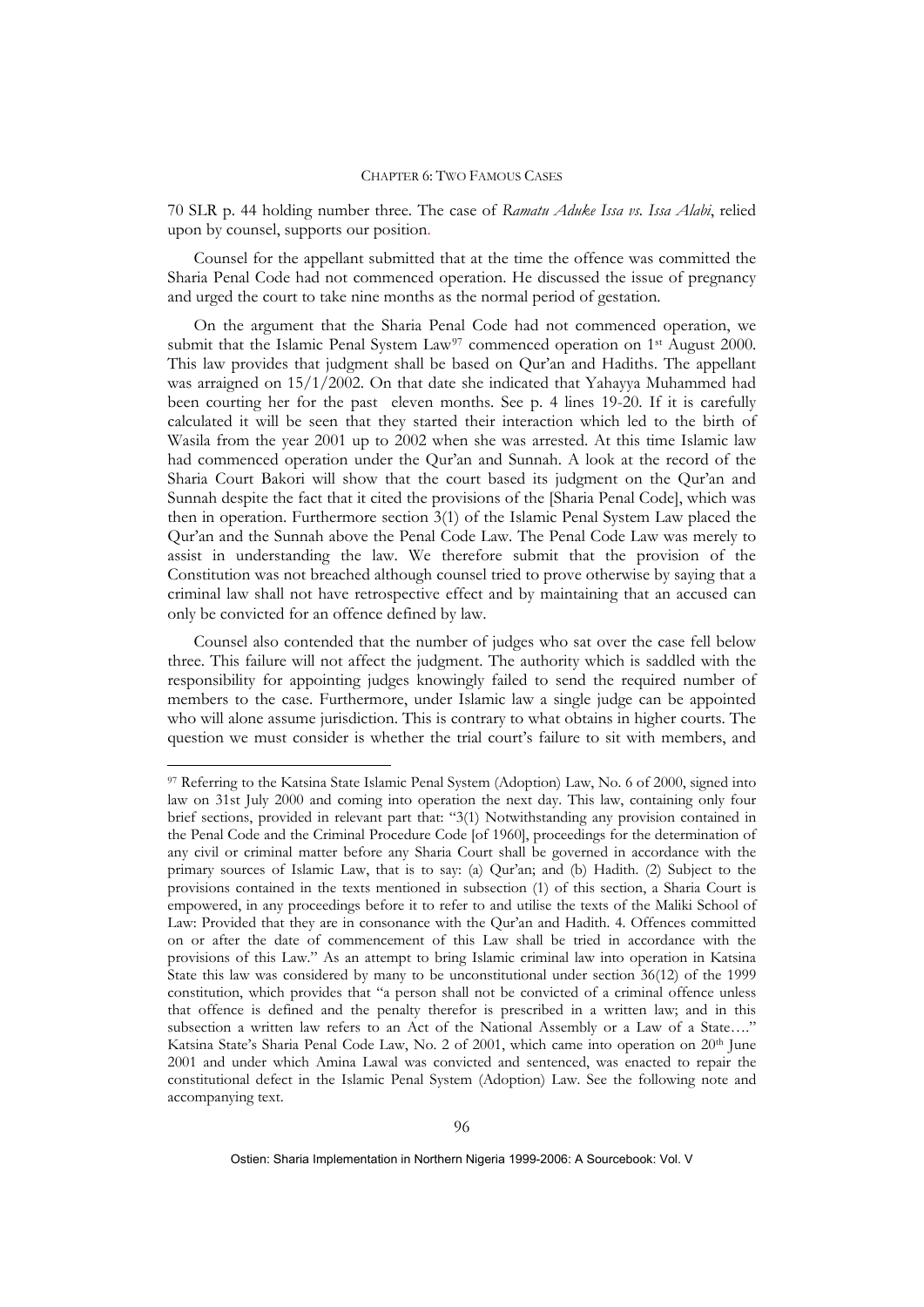the fact that he passed judgment alone, led to a miscarriage of justice in the case. Because according to section 39 of the Establishment of Sharia Courts Law 2000, a breach of procedure will not nullify a judgment. As we earlier submitted, section 3(1) of this law provides that these courts will hear their cases according to Islamic law alone. I rely on the case of *Ochoko Mamman vs. Ibrahim Mai Yaye*, NCH 222A/71, SCR p. 57. In this case it was held that every judgment must be based on Islamic law. *Al-Sultanul Qada'iyya fil Islam* shows that a single judge shall sit and adjudicate. See pp. 131-153. There is no law that provides that where a single judge sits over a case his judgment shall be nullified. We ask this court to affirm the judgment of the lower courts. I note however, Islamic law is not interested in the infliction of *rajm.* I have no objection if the court discharges Amina Lawal if there exists a doubt as to her guilt.

# **[Rebuttal argument of Appellant's Counsel]**

The position of Imam Malik that a pregnant woman shall be stoned to death is contrary to section 63(2) of the Katsina State Sharia Penal Code which provides that nobody shall be convicted of an offence unless his intention to commit the offence is proved. The appellant was charged under section 124 of the Sharia Penal Code. Section 4 of this law provides that the provisions of the Sharia Penal Code shall be binding, not the opinion of Imam Malik. Also section 36(12) of the 1999 Constitution provides that a person shall only be convicted of an offence defined by a written law. The section further provides that "a written law" refers to a law validly made by a State House of Assembly or by the National Assembly. Similarly section 118 of the Constitution<sup>[98](#page-45-0)</sup> also says that the "law" referred to in the Constitution means a law made by a State House of Assembly or the National Assembly. Therefore, the Islamic Penal System (Adoption) Law 2000 is in conflict with the provisions of the 1999 Constitution. Section 4 of the 1999 Constitution provides that any law that is inconsistent with the provisions of the Constitution is null and void. Therefore, the Islamic Penal System (Adoption) Law 2000, which is in conflict with the provisions of the Constitution, should be disregarded. Indeed among all the states that introduced Sharia law it is only Katsina State that is yet to enact a Sharia Criminal Procedure Code Law. Therefore it is not surprising that so many mistakes were committed because that is the law that guides the prosecutor and the judge in the criminal trial. As to the constitution of the Bakori trial court, it is wrong to submit that section 4(1) of the Sharia Court Law 2000 was referring to procedure only. This section provides that a court can only assume jurisdiction where the judge sits over a case with two court members. In the absence of this, the court will not assume proper jurisdiction of the matter and cannot proceed at all.

We further refer to p. 434 of *Al-Tashri'u al-Jina'i* vol. 2 to submit that it is necessary for a judge to inquire into the mental status of a confessor as the Holy Prophet (SAW) did with Ma'iz. It is incompetent for any book or other authority to provide otherwise. Finally, Islamic law is interested in public policy and justice among the community. It is lenient to the community. It is in this spirit that I urge this Honourable Court to set aside the judgment of the lower courts and discharge Amina Lawal.

1

<span id="page-45-0"></span><sup>98</sup> Sic. The intended reference is probably to section 318, which defines "act" as a law made by the National Assembly and "law" as a law enacted by the House of Assembly of a State. As to counsel's entire line of argument here, see the previous footnote.

Ostien: Sharia Implementation in Northern Nigeria 1999-2006: A Sourcebook: Vol. V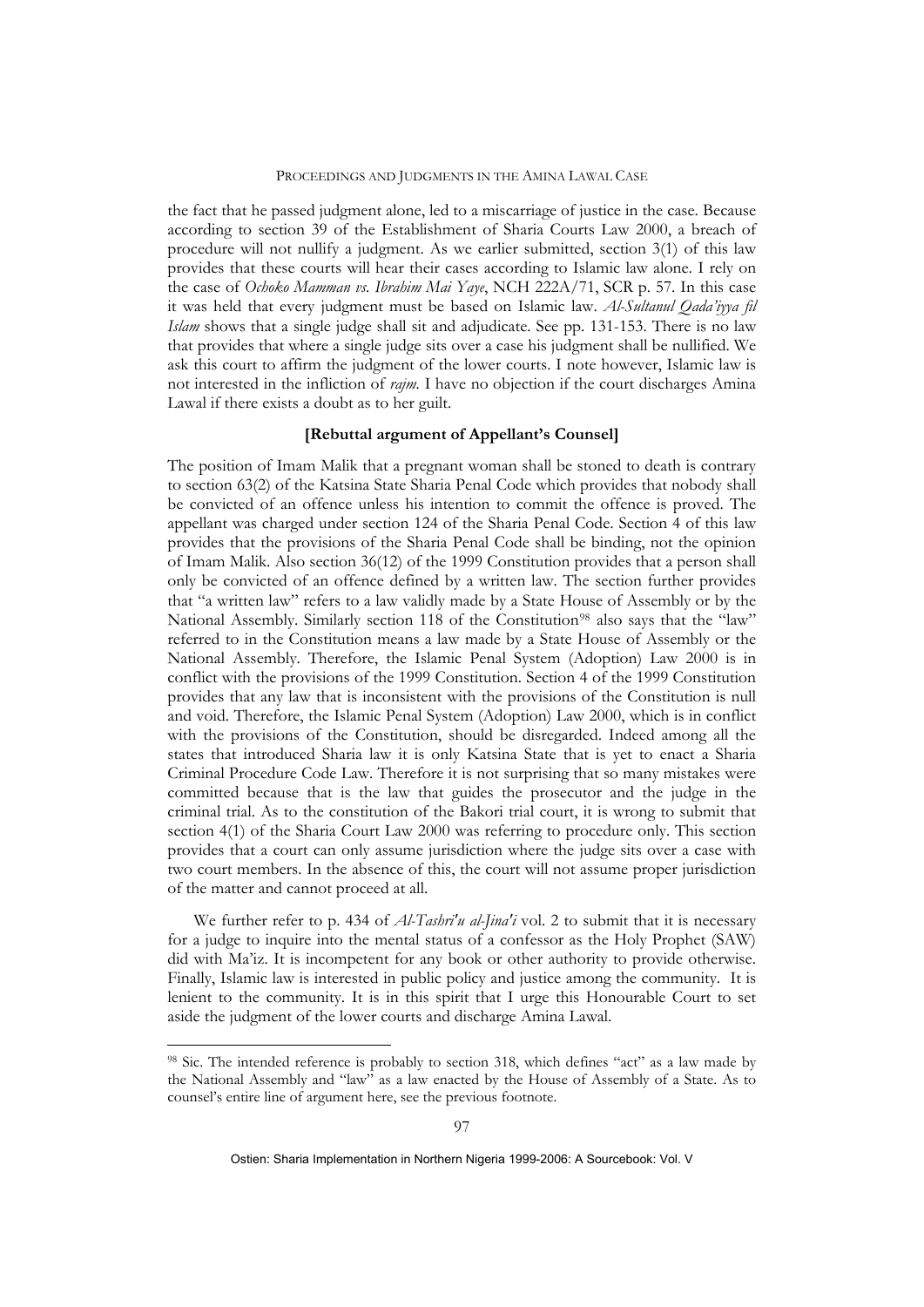### **[Reply of State Counsel]**

I want to reply on the argument of the appellant's counsel that a person will not be convicted on the provisions of any law except the Sharia Penal Code. This is clearly wrong. Even though the Sharia Penal Code was promulgated after the Islamic Penal System (Adoption) Law the former did not repeal the provisions of the latter. Section 3(1) of Islamic Penal System (Adoption) Law shows the status of Sharia Penal Code by providing that the provisions of the Qur'an take precedence over the Sharia Penal Code Law. And this is not in conflict with section 32(12) of the Constitution. Counsel for the appellant failed to understand legal drafting. We concede that section 36(12) of the Constitution refers to a written law duly enacted by a State House of Assembly or by the National Assembly. The Islamic Penal System (Adoption) Law was enacted by the State House of Assembly pursuant to section 36(12) of the Constitution. This is to incorporate provisions of the Holy Qur'an and Sunnah and vest them with the status of a written law. Therefore, this is not outside the contemplation of that section. Even if there is no law which incorporates the provisions still that will not be contrary to section 36(12) of the Constitution if regard is had to the reason why the Europeans inserted the aforesaid section in the countries they colonised. It is clear that they did it so as to avoid punishment based on native law and custom which is diversified and keeps on changing. Finally, I submit that even without the procedure which we explained above the decision is sustainable.

**Court**: The appeal is adjourned to 25/9/2003 for judgment *in sha* Allah.

[Here follow the names and places for the signatures of the five honourable kadis hearing this appeal.]

#### **(j) Judgments delivered in the Sharia Court of Appeal of Katsina State**[99](#page-46-0)

### **25th September 2003**

### **(1) The lead judgment**

by Hon. Grand Kadi A.I. Katsina, Hon. Kadi I.M. Umar, Hon. Kadi S.M. Daura, Hon. Kadi S.M. Dan-Musa

# **[Summary of the proceedings below]**

This case started before the Sharia Court Bakori where the police prosecutor Corporal Idris Adamu on behalf of the Commissioner of Police filed an information alleging that Amina Lawal Bakori and Yahayya Muhammed committed the offence of *zina.* The information stated that on 14th January 2002 some police officers at Bakori arrested Amina Lawal and Yahayya Muhammed on the charge of committing *zina.* It is stated that they have been committing the *zina* since some eleven months ago. He further stated that the two conspired and committed several acts of *zina*; that following this offence, Amina Lawal gave birth to a baby girl; and that their action was contrary to Katsina State Islamic Law. When the court turned to the 1st accused Amina Lawal, she said it is true she committed the offence of *zina*. When the court turned to the 2nd accused, he denied

1

<span id="page-46-0"></span><sup>99</sup> Caption omitted. The case is styled *Amina Lawal vs. The State*, Case No. KTS/SCA/FT/86/ 2002.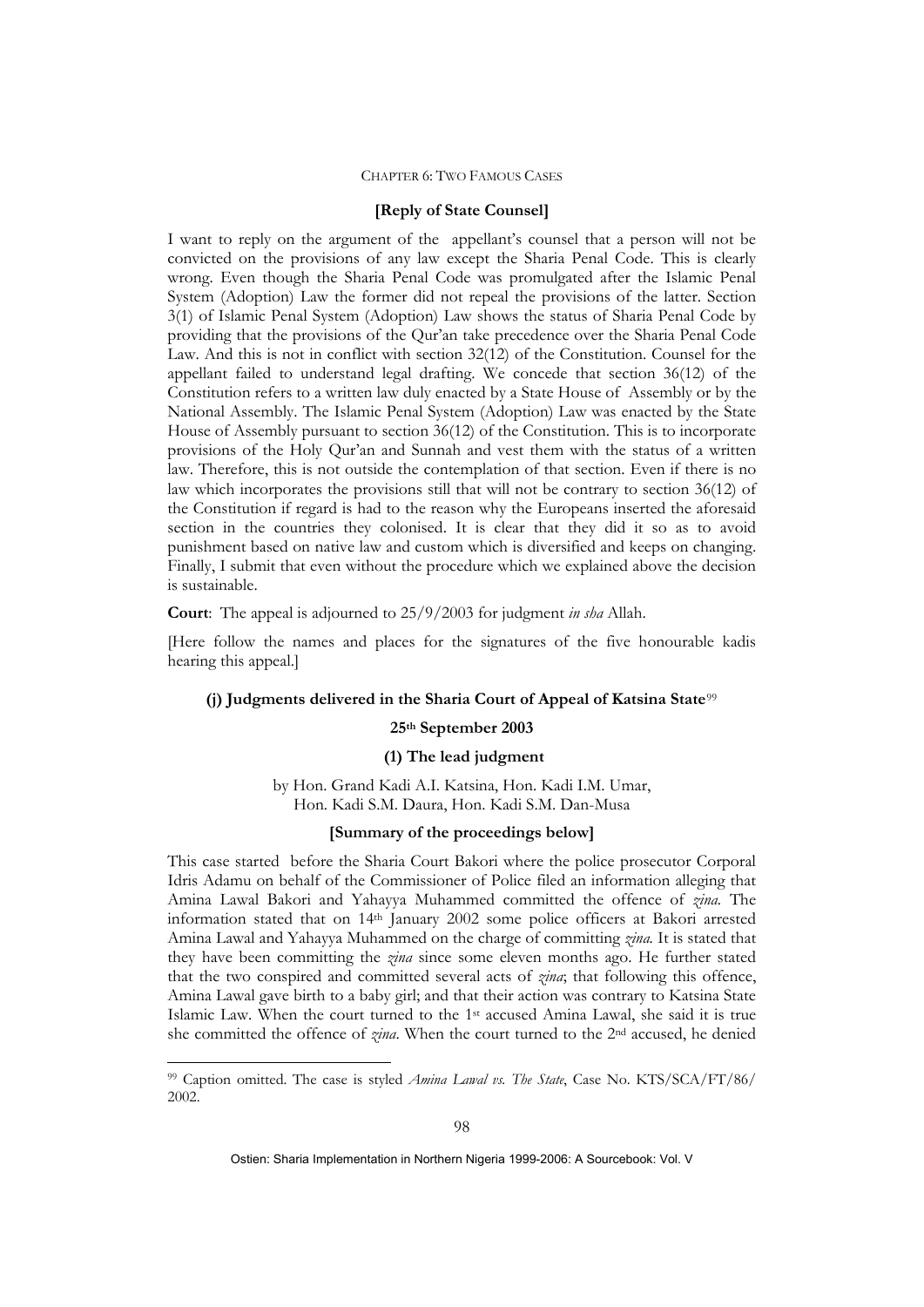the information, stating that he had never committed *zina* with Amina Lawal. Thereafter the court asked the prosecutor to open his case against the 2nd accused who denied the information. The prosecutor said he had witnesses. The court adjourned the case to 29<sup>th</sup> January 2002. On that date the prosecutor tendered the daughter of Amina Lawal in evidence as Exhibit 1. From there the trial court asked the 2nd accused whether he had witnesses who knew he did not commit *zina* with Amina. He said he did not have witnesses. The court asked him to swear with the Qur'an that he had never committed *zina* with Amina Lawal. He accepted to swear. He took oath with the Holy Qur'an, see the trial court record p. 5. The judge relied on *Tuhfa*, translated by Usman Mohammed Daura, p. 89. He called the oath "the oath of suspicion". From there the 2<sup>nd</sup> accused, Yahayya Muhammed, was discharged. The judge charged Amina Lawal on the ground that she confessed to the offence before him on  $15<sup>th</sup>$  January 2002. The judge stated that he was satisfied that the appellant had committed the offence of *zina* based on her confession before the court.

After the Bakori trial court had charged Amina Lawal, it convicted her. The court cited the Holy Qur'an *Suratul Bani Isra'il* verse 32 which says "Come not near to *zina*", and he cited p. 128 of *Risala* which says "A *muhsinat* who commits *zina* is to be stoned until he is dead". The Sharia Court Bakori also cited *Arba'una Hadith* no. 14: "The blood of a Muslim is permitted to be taken in three circumstances". See p. 8 of the Bakori court record.

After conviction, the court stated: "This Sharia Court Bakori hereby sentences you Amina Lawal to die by *rajm* pursuant to section 125(b) of the Sharia Penal Code." The Court sentenced the appellant on 20<sup>th</sup> March 2002 and stated that the sentence should be executed on 20th September 2003.

Amina Lawal was dissatisfied with this decision. She appealed to the Upper Sharia Court Funtua through her lead counsel Aliyu Musa Yawuri, Hauwa Ibrahim and Mariam Imhanobe. They filed twelve grounds of appeal. In their grounds they contended that when Amina Lawal was convicted, Katsina State Law No. 2, 2001, the Sharia Penal Code Law, had not commenced operation, and that the proceeding is against the provision of section 4(1) of Sharia Courts Law, 2000 because the court sat over the case without two court members as required by the law. They retracted the confession made by Amina Lawal before the Sharia Court Bakori. Their reason for the retraction was that at that time the confession was made the court did not explain to the appellant the meaning of the offence of *zina*. They relied on *Mukhtasar* vol. 2 p. 285. They also relied on *Fiqhus Sunnah* vol. 3 p. 331 and *Mugni* of Ibn Hunama vol. 10 p. 1888. They argued that it is necessary for a charge to be comprehensive showing the accused, the date and time the offence was committed. They cited *Subulus Salam* commentary on *Bulughul Marami* pp. 6- 7 vols. 3-4 arguing that the trial court did not give Amina the opportunity to defend herself. They contended that the trial court failed to observe the provisions of sections 36(1) and (6) of the Constitution. They also argued that there was no evidence on which to convict the appellant as required by the Qur'an and other grounds relied upon as indicated in the records of USC Funtua at pp. 21-26. The court heard appellant's counsel Aliyu Musa Yawuri, Hauwa Ibrahim and Mariam Imhanobe. Thereafter, it also heard the State Counsel, Isma'ila Danladi, in reply. He stated that counsel for Amina Lawal cannot retract her confession. He said the case of Ma'iz was distinguishable with the one at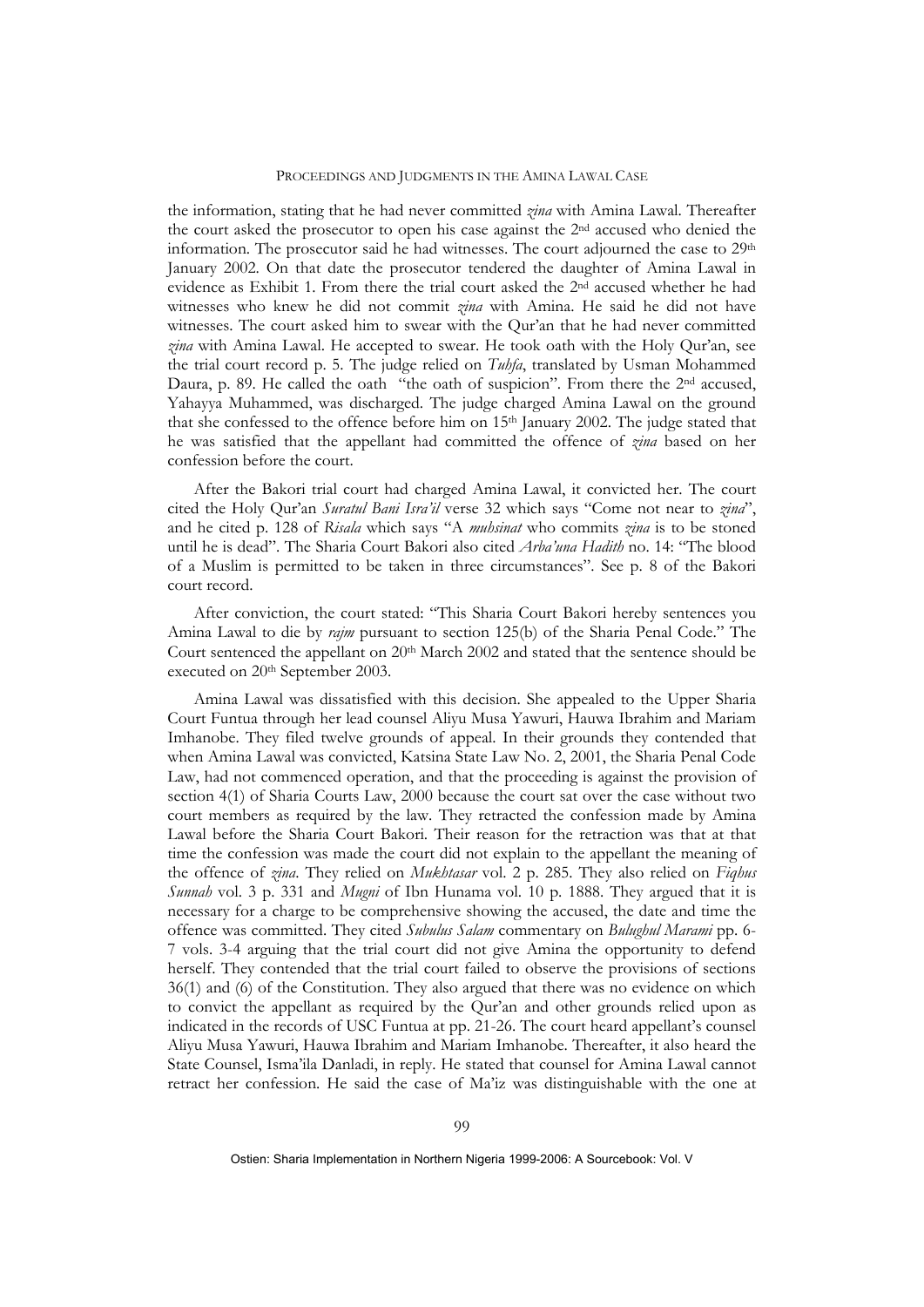hand. This is because Ma'iz voluntarily surrendered himself. Nobody had to arrest and arraign him. He relied on hadiths number 1232 and 1236 of *Bulughul Marami*. He also relied on other authorities as is reflected on pp. 26-30 of the records of the USC Funtua.

After the USC Funtua had listened to the lawyers' arguments it delivered its judgment, affirming the decision of the trial court. The USC Funtua relied on *Subulus Salam* p. 1214 to hold that pregnancy is evidence of *zina*. It relied on *Fiqhus Sunnah* vol. 2 p. 346 to further hold that evidence, confession and pregnancy in a woman who is not married are all means of proof of *zina*. He stated that Law No. 2 commenced operation in August 2000, before the appellant was arraigned before the trial court on 15th January 2002, and that the applicable law is Islamic law and procedure and that any other law is inapplicable. He maintained that the fact that the trial judge failed to sit with court members does not affect the judgment. He relied on *Suratul Nur* verse 1, *Jawahirul Iklili* vol. II p. 283 and *Ibn Kathir* p. 319.[100](#page-48-0) The judgment, which was concurred in by his court members, was delivered on 19th August 2002.

Amina Lawal was also dissatisfied by this decision. She appealed therefrom to this court, the Sharia Court of Appeal Katsina, through her lawyers Aliyu Musa Yawuri, Hauwa Ibrahim and Mariam Imhanobe. They filed seven grounds of appeal with their particulars. They submitted that the USC Funtua erred when it held that the appellant Amina Lawal had no right to retract the confession made before the Sharia Court Bakori. They argued that jurists of the school of Imam Maliki agree that a person who has confessed to an offence can retract the confession. They cited *Fiqhus Sunnah* and *Jawahirul Iklili*. They submitted that the USC Funtua erred when it rejected their argument that the judgment of the Bakori court was a nullity since the court failed to observe *i'izar*. They argued that USC erred when it held that a single judge can try a case contrary to the provisions of the Sharia Courts Law which requires a judge to sit with two court members. They submitted that USC Funtua erred when it held that pregnancy is evidence of *zina* against a woman who is not married but who, like the appellant, had previously been married. They pointed out that the records of the Sharia Court Bakori showed that the appellant had previously contracted a marriage. They argued that according to the school of Imam Malik a divorcee can carry a pregnancy for a period of five years from the date of her divorce, and that the appellant Amina Lawal informed the USC Funtua that she had been carrying a sleeping embryo but the court rejected her claim. They said it was erroneous of the USC to hold that it was not necessary to draft a charge against the appellant. They submitted that under Islamic law a charge must state the date, time and place the offence was committed. The trial court failed to comply with this requirement. They argued other grounds as we indicated initially.

We heard the grounds of appeal argued by Amina Lawal's lawyers Aliyu Musa Yawuri, Hauwa Ibrahim and Mariam Imhanobe. We also read the records of the Sharia Court Bakori and of the Upper Sharia Court Funtua. We heard the State Counsel Nurul Huda Muhammed in reply. We heard the parties in their final addresses.

In his final address, counsel for Amina Lawal stated that section 4(1) of the Katsina State Sharia Courts Law provides that a judge shall sit with two court members, but that the judge of the Sharia Court Bakori sat alone and tried the case. Their ground of appeal

1

<span id="page-48-0"></span><sup>100</sup> As to the reference to *Ibn Kathir*, see nn. 84-86.

Ostien: Sharia Implementation in Northern Nigeria 1999-2006: A Sourcebook: Vol. V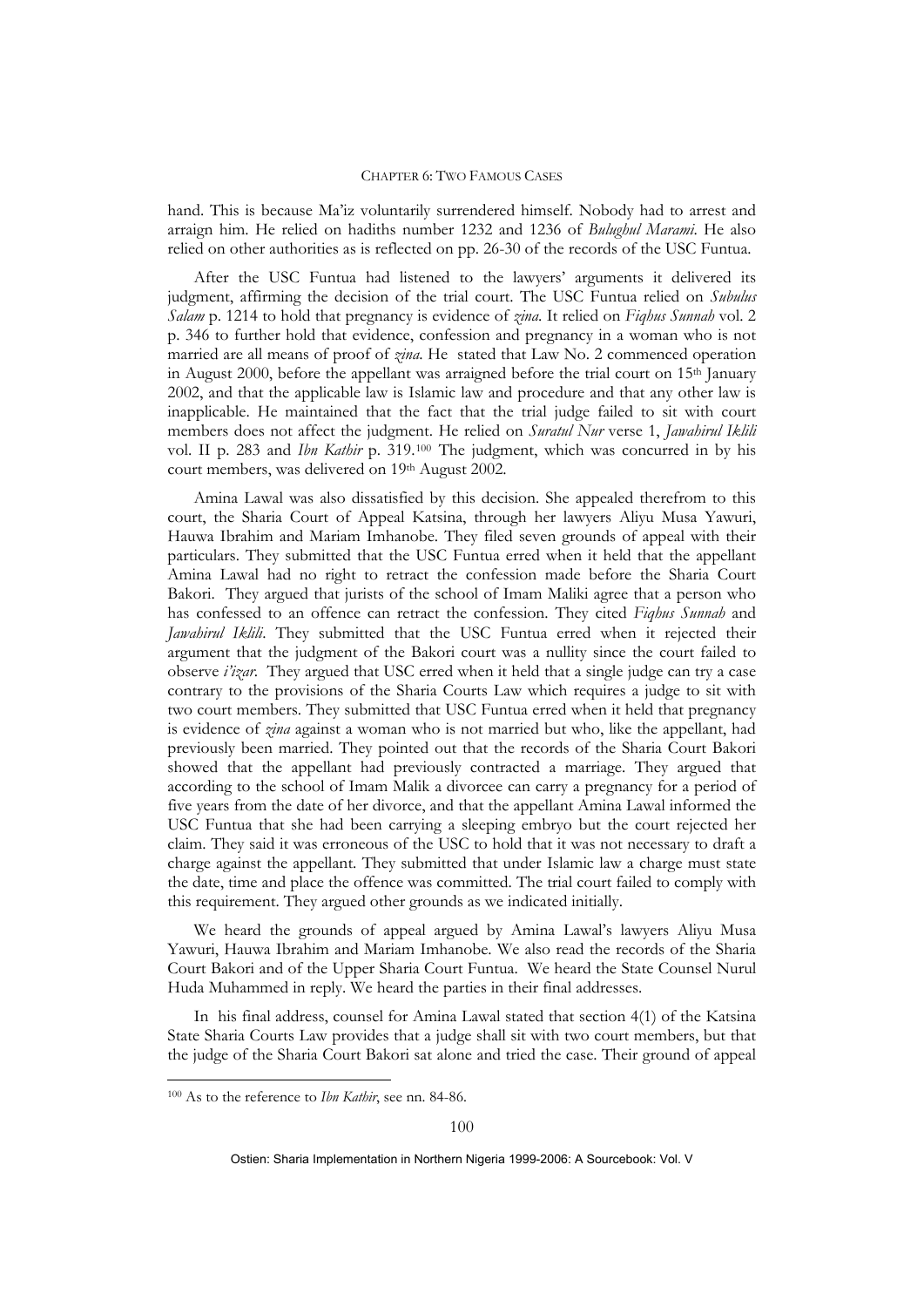complaining about this was dismissed by the USC Funtua at p. 38 line 18 of the record of proceedings when the judge maintained that he had nothing to do with laws enacted by the State House of Assembly. The judge said he was only bound by Hadiths and Qur'an – even though it was the Sharia Courts Law enacted by the House of Assembly which enjoined the court to apply the Hadiths and Qur'an in proceedings before it. Counsel further pointed out that it was wrong for a court to rely on a confession if it was made without allowing Amina Lawal to have a rethink on the confession. A court must first explain the offence against the accused before his confession thereto becomes valid. That pursuant to section 124 of the Sharia Penal Code five ingredients of the offence must be proved before an accused is convicted. The lower courts failed to comply with this requirement. The appellant claimed that she was deceived. See p. 3 lines 12-20. Section 63(2) of the Sharia Penal Code states that an offence is committed only where intention is proved. Counsel pointed out that before a court can rely on a confession, it must first of all inquire into its validity. He cited p. 6 of *Subulus Salam* and *Hadith Ma'iz*. If we look at p. 22 lines 4-15 where the appellant retracted her confession, and *Fiqhus Sunnah* and *Mukhtasar*, it is clear that the USC Funtua erred when it held, especially in this type of case, that immediately a confession is made the accused should be convicted and sentenced. Counsel relied on section  $36(6)(c)$  of the Constitution to argue that the Constitution guarantees the right of defence. He submitted that the Sharia Court Bakori erred when it convicted Amina Lawal on ground of pregnancy alone which is not evidence of *zina*. The prosecution must prove that the accused person is *muhsinat.* He cited *Fiqhu ala Madhahibil Arba'a* pp. 72-73, *Adawi* vol. 2 p. 365 and the case of *Ramatu Aduke vs. Issa Alabi* vol. 1-2 SLR 114. Counsel further submitted that the USC Funtua erred when it asked why the appellant hadn't handed over the child after its birth to her former husband. They referred to p. 3 lines 25-30 of the trial court records. They submitted that Imam Malik said that a divorcee who does not contract a subsequent marriage could carry a pregnancy for five years. They submitted that the police had no power to challenge Amina on her pregnancy, it was only her former husband who can do so. That the trial court ought to have discharged Amina Lawal when it found out that she was a divorcee. They finally argued that the Bakori court did not allow Amina a final statement in  $i'izar$ . They referred to p. 6 line 18. They urged this court to allow their appeal, set aside the judgments of the lower courts and discharge the appellant.

State Counsel Nurul Huda Muhammad Darma replied as follows:

A conviction in this case can be grounded on either of two classes of evidence:

- 1. Amina Lawal's pregnancy and the subsequent birth of her child; and
- 2. Amina Lawal's confession before the court.

He submitted that pregnancy is evidence of *zina* although it is the duty of the court to find out whether the accused is married or not, and whether the pregnancy is a sleeping embryo or not. He submitted that manifestation of pregnancy in a unmarried girl, or in a divorcee who is known not to be married, is conclusive evidence of *zina* and such a woman has no defence provided that she is residing in the town. If there was any complication arising from her former marriage it was for the appellant to raise it during the *i'izar.* Counsel observed that in the lower courts the appellant did not claim that she was carrying a sleeping embryo or that she was not a *muhsinat*. He said that Amina Lawal stated before the lower court that she become pregnant following the deception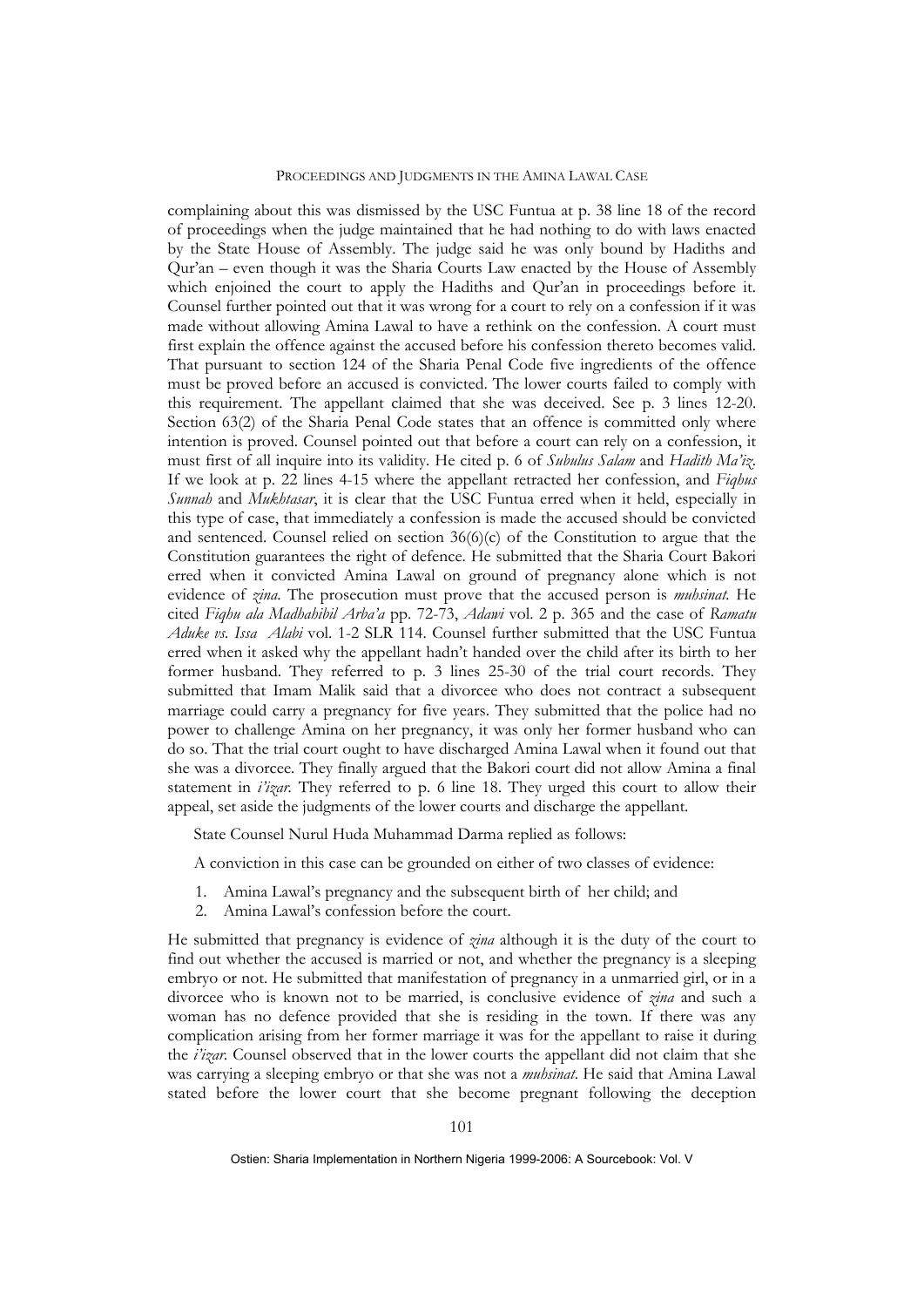practised on her by Yahayya. This does not leave any doubt. He cited *Fiqhu ala Madhahibil Arba'a* vol. 6 pp. 89, section 36(5) of the Constitution and the hadith of the Holy Prophet which said proof lies with the claimant and the defendant shall take the oath. He submitted that the trial court complied with due procedure. He relied on *Al-Sultanul Qada'iyya fil Islam* pp. 196-230 on the issue whether a judge can base his judgment on his personal knowledge. In reply to the argument of appellant's counsel that Amina's retraction of her confession created a doubt and that the confession should be rejected, State Counsel referred to the opinion of Imam Malik who required *shubha* before a confession can be retracted. He cited *Fiqhu ala Madhahibil Arba'a* vol. 5 p. 82, the chapter on confession. He submitted that the appellant's claim that she did not understand the term *zina* is not acceptable. He argued that the retraction of the confession was not done at the Sharia Court Bakori or before the USC. Therefore the appellant cannot raise the issue now. He further submitted that the appellant's claim that she was deceived was not a ground at all. He submitted further that it was not necessary for the court to encourage the accused to raise a *shubha.* Some jurists said that is merely recommended. He cited *Subulus Salam*, the commentary on *Bulughul Marami* pp. 10-11 vol. 4. He submitted there is no law in Katsina State providing that where a judge fails to sit with two court members, his judgment is to be treated as null and void. He finally urged the court to accept his arguments, affirm the judgment of the lower courts and dismiss the appeal.

### **[The majority opinion]**

After we listened to the arguments of counsel for the appellant Aliyu Musa Yawuri, Hauwa Ibrahim and Mariam Imhanobe and of State Counsel Nurul Huda Muhammad Darma, we read all the records of the Sharia Court Bakori and the Upper Sharia Court Funtua and we allowed the parties opportunity to deliver their final addresses. We have studied the appeal.

We observe that the arraignment of the appellant by Cpl. Idris before the trial court, on behalf of the Commissioner of Police of Katsina State, is difficult to understand given the importance of a case which alleges the offence of *zina.* The prosecutor stated that it was one PC Rabiu and another police officer who arrested the accused persons who were committing *zina* for a period of eleven months. The questions here are:

- Why didn't the police arrest the accused persons initially until they had been committing the offence for 11 months?
- Did the police not know that Amina and Yahayya had been committing this offence for the past 11 months until now?
- Did those who arrested them witness the actual commission of the offence or were they told about it by others?
- When Yahayya denied the charge why didn't Cpl. Idris call Rabiu and the other officer to testify? On what ground did the trial court offer the oath to a person accused of *zina* with a woman who is not his wife?

Allah (SWT) stated in *Suratul Nur* verse 4:

And those who cast it up on women in wedlock, and then bring not four witnesses, scourge them with eighty stripes and do not accept any testimony of theirs ever, they are the ungodly …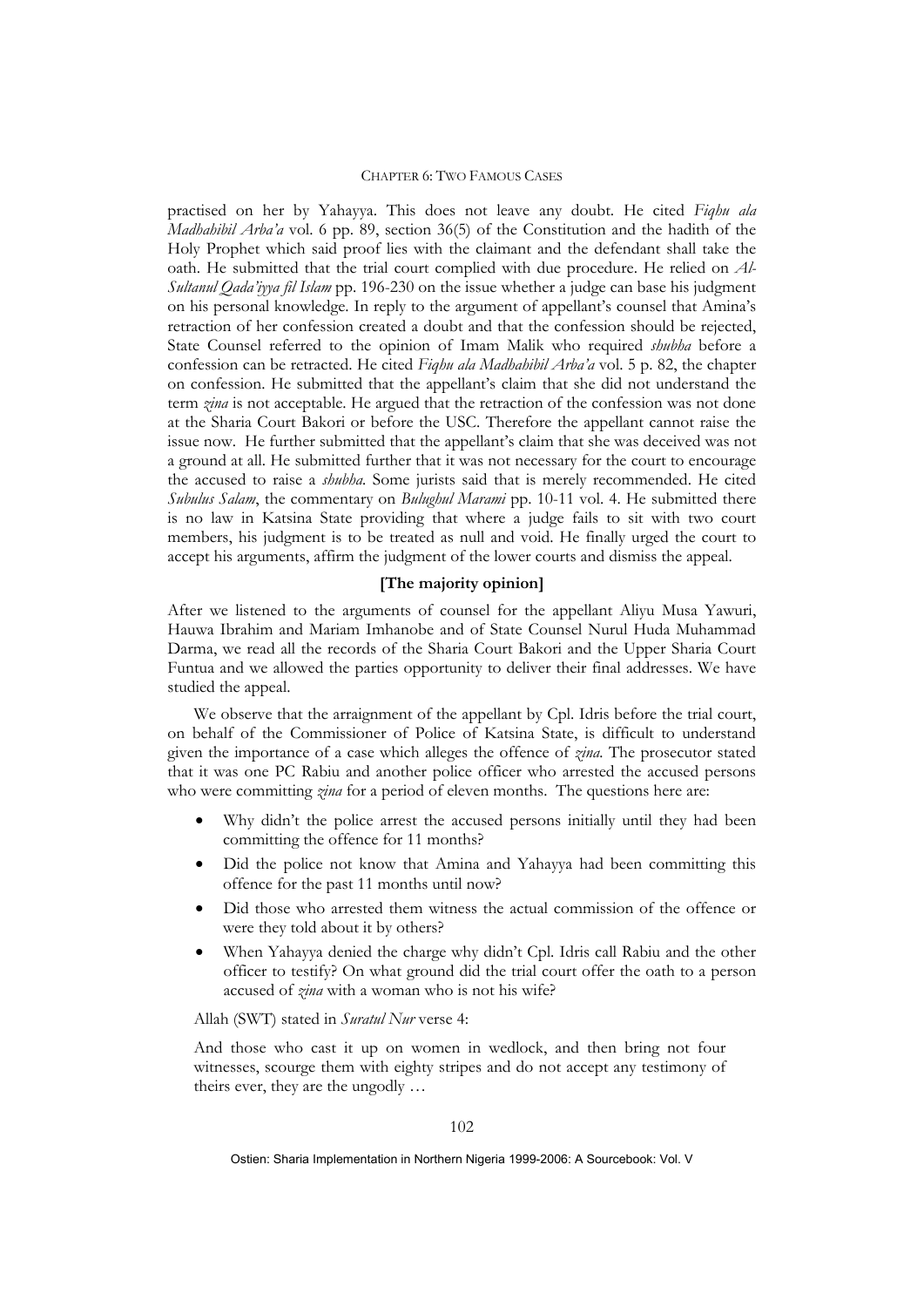There is no authority that says a person accused of *zina* should take an oath in the absence of evidence. The Sharia Court Bakori erred when it administered the oath on Yahayya Muhammed. It is wrong to administer the oath of suspicion in this type of case. It was wrong to cite the authority in *Tuhfa* p. 89.

The judge also sat without court members as required by Law No. 5 of 2000 [the Sharia Courts Law] which introduced this type of courts. Section 4(1) provides that the court shall be properly constituted where a judge sits with two court members. Section 8 of the same law provides that the applicable law shall include the Qur'an, Hadiths, *ijma*, *qiyas*, *ijtihad* and *urf*. The law commenced operation on 1st August 2000 and this case was filed on 15th January 2002. The non-compliance with this law renders the judgment null and void.

Cases like the one under consideration are proved by the evidence of four witnesses, confession or pregnancy. In the absence of any of these, the charge is not proved and the informants or complainants shall receive punishment for *qadhf*. Therefore it was wrong to administer an oath in this case. See *Fiqhu ala Madhahibil Arba'a* p. 72 where it is stated:

Where a woman confesses to *zina* four times and she mentions the name of her co-adulterer, and the co-adulterer denies the charge, Imam Abu Hanifa said the two shall not be punished. Imam Malik said the woman who confesses may be punished but the co-adulterer will not be punished.

The trial court erred when it ordered that the accused should swear by the Qur'an. A person swears by Allah and not by the Qur'an. Taking the Qur'an during oath is to instil the fear of Allah. A person is to swear by Allah and not by any other being.

Counsel for Amina Lawal challenged the competence of the trial court on the ground that only one judge sat over the case contrary to the provision of Law No. 5 of the year 2000. State Counsel said that there is no such law. Law No. 5 commenced operation on 1st August 2000. Section 4(1) provides that a court shall be properly constituted if presided over by a judge and two court members. Section 8 of the same law provides that a judge shall be bound by the Qur'an, Hadiths, *ijma*, *qiyas ijtihad* and *urf*. The fact that a single judge sat over the case and passed judgment shows that this provision of the law that established the courts and the judges was not complied with. It is not possible to apply one section of the law and reject other sections simply because their provisions do not conform with one's wishes. It is clear that when a single judge hears a matter, he is in breach of the law. Where a judgment is passed in breach of the law, the breach may operate to nullify the judgment.

We believe the Sharia Court Bakori erred when it relied on the single confession of Amina Lawal without proper explanation of the offence she was accused of. There are a lot of hadiths especially those of Ma'iz and Gadiyatu which show that full explanation was the practice of the Holy Prophet (SAW). All the authorities relied on by the Sharia Court Bakori are authorities relevant to a situation where the offence has been proved. The trial court relied on *Suratul Bani Isra'il* verse 32, *Risala* p. 128, hadith no. 14 of *Arba'una Hadith* and Katsina State Sharia Penal Code Law section 125. The aforesaid are only relevant after conviction.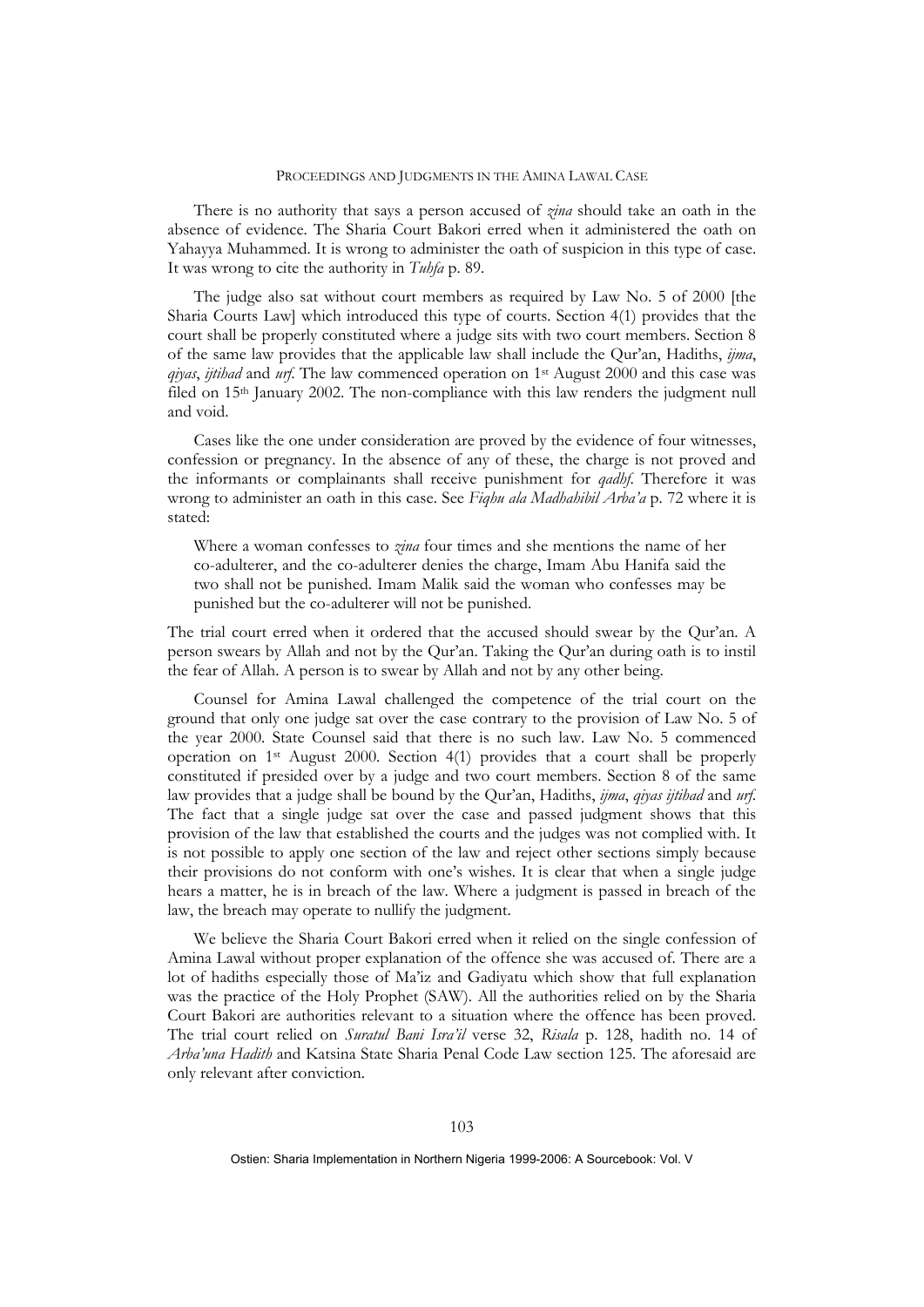Counsel for Amina Lawal contended that the Sharia Court Bakori failed to observe *i'izar* as required by law. They relied on *Tuhfa* chapter on *i'izar* verse 80 where ibn Asim said:

Before a judgment is passed the accused shall be asked whether he has a final statement to make.

We note on p. 8 of the trial court record that after finding her guilty, the court asked Amina Lawal whether she had anything to say. She replied that she was only asking for forgiveness.

We observe from the trial court record that the court stated that it was basing its judgment on section 125 of the Sharia Penal Code. Because of this the question whether the court is bound by that law, and other laws of Katsina State, does not even arise.

The record of the Sharia Court Bakori shows that the court relied on the initial confession of Amina Lawal and sentenced her to *rajm* for committing *zina*. This is contrary to the teaching of the Holy Prophet. *Bulughul Marami* hadith no. 1234 and *Fiqhu ala Madhahibil Arba'a* vol. 5 p. 73 show that Ma'iz confessed to *zina* four times to the Holy Prophet: the Holy Prophet asked him four times before he inquired whether he was insane. He further asked Ma'iz whether he had contracted a previous marriage. It was after Ma'iz answered in the affirmative that the Holy Prophet ordered him to be stoned to death. When Ma'iz felt the pain when he was being stoned, he ran away. Some people pursued him and overtook him. He asked that he should be taken to the Holy Prophet; they refused and proceeded to stone him to death. When they related these events to the Holy Prophet, he was annoyed and asked why they did not let Ma'iz be.

As we pointed out above, relying on a single confession to convict an accused person as the trial court did is to go contrary to the teaching of the Holy Prophet. The Upper Sharia Court Funtua based its judgment upon the confession made by Amina Lawal before the Bakori court. The judgment of the Sharia Court Bakori is in turn based upon this confession. All the authorities relied on by USC Funtua are only relevant after conviction; they are not relevant authorities in procedure. The USC Funtua relied on the authority in *Muwatta Malik* p. 731 where it was stated:

Stoning to death of one who commits *zina* is established in the book of Allah.

The judge relied on another hadith of the Holy Prophet in the same book on p. 730, which states:

Anyone among you who witnesses the commission of a distasteful act should try to stop it by his hand, if he cannot do so, then by his tongue, if he cannot do so then by his heart and this is the lowest grade of *iman.*

The above hadith was misapplied. The judge also relied on *Suratul Nur*:

The fornicatress and the fornicator scourge each one of them a hundred stripes…

The judge also relied on other verses and hadiths, but all the authorities were dealing with punishment.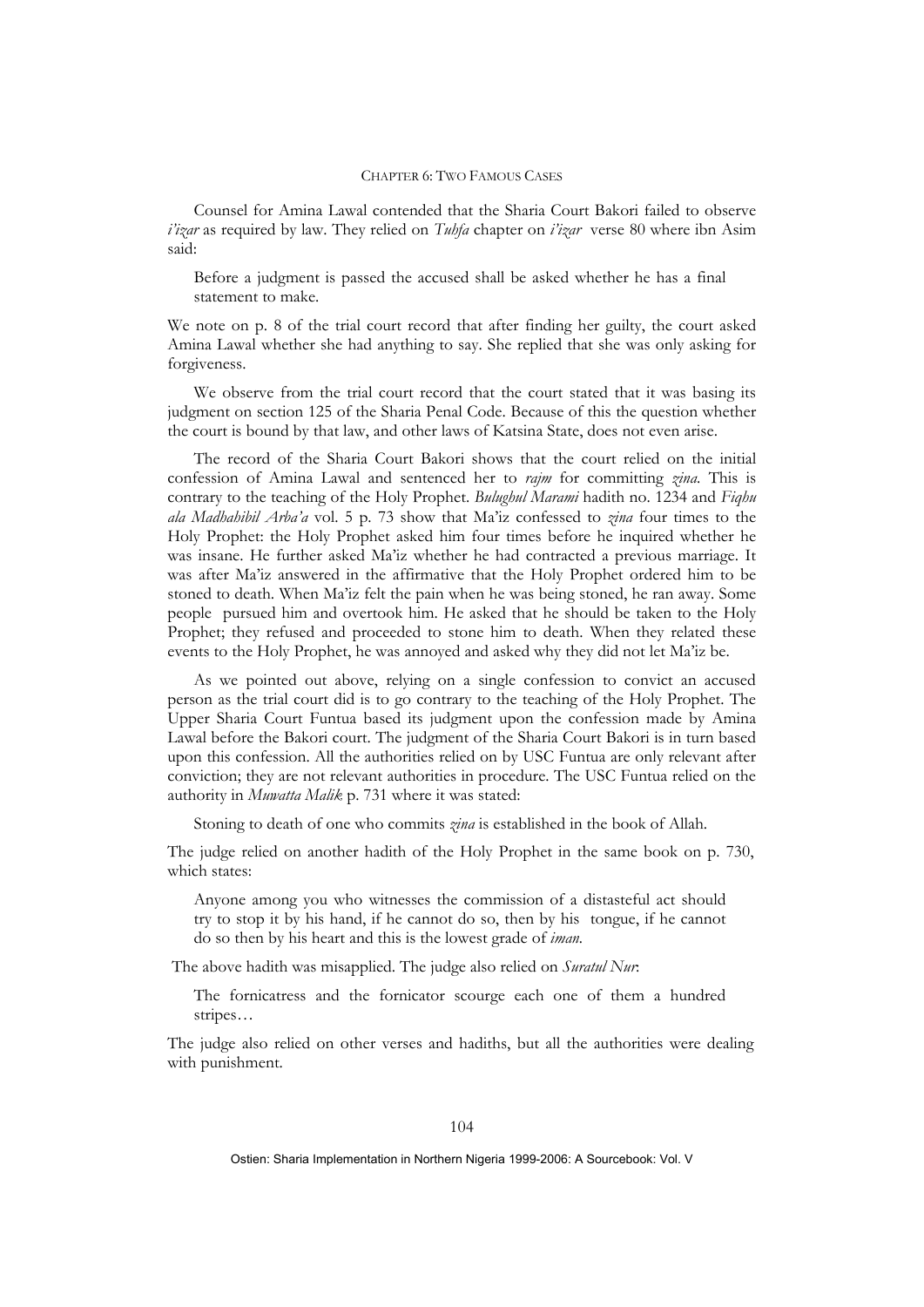The lower courts were unanimous that Amina Lawal is a divorcee who is yet to contract another marriage and she was divorced less than two years ago. From her divorce up to the subsequent birth of her baby girl is not up to two years. These are issues that required careful consideration, before the Bakori court could rely on and act upon any confession. That she was pregnant was not a surprise, see *Fiqhu ala Madhahibil Arba'a* p. 523 where it is stated:

That five years is not the limit set by the book of Allah; a section of the jurists said that seven years is the maximum gestation period for a pregnancy. If the woman delivers within this period the child is affiliated to the former husband and the prescribed punishment shall not be inflicted on her.

When she was before the USC Funtua, Amina Lawal attempted to retract the confession she made at the Sharia Court Bakori. The USC Funtua held that at that stage Amina Lawal had no right to retract her confession; it asked why she did not retract it before the Sharia Court Bakori. In considering this matter we raise the following issue: can a person who has confessed to a crime which involves the right of Allah, retract his confession after judgment or not?

We refer to *Fiqhus Sunnah* vol. 3 p. 330, where it is stated:

If the confession relates to offences involving the rights of Allah, for example *zina* and the consumption of alcohol, it is permissible to retract it, this is because the Holy Prophet was reported to have said you should not inflict the *hadd*  punishment in cases of doubt.

Also in *Jawahirul Iklili* pp. 384-385 the chapter on *zina* it was stated that:

The punishment is inflicted upon anyone who confesses to *zina* or any other offence if he does not retract his confession. But if he retracts it such retraction shall be accepted and the punishment shall not be inflicted.

This shows that if a person is convicted for an offence, he can retract his confession before the sentence is executed and such retraction shall be accepted and he shall not be punished. Also, in *Fiqhu ala Madhahibil Arba'a* vol. 5 p. 72 it states:

Where somebody confesses, whether a man or a woman, and he or she later on retracts the confession, such retraction of the man or woman shall be accepted and he or she shall not be punished.

If the USC Funtua thinks that Amina Lawal could not retract her confession after her conviction and sentencing in the Bakori court, we refer to the last page of *Fiqhu ala Madhahibil Arba'a* where Imam Malik says:

That it was proved that the Holy Prophet (SAW) repeated the words four times to Ma'iz and others like Gadiyatu hoping that they would thereby retract their confession.

This is the teaching of the Holy Prophet which we are expected to emulate. Furthermore, on p. 43 of the aforementioned book Imam Malik stated:

If the accused retracts his confession with a plea of *shubha* his retraction should be accepted and the punishment shall not be inflicted on him.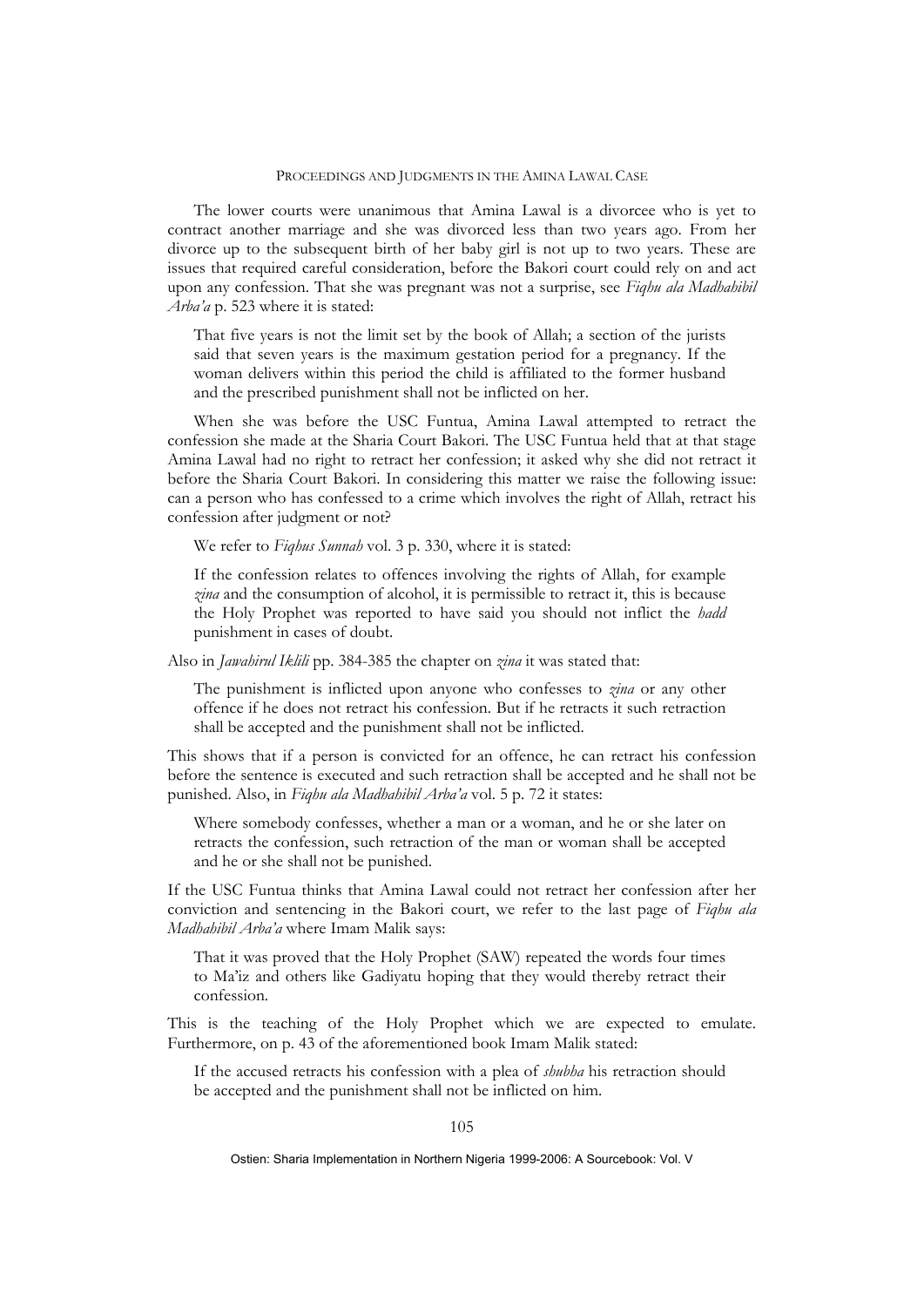Also in commentary on *Muwatta Malik* at p. 147 the Imam was reported to have said:

Any person who confesses to the offence of *zina* and who later on claims that he made the confession due to lack of understanding or any other ground he may mention, his retraction shall be accepted and the punishment shall not be inflicted.

See also *Fiqhu ala Madhahibil Arba'a* p. 73 where Imam Malik stated thus:

From what is reported concerning confession to the offence of *zina* and the like from the rights of Allah if such a confession is retracted it shall be accepted. Because the retraction amounts to seeking for forgiveness for the person who makes the retraction and therefore the prescribed punishment shall not be inflicted.

He went on further to state that Islam aims at concealing the secrets of the believer and it hates the disclosure of his offences or his defects. Therefore we are of the opinion that the USC Funtua erred when it refused to allow Amina Lawal to retract the confession she made before the Sharia Court Bakori. The USC Funtua based its judgment on a shaky foundation. From what we have already stated, the judgment of the Sharia Court Bakori is a nullity, therefore when the USC Funtua affirmed that judgment it was affirming something that was not existing. Therefore the Sharia Court of Appeal Katsina State, based on the reasons stated above, do hereby set aside the judgments of the Sharia Court Bakori and the Upper Sharia Court Funtua. Based on the aforementioned grounds we allow the appeal of Amina Lawal. She is successful in her appeal. We hereby discharge and absolve her of that of which the lower courts accused her, i.e. that she allegedly committed *zina*, from today the 25<sup>th</sup> day of September, 2003.

[Here follow the names and signatures of the four honourable kadis who joined in the majority judgment.]

## **(2) The minority judgment:**

### Hon. Kadi Sule Sada Kofar Sauri

[The minority judgment again rehearses the proceedings and judgments in the Bakori and Funtua courts and summarises the arguments of counsel for both parties in the Sharia Court of Appeal. Kadi Sauri's opinion and judgment follow.]

We listened to the argument of Amina Lawal through her counsel Aliyu Musa Yawuri. We also listened to State Counsel Nurul Huda Muhammed Darma, we read the judgments of the lower courts, we listened to the grounds relied upon by counsel as is reflected in the records. We listened to the authorities from the Qur'an and Hadiths cited by counsel. We also considered the authorities from the Qur'an and Hadiths relied upon by the lower courts. Amina Lawal and her child Wasila who is now aged 20 months and seven days as of today, 25<sup>th</sup> September 2003, are in court.

To the best of my understanding, I can see no place in the records of the lower courts where Amina Lawal retracted her confession. It is also not shown in the records that Amina Lawal is not a *muhsinat*. No evidence was adduced in these regards. On the issue of charge, Amina Lawal herself stated that she understood the charge against her and she agreed. See p. 6 line 13 of the records of the Sharia Court Bakori. *zina* is proved in the following 3 ways: